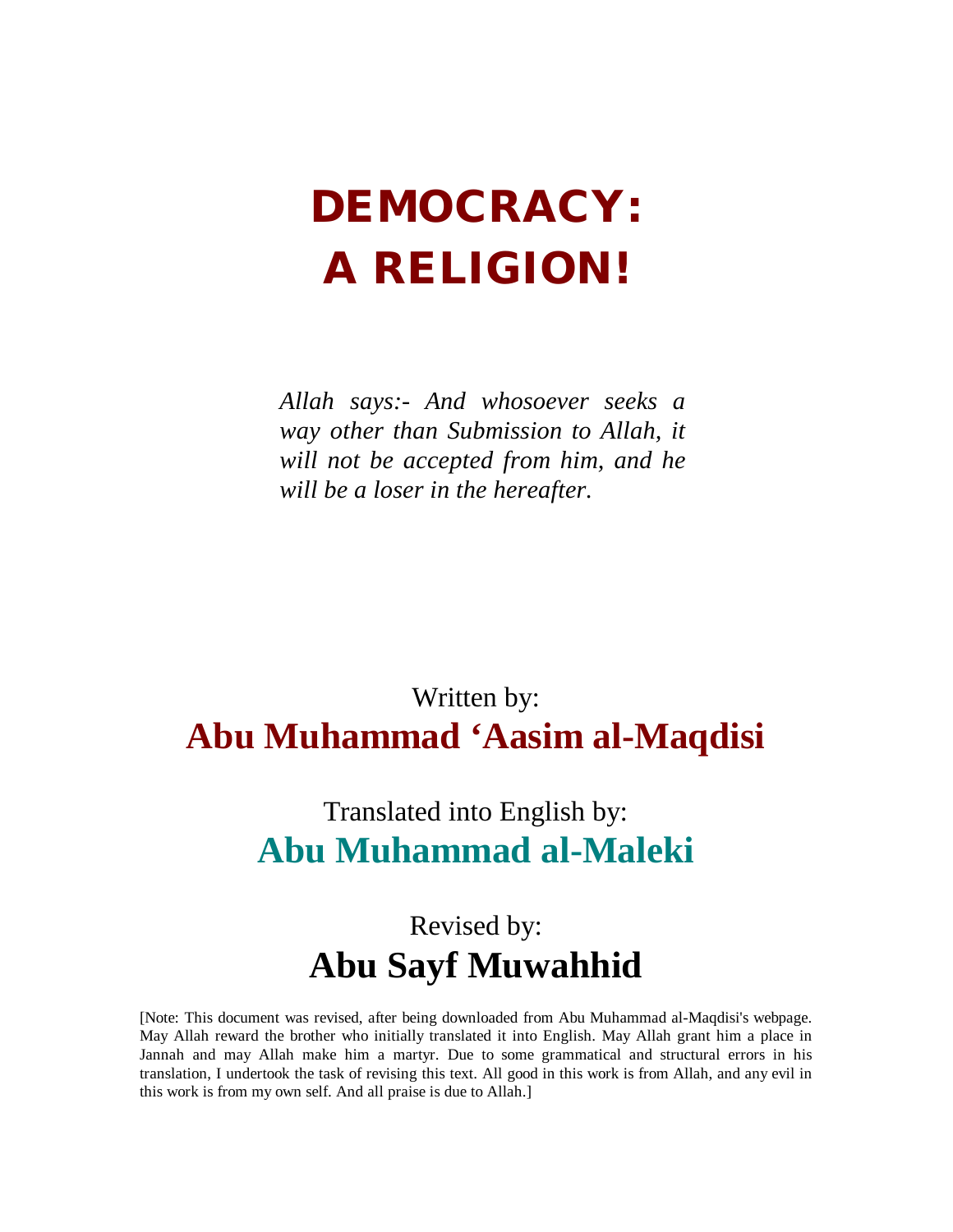# *In The Name of Allah, The Most Gracious, The Most Merciful*

Indeed, all praise is due to Allah, the Eternal, the Creator, the One, and I bear witness that there is nothing worthy of worship except Allah, the One who does not accept that anyone should be a partner with Him. The One who does not accept that anyone be worshipped with Him. And the One who has made belief in One God a characteristic of His believing servants. I bear witness that our leader, and example is Muhammad, the seal of the Prophets and Messengers, may Allaah bestow upon him peace and blessings, and also upon his family, his Noble Companions, and everyone who follows him until the Last Day.

To proceed;

After having read the book entitled Democracy: A Religion - written in the Arabic language - by our brother in Islaam, Abu Muhammad al-Maqdisi, I felt a great need to inform the non-Arabic speaking Muslims of this dangerous disaster. The disaster that has polluted the minds, and the *monotheism* 1 and the doctrine of many of the believing people.

With regards to this clear cut form of disbelief, many of the disbelievers have been active in deceptive rhetoric, to try to prove this form of disbelief as not being a religion. I was pleased with the fact that our dear brother, Abu Muhammad al-Maqdesi, provided a comprehensive refutation of those who believe in the void constitutions and the false laws of democracy. Our dear brother also used many authentic evidences from the Qur'an and the Sunnah, with the addition of logical intellectual evidences, to prove his arguments and thus write an essay which the mind could easily comprehend, without there being any contradictions or nonsensical statements.

I had searched for a long time to obtain a comprehensive refutation of the disbelievers innovation of democracy, and of the polytheistic parliamentary councils - and our dear Shaykh has provided this. I found all of these things in this valuable book, so I decided to translate the book into English, so that the rest of mankind who may not be able to comprehend Arabic, would be able to distinguish the Truth from falsehood, the guidance from the error, and to be an evidence against those who believe in democracy.

All translations of the Qur'an that have been used were used from *Al-Qur'an - a contemporary translation*, by Ahmad Ali. I hope that Allah accepts this work for His sake, and all praise is due to Allah, the First and the Last.

#### **The Translator**

\_\_\_\_\_\_\_\_\_\_\_\_\_\_\_\_\_\_\_\_\_\_\_\_\_\_\_\_\_\_\_\_\_\_\_\_\_\_\_\_\_\_\_\_\_\_\_\_\_\_\_\_\_\_\_\_\_\_\_\_\_\_\_\_\_\_\_\_\_\_\_\_\_\_\_\_\_\_\_\_\_\_\_\_\_\_

<sup>1.</sup> Monotheism: belief in One God, i.e. belief in Allah alone, without any partners.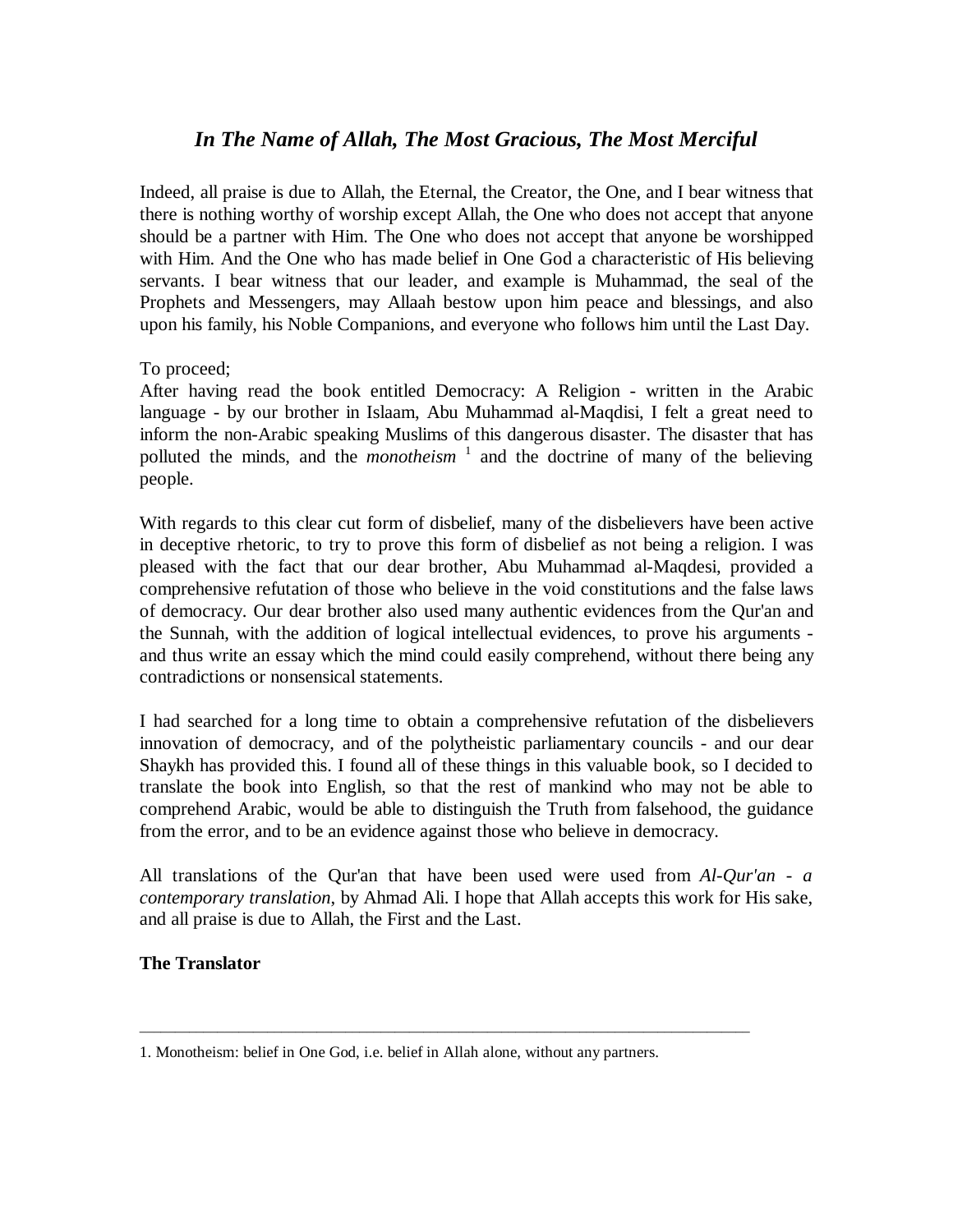# *In the Name of Allah, the Most Gracious, the Most Merciful*

All praise is due to Allah. We repent to Him, ask for His forgiveness and we ask Him to protect us from the evil of our own selves, and from the evil of our deeds. Whomsoever Allah guides, none can misguide, but whomsoever Allah leads astray, then none can guide him. I bear witness that there is nothing worthy of worship except Allah, and I bear witness that Muhammad is His slave and Final Messenger. He is our leader, and our perfect example. May Allah bestow His peace and blessings upon the Prophet Muhammad, his family and his Noble Companions, and upon those who follow the Straight Path, until the Last Day.

To proceed;

These are a selection of papers that I authored just before the start of the polytheistic, legislative, parliamentary elections - at a time when people were becoming fascinated by democracy. Their fascination was arisen after the defenders of democracy and the defenders of other such false ideologies (who have no religion) defended democracy simply for the sake of it, and they mixed the falsehood with the Truth.

Sometimes they call democracy a freedom, or a 'consultation' (this term is explained further on). Sometimes they bring forth arguments that apparently make democracy a valid concept, and they use the story of the judgement of Yusuf (Yusuf) - peace be upon him with the King as an example. Other times they use the judgement of the Negus as an example - simply to serve their own interests and motives, and to fulfil their own personal agendas. They distort the Truth with Falsehood, and mix the Light with the Darkness, and the Polytheism of democracy with the Monotheism of Islam. But we, with the help of Allah, replied to all of these fallacies, and showed that **democracy is a religion**. But it is not Allah's religion.

It is not the religion of monotheism, and its parliamentary councils are just places of polytheism, and safe havens for paganistic beliefs. All of these must be avoided to achieve monotheism, which is Allah's right upon His servants. We must destroy those who follow democracy, and we must take their followers as enemies - hate them and wage a great Jihad against them.

Democracy is an obvious polytheism and thus a clear disbelief that Allah has warned us against, in His Book. And His Messenger (*salallaahu 'alayhi wa'sallam*) attacked such *taghut* (false deities) throughout his life.

So, be firm - my monotheistic brother - on being one of the Prophet's followers and helpers who attacks polytheism and it's people. Set out throughout your life to follow the path of those that apply Allah's decree. The Messenger (*salallaahu 'alayhi wa'sallam*) said about this path: "A group of my people will still apply Allah's **decree** and they will not be harmed by any one who abandoned or contradicted it, until the predestination arrives".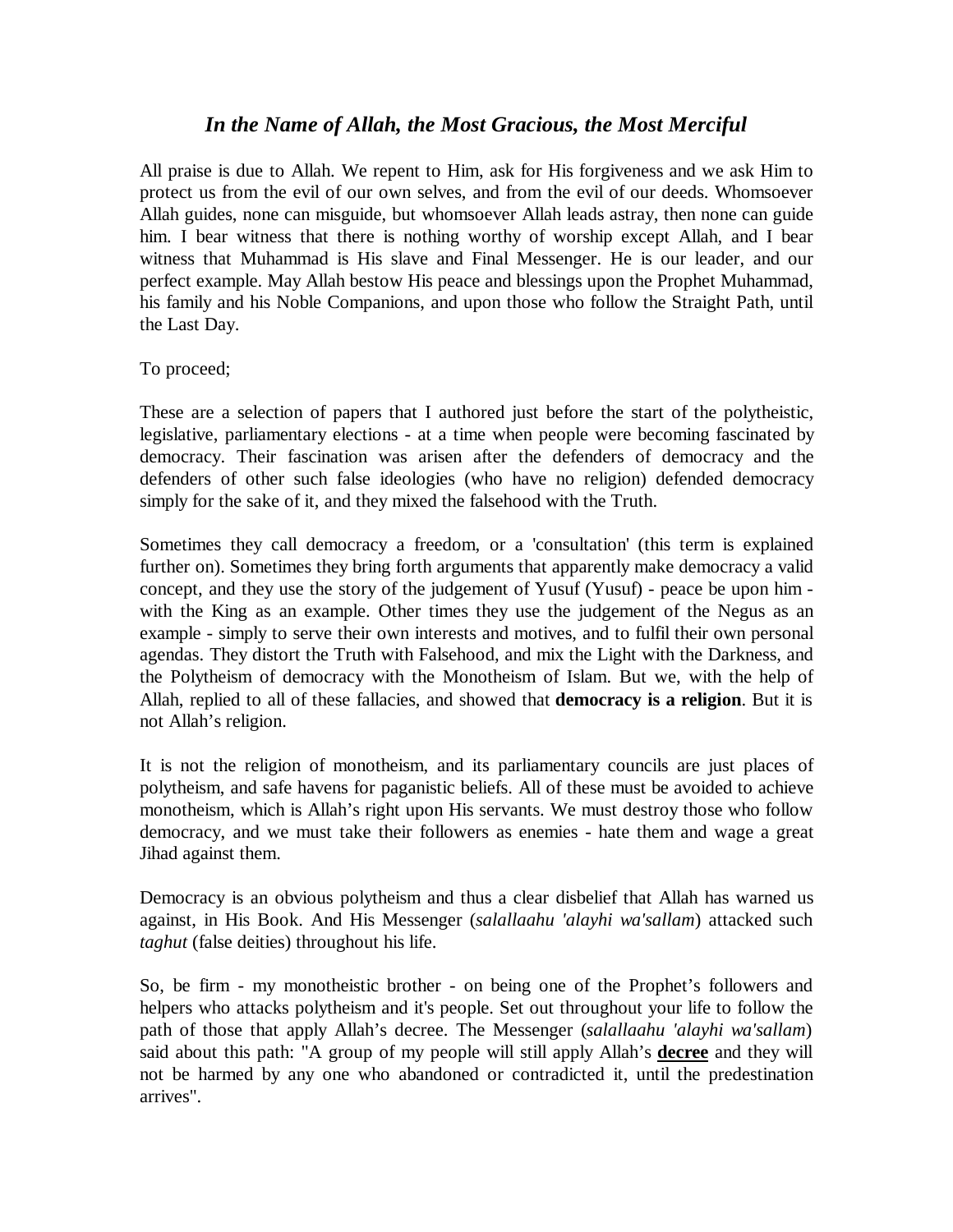I do du'aa that Allah makes both you and me from the people of this group, and I thank Allah, the First and the Last.

#### **Abu Muhammad al-Maqdisi**

# **ORIGINS AND PURPOSES OF DIVINE CREATION, THE REVEALED BOOKS, THE CALL OF PROPHET IBRAHIM, AND THE FIRMEST OF HANDHOLDS**

\_\_\_\_\_\_\_\_\_\_\_\_\_\_\_\_\_\_\_\_\_\_\_\_\_\_\_\_\_\_\_

One should know that Allah is the Creator and Originator of every thing and every being. The most important thing that Allah ordained for Adam's son to learn and to do, before praying, paying *zakat*, or any other act of worship, is to believe in the oneness of Allah and to avoid belief in any other deity. It was for this reason that Allah created the creatures, sent the Prophets, revealed the Books, and ordained the Jihad and martyrdom. Because of this, there is enmity between the followers of *Ar-Rahman* and those of Shaytan, and because of this, the Islamic State and the Khalifah System will be established. Allah said: **"I have not created the jinn and men but to worship Me."** <sup>1</sup> , meaning that our sole purpose of existence is the worship of Allah, *alone*.

### He also said: **"And verily, We have sent among every community a Messenger saying: Worship Allah, and avoid all other deities"**. 2

This belief, that there is no god but Allah, is a basic element of Islam. No call, no jihad, no prayer, no fasting, no zakat, no pilgrimage will be accepted without it. One can not be saved from the fire of Hell without believing in it, because it is the only handhold that Allah has guaranteed His followers, that will lead to Paradise. No other handhold will be sufficient for safety from the fire. Allah said: **"Verily, the Right Path has become distinct from the wrong path. Whoever disbelieves in** *Taghut* **and believes in Allah, then he has grasped the most trustworthy handhold that will never break."**<sup>3</sup> .

Allah also said: "**Those who avoid** *at-Taghut* **by not worshipping them and turn to Allah in repentance, for them are glad tidings; so announce the good news to My Slaves."** <sup>4</sup> 

Witness how Allah talks about disbelief in false deities (or *taghut*), before He talks about belief in Himself. This shows us how He began with a negation of all false deities, before an affirmation of belief in Allah. Allah ordained monotheism with the words (**no god but** 

<sup>1</sup> - Surat adh-Dhariyat, ayah 56 (51:56)

<sup>2</sup> - Surat an-Nahl, ayah 36 (16:36)

<sup>3</sup> - Surat al-Baqarah, ayah 256 (2:256)

<sup>4</sup> - Surat az-Zumar, ayah 17 (39:17)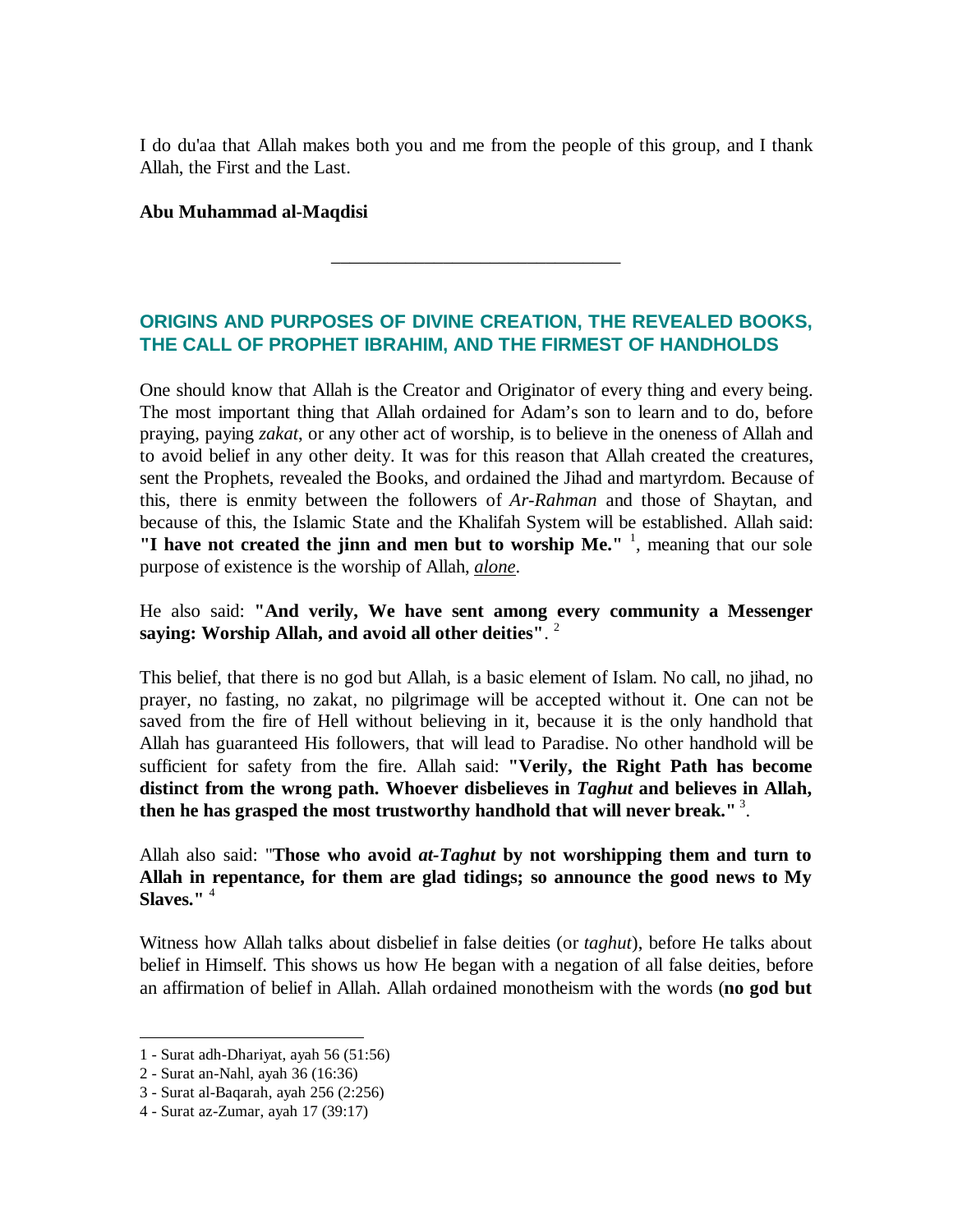**Allah**) which points to this great principle of the firmest handhold, therefore there is no sincere belief in Allah, without extreme and total denial of other deities.

The deities which one must disbelieve in and avoid worshipping, are not simply stones, idols, trees or graves that get worshipped through prostration or invocation - indeed, it encompasses far more than this! It contains **every worshipped being (or thing) who accepts to be worshipped, other than Allah, by any act of worship** <sup>5</sup> .

When the created commits an act of aggression against it's own soul, then it exceeds the limits set by Allah, and this includes worshipping deities other than Allah. Acts of worship include prostration, bowing down, invocation, making vows, and slaughtering.

Obedience in legislation is also an act of worship.

Allah said about the Christians: **"They took their rabbis and their monks to be Lords besides Allah".**  <sup>6</sup> Although they did not prostrate, or bow down to their priests, they followed them and agreed with them in the forbiddance of the permissible and with the enjoining of the forbidden. Allah therefore considered that as making them (their priests) lords and gods, because the obedience in legislation is a form of worship, and must not be for any one except for Allah, since Allah is the only One who can provide legislation.

Therefore, anyone who seeks to implement a legislation created by someone other than Allah, is in fact a polytheist.

As an evidence for this is the incident which took place during the time of the Prophet Muhammad (salallaahu 'alaihi wa'sallam) between the followers of ar-Rahman and those of Shaytan over a dead goat. The polytheist people wanted to persuade the Muslims that there was no difference between the goat that the Muslims slaughter, and the goat that dies alone or 'naturally'. They claimed that Allah had slaughtered the dead goat. But in reply to this, Allah sent down His Judgement and said: **"... if you obey them, you will surely become an idolater."** <sup>7</sup> 

So the word '*deity*' includes anyone who makes himself a legislator with Allah, ruler or ruled, a representative in the parliament (the legislative authority), or the persons who select him, because he exceeded the limits. Man was created to be a servant of Allah and Allah ordered him to accept His legislation, but man rejected and exceeded the limits. He wanted to equate himself with Allah, and to participate in the legislation of Allah, which is not allowed for anyone except Allah. If anyone transgresses the limits and does that, he makes himself a legislator, and he will be enacting the role of a deity. His Islam and his monotheism will not be accepted, *unless and until* he disbelieves in what he did and avoids it, and fights to get rid of its slaves and helpers - i.e. until he knows for certain that

<sup>5</sup> - This does not include the Angels, Prophets, or righteous men who were worshipped by people, but who themselves refused the right to be worshipped or to be called a deity (such as Prophet Isa, or Jesus).

<sup>6</sup> - Surat at-Taubah, ayah 31 (9:31).

<sup>7</sup> - Surat al-An'am, ayah 121 (6:121).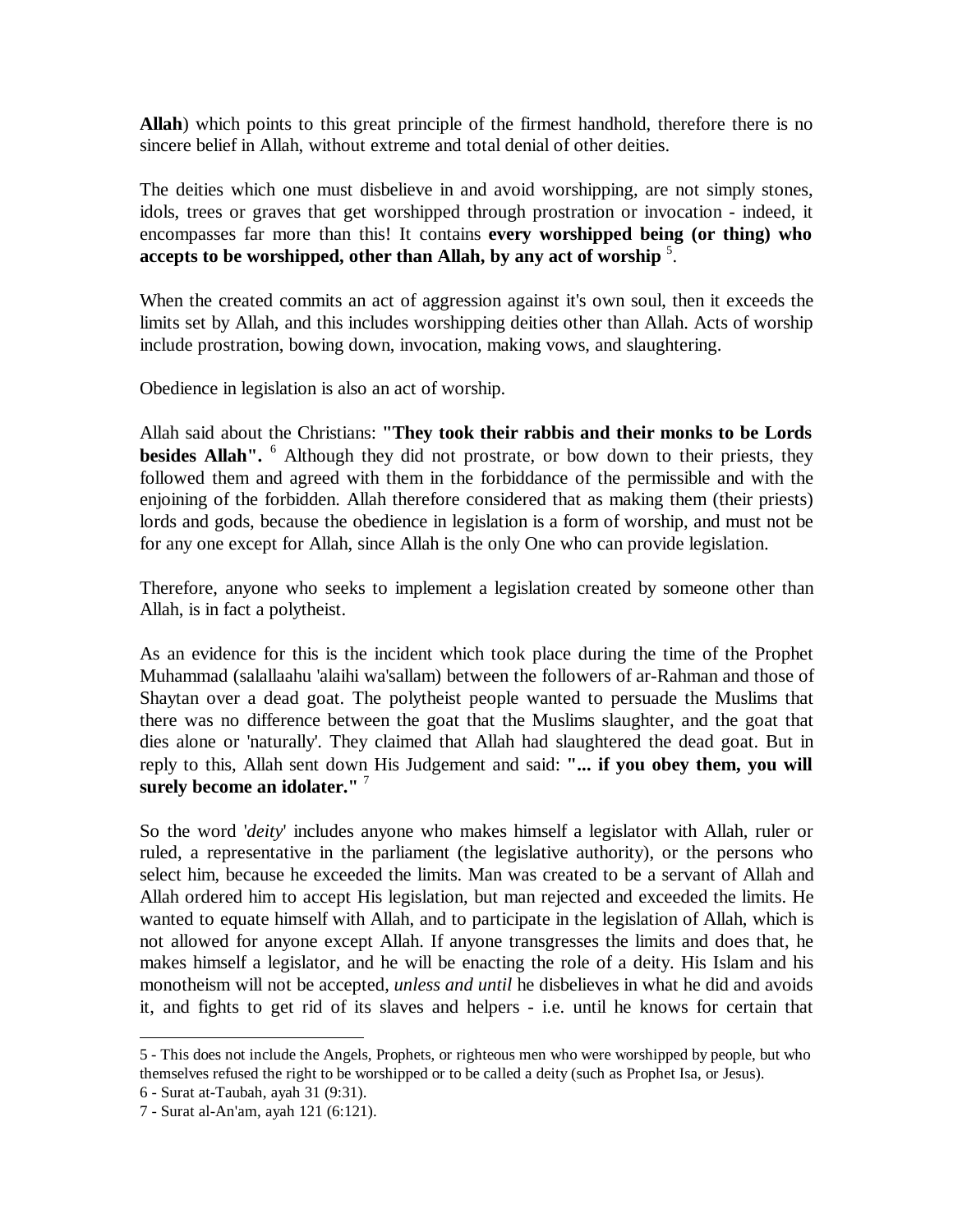democracy is a false ideology. Allah said **"... and they wish to go for judgement to the**  *Taghut***, while they have been ordered to reject them"**. 8

Mujahid said: "**The deity... is a Satan in the shape of a human whom people turn to for judgement, and they follow him"**.

Shaykh-ul-Islam lbn Taymiyyah said: **"... for this reason the one who judges without referring to the Holy Book (Qur'an) is a deity".**  9

Ibn Al-Qayyim said: **"Everyone who exceeded his limits either worshipped, followed or obeyed - so, the deity of any people is the one who they make a judge besides Allah and His prophet, or worship other than Allah, or follow him without taking any consideration of Allah, or obey him in a matter that is a disobedience to Allah"**.

He also said: **"Whosoever does not judge or turn to what the messengers of Allah brought for judgement is eventually following a deity"** <sup>10</sup>

One of the worshipped deities nowadays, that every monotheist must disbelieve in - as well as disbelieving in its followers - in order to hold on to the firmest handhold and to be saved from the Hell fire, are the transitory man-made gods and goddesses of the so called legislature.

Allah said: **"Have they other associates who have prescribed another law for them that has not been dispensed by Allah? But for the decisive word (of Allah) a sentence would have been passed amongst them..."**. 11

People have followed these legislators and agreed to make their legislation as a right and characteristic for them, for their parliaments, and for their local, regional, and international ruling faculties. They showed through their constitutions, that it is the people who in fact provide legislation.<sup>12</sup>

Therefore, the legislators became gods to every one who obeyed and followed them, or agreed with them in this disbelief and polytheism, just as Allah said about the Christians, when they followed their priests and the *anchorites* (or monks). The followers of today's democracy are worse and more impure than such priests and monks. This is because the priests did not claim to make what they said a law or a legal system, and they did not make

<sup>8</sup> - Surat an-Nisa', ayah 60 (4:60).

<sup>9</sup> - Majmoo al-Fatawa: part 28, page 201.

<sup>10</sup> - Ee'lam al-Muwaqe'en: part 1, page 50.

<sup>11</sup> - Surat ash-Shura, ayah 21 (42:21).

<sup>12</sup> - Article (51) of kuwait's constitution says: (The legislative authority is led by the Prince and the Parliamentary Council, according to the constitution)..And article (25) of the Jordanian constitution states: (The legislative authority is under the charge of the King and the Parliamentary Council) and article (86) of the Egyptian constitution states (the parliament is costed to be in charge of the legislative authority).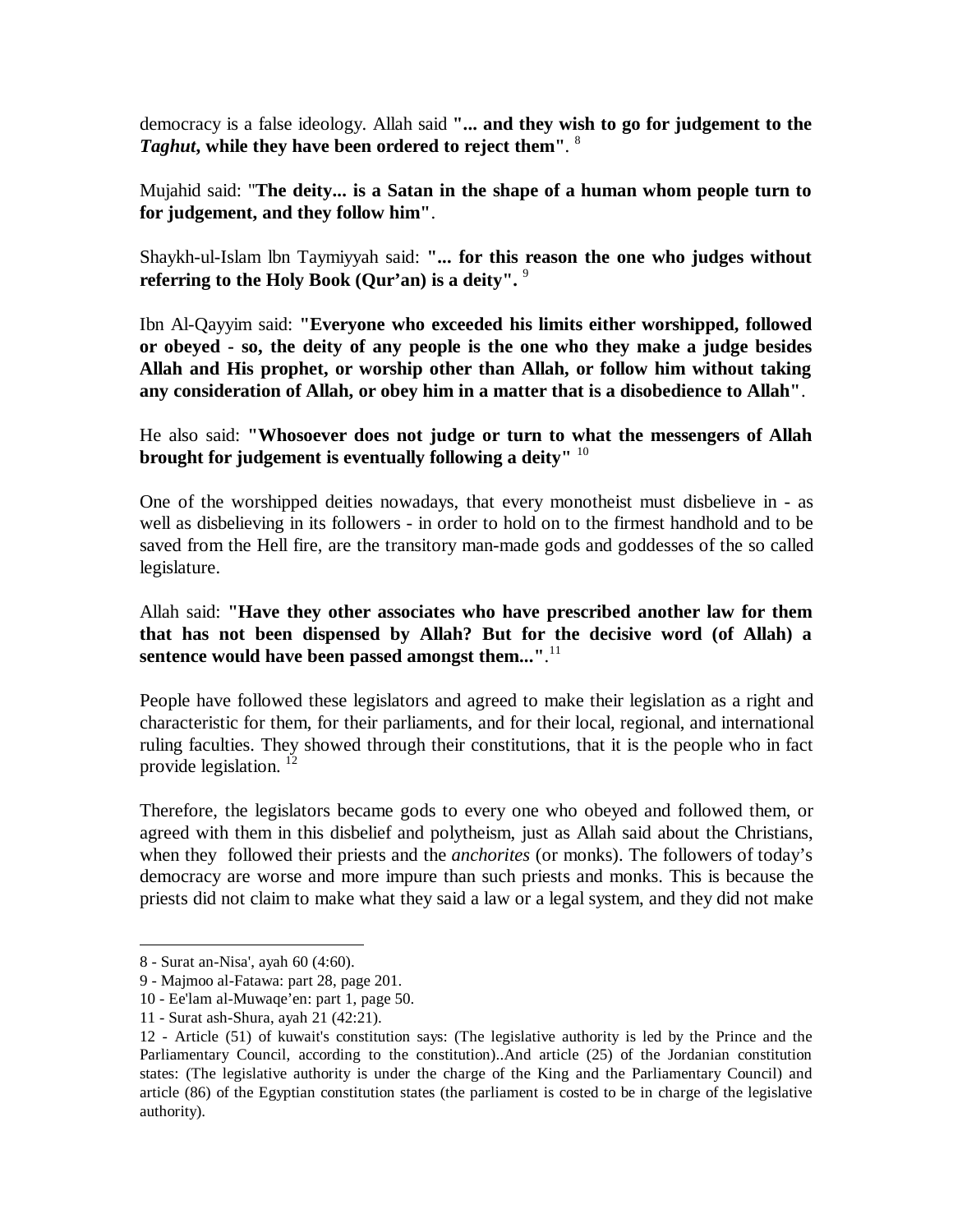constitutions, or books. Neither did they punish those who did not accept or practice what they said. Neither did they use Allah's book to provide evidences for their false deities.

If you come to understand this, you should know that the greatest step of adherence to this firmest handhold and the highest step of disbelief in this man-made deity is the Climax of Islam. By this I mean '*The Jihad*'.

The Jihad against the deity, his followers, and helpers, to try to damage this man-made system, and to try to get the people to turn away from worshipping it and return to the worship of Allah alone. There must be a declaration and an open speech with the truth, just as the prophets did - and we must do this in the same way, and upon the same path - a path that Allah clearly showed us, when He ordained us to take Ibrahim's religion and his call as a model.

He said: **"you have an excellent model in Ibrahim and those who were with him** <sup>13</sup> **when he said to his people: "We are through with you and those you worship other than Allah. We reject you. Enmity and hate have come between you and us for ever, unless you believe in Allah, the One".** <sup>14</sup>

So the meaning of this saying has become obvious. Consider how Allah started with the enmity before the hate. Enmity is more important, because a human may hate the deity's followers, but may not consider them as enemies. So a human will not be doing his duty or obligation, unless he hates them, and takes them as enemies. Consider how Allah mentioned their disapproval of the polytheist people, before the disapproval of what they worshipped, because the first is more important than the second. Many people show disapproval to stones, idols, deities, constitutions, laws, and void religions, but refuse to show a strong disapproval to the slaves, or the helpers of these deities, and void religions.

Therefore, such a person will not be fulfilling his duty or obligation. If he shows the disapproval to the polytheist slaves of the deities, it means that he also shows disapproval to their void religions, and whatever it is that they worship.<sup>15</sup>

The lowest obligatory step upon everyone, that no one can save himself without, is the avoidance of the deity and avoidance of following him in his polytheism and his falsehood. Allah said: "**to every community We have sent an apostle (saying) "worship Allah, and keep away from all other deities**" 16 . And He said: "**So shun the abomination of idols, and shun lying speech**".<sup>17</sup> And He said about Ibrahim's invocation: "...And **preserve me and my progeny from worshiping idols".** <sup>18</sup>

<sup>13</sup> - Some interpreters have said: "those who were with him" means his followers, or the Prophets, who had the same way like Ibrahim's.

<sup>14</sup> - Surat al-Mumtahinah, ayah 4 (60:4).

<sup>15</sup> - See our book entitled (Ibrahim's Religion and the Prophets' Call and the Transgressors' Manners to Attack It). Printed by al-Nour for Islamic Massmedia.

<sup>16</sup> - Surat an-Nahl, ayah 36 (16:36).

<sup>17</sup> - Surat al-Hajj, ayah 30 (22:30).

<sup>18</sup> - Surat Ibrahim, ayah 35 (14:35).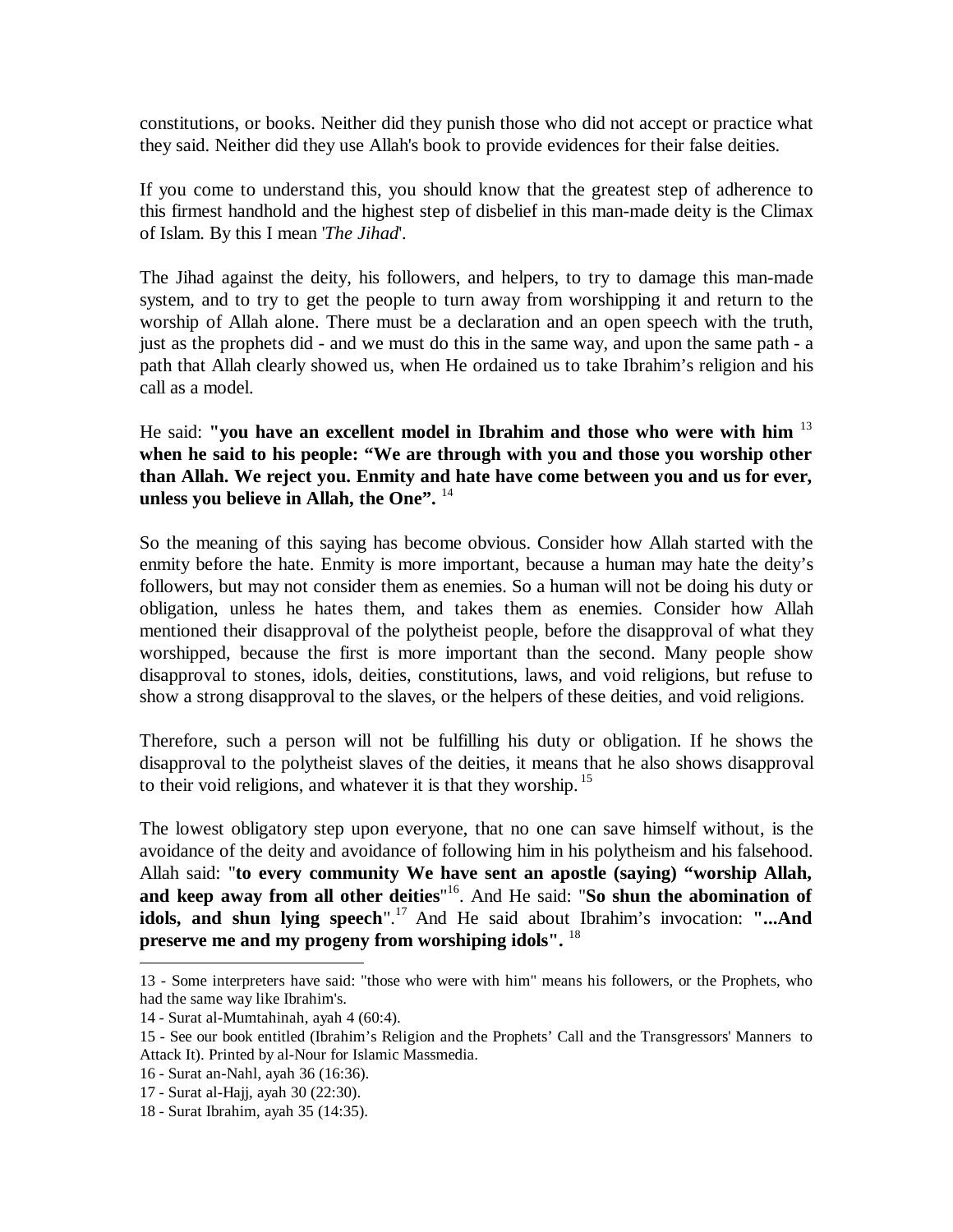If anyone does not avoid the deity in this world by refusing to worship him now, he will become one of the losers in the Hereafter. Nothing of the religion will be useful or advantageous to him, and he will regret it at the time when the remorse will be useless to him. Then there will be a wish to return to this world to live again. Then they will say that they will avoid false *taghut*, and will follow the firmest handhold, and will follow this great religion. Allah said: **"When those who were followed will disclaim those who followed them, and seeing the torment, all ties between them shall be severed. And the followers will say "Could we live but once again we would leave them as they have abandoned us now" God will show them thus their deeds, and fill them with remorse, but never shall they find release from the Fire"** <sup>19</sup> .

But it will be too late, there will be no return to this world. So if you want the safety and hope of Allah's mercy, that Allah gave the pious people, you must avoid all of the deities. Avoid their polytheism now! Now! No one can avoid them in the hereafter unless he avoids them in this world. But for everyone who supported their void religion and followed them, there will be a Caller in the Hereafter who will say: "He who worshipped anything will follow it. He who worshipped the sun will follow it. He who worshipped the moon will follow it. He who worshipped the deities, will follow them", but those who believed in Allah will be asked: "What are you waiting for? Why do you not follow them?" and they will say: "We are waiting for our God and we are not following them because we did not follow them in the first life when we were badly in need of their money and authority, so how come you ask us to follow them now  $2^{n^2}$ .

These are some of the road marks, that Allah said "**Gather all the wicked together and their Comrades, and those they had worshipped**". <sup>21</sup> Comrades means: everyone who is like them, their helpers and supporters in falsehood. Then Allah said: "**So, they will become partners in punishment. That is how we deal with sinners. They were those who, when it was said to them "there is no god but Allah" behaved with insolence."**<sup>22</sup> .

Be careful! Do not reject and avoid the monotheistic word. Do not waste what is being implied in that word, and be ever prideful over the righteous word: that is the Oneness of Allah. Do not waste the following of the Truth, do not insist on helping the deities, because you will be with the people of destruction, sharing with them in their end, on the Day of Judgement.

You should know that Allah made this pure Deen, the religion of Islam, and that Allah has chosen it for His monotheistic servants. So, everyone who follows it, his work will be accepted, and whoever follows any other religion, then it will be rejected and he will be one of the losers. Allah said: **"And Ibrahim left this legacy to his son, and to Yaqub,** 

<sup>19</sup> - Surat al-Baqarah, ayahs 166-167.

<sup>20</sup> - Agreed upon. It is part of the hadeeth of the believers' seeing of Allah on the Last Day.

<sup>21</sup> - Surat as-Saffat, ayah 22 (37:22).

<sup>22</sup> - Surat as-Saffat, ayahs 33-35 (37:33-35).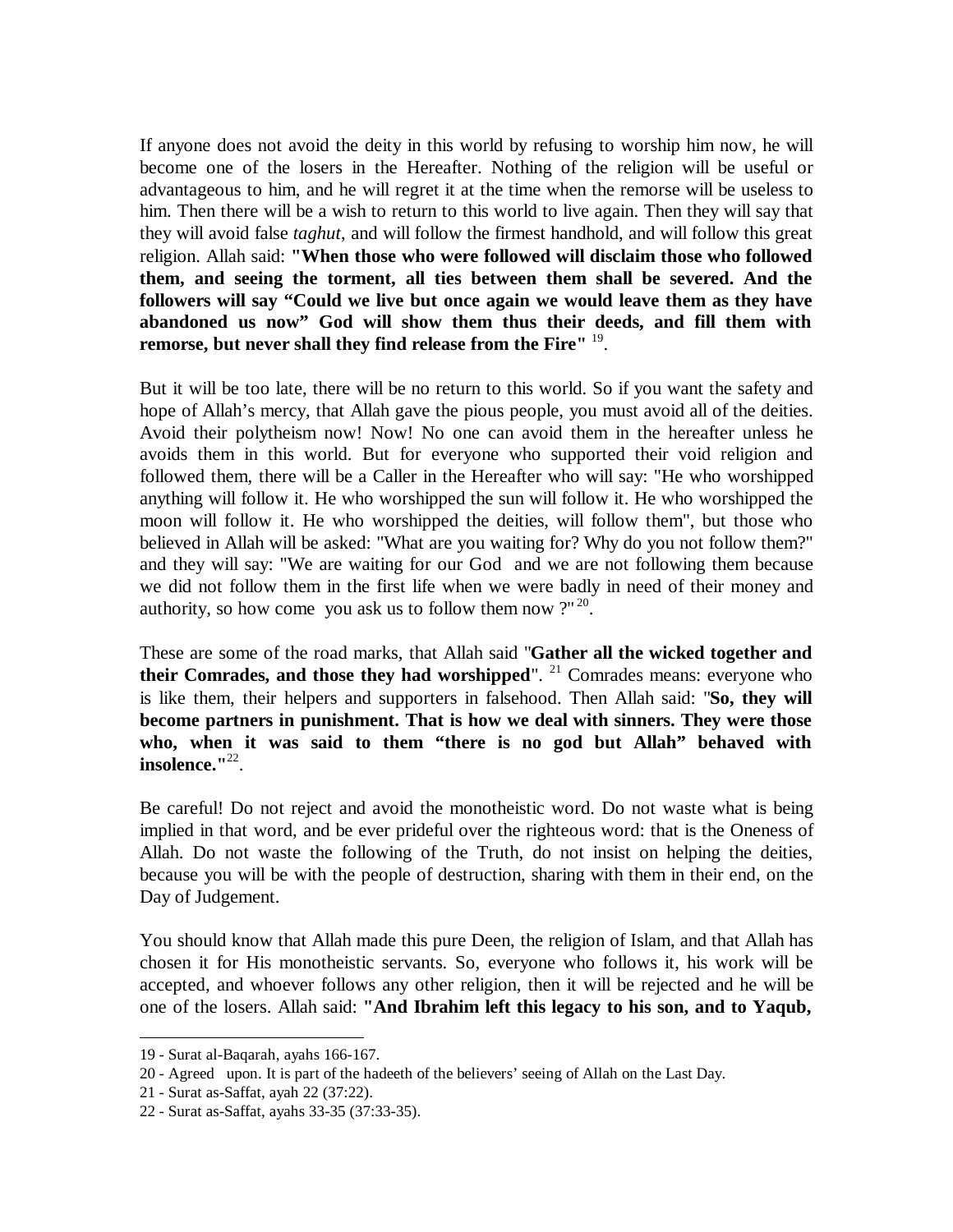**and said "O, my son, Allah has chosen this as the faith for you. Don't die but as those who have submitted (to Allah)"** <sup>23</sup> .

And He said: **"The true way with Allah is submission"** <sup>24</sup>

### And: **"And who ever seeks a way other than submission to Allah, it will not be accepted from him, and he will be a loser in the world to come."** <sup>25</sup>

Be careful not to limit the word 'religion' just to Christianity, or Judaism and so on, because you may follow the other void religions and go astray. It includes every religion, method, judgment system, and law that the creatures follow and adhere to. All of these false religions must be left, and avoided. We must disbelieve in them, avoid their helpers and supporters, and work only for the monotheistic religion: the religion of Islam. Allah said, ordering us to say this to all disbelievers with their different religions**: "Say: "O, disbelievers! I worship not that which you worship, Nor will you worship that which I worship, and I shall not worship that which you are worshipping, Nor will you worship that which I worship. To you be your religion, and to me my religion."** 

So every religious community within the disbelieving communities that agreed with, met with, or gathered to a system that contradicts Islam, that has become their religion. This may include Communism, Socialism, Secularism, and other such innovated methods, and principles, which men invented with their own minds, and then satisfied these ideas to be their own religions.

One of these religions is democracy. It is a religion that is a contradictory to Allah's religion. Following this text, there are some brief points that outline the errors of this innovated, invented religion, which many people are fascinated by - including those people who claim Islam is their religion (i.e. claim that they are Muslims). They know that democracy is a religion different from the True monotheistic religion of Islam, and they know it is one of the misguided ways, and that Shaytan stands at every door of these ways, calling to the Hellfire.

> **This is a Reminder to the True Believers, and A Warning to the Negligent, and A Clear Evidence against the Arrogant. And this is an Apology to Allah.**

<sup>23</sup> - Surat al-Baqarah, ayah 132 (2:132).

<sup>24</sup> - Surat aal'-Imran, ayah 19 (3:19).

<sup>25</sup> - Surat aal'-Imran, ayah 85 (3:85).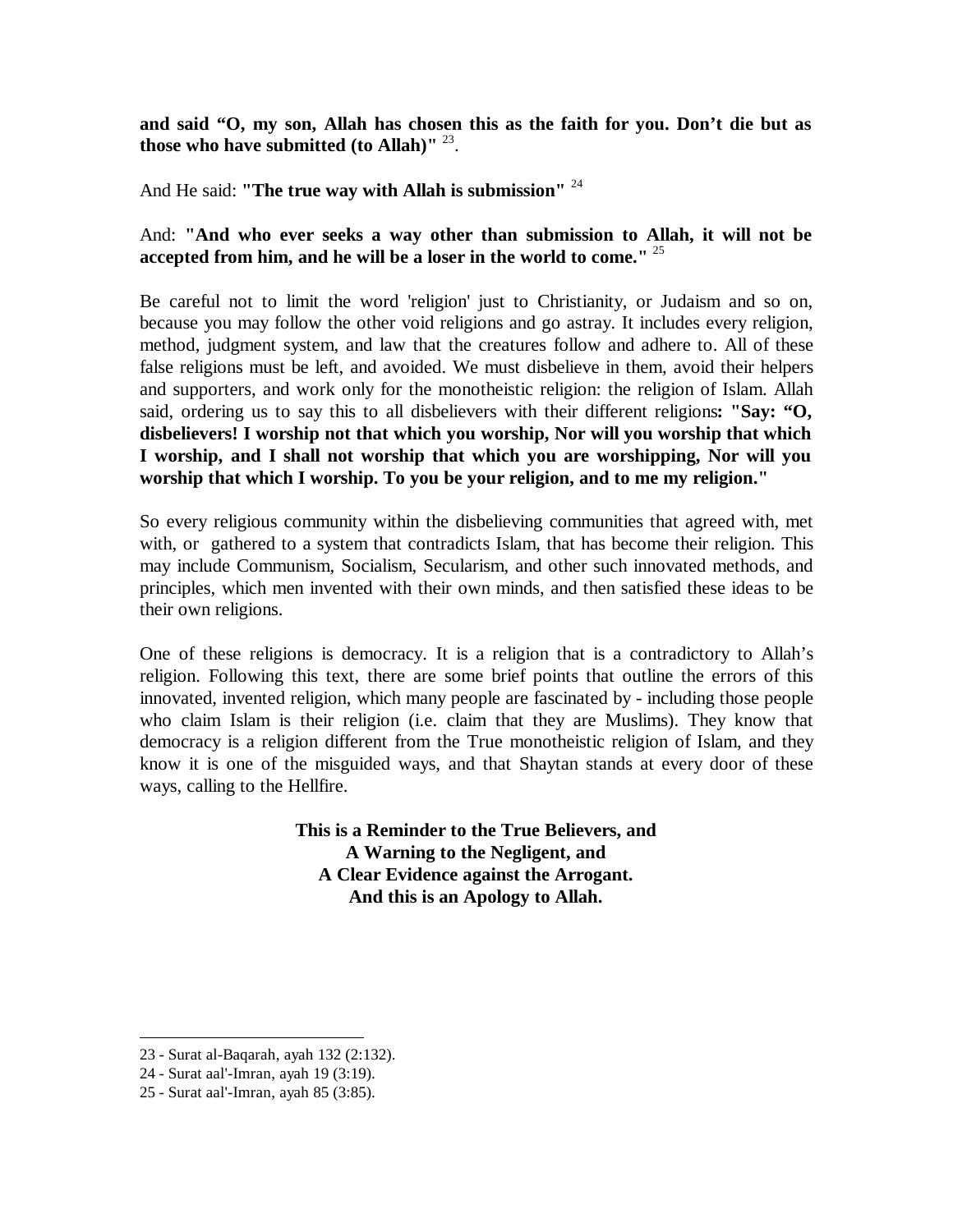# **DEMOCRACY IS AN INNOVATED RELIGION, WHERE ITS PARENTS ARE FALSE LORDS AND ITS FOLLOWERS ARE SLAVES**

You should be aware of the origins of the evil word of *democracy*, and you should know that it is not Arabic, but Greek in origin. It is a mixture and abbreviation of two words: *Demos* meaning people, and *Cracy* meaning judgement, authority, or legislation. That means that the literal translation of this word democracy is *the people's judgement*, or *the people's authority* or *the people's legislation*.

This is the greatest asset of the democracy, according to its people, and because of this, they praise it and they give it a high status in societies intellect. At the same time, it is one of the most important characters of the unbelief, the polytheism, and the falsehood which contradicts Islam. Because you know the principal reasons for which the creatures were created, and for which the Books were revealed, and for which the Prophets were sent, you should also know that it is your obligation to declare God to be One, and to make acts of worship for Him alone, and to avoid worshipping anyone except Him.

Obedience in legislation is just one of the acts of worship that must be only for Allah, otherwise, the human will be a polytheist and will become one of the losers.

This is the truth about democracy, that it's judgement was for the people or for the majority of people (which is the greatest wish of the democrats). But nowadays, the judgement is in the hands of the judges, or their families, or the big traders, or the rich people, who have the capital and the mass media that enable them to reach to the parliaments (the palaces of democracy), and with their god (the king or the prince of a land) who has the authority to dissolve the parliament whenever and however he wants.

So, the democracy is on one side a polytheism and on the other side a disbelief in Allah that contradicts with monotheism, the religion of the Messengers, and Prophets, for many reasons. We shall mention some of these in brief:-

Firstly: It is the people's legislation or the deity's judgement, but it is not Allah's judgement. Allah Ordered His Prophet (salallaahu 'alaihi wa'sallam) to judge by what Allah revealed unto him, and asked him not to be swayed by people's desires, and not to be lured into leaving what Allah revealed to him. Allah said: **"judge between them in the light of what has been revealed by Allah, and don't follow their whims, and beware of them lest they lead you away from the guidance sent down to you by Allah."** <sup>26</sup> This is in the monotheistic religion of Islam.

But in democracy, the polytheistic religion, it's slaves say: *"Judge between them in the light of what has been accepted by people and follow their whims, desires and beware of them lest they lead you away from what they want and legislate"*. They utter this

<sup>26</sup> - Surat al-Maa'idah , ayah 49 (5:49).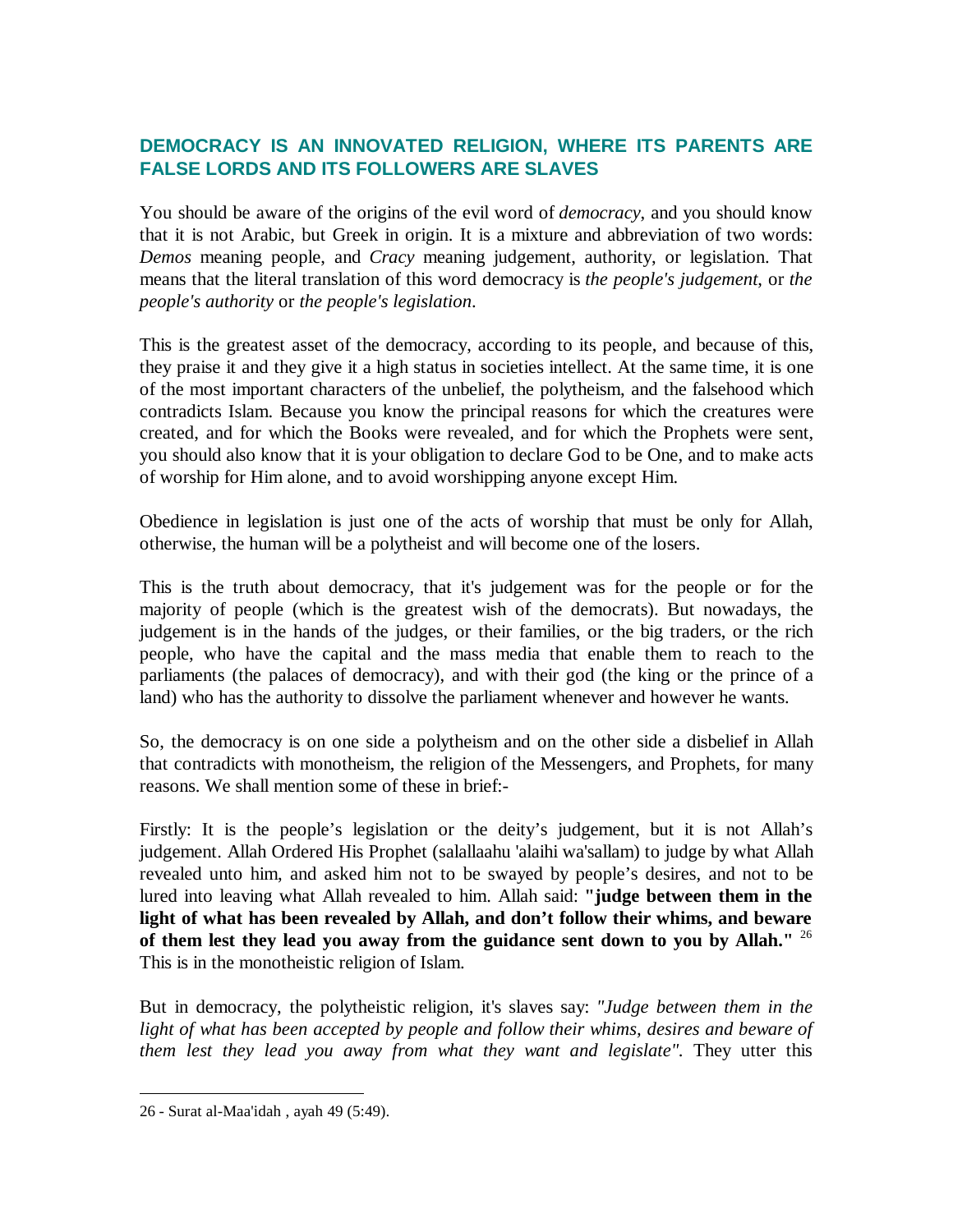statement, and democracy utters the same statement, and they decide amongst themselves. This is a clear disbelief, an obvious polytheism, if they apply it.

Even though they produce all their eloquent rhetoric, their deeds are worse. If some one talks about or disagrees with their principles they will say: *"judge between them by what the deity and his special people want, and no legislation and no law, can be used to decide the outcome, except that which has been agreed upon between the people"*.

Secondly: It is the judgement of the masses or the deity, according to the constitution but not according to Allah's decree. This is included in their constitutional books<sup>27</sup>, which they sanctify more than the Quran. They prefer the judgement of these constitutions to that in the Quran. Therefore, the legislation and judgement of the people in a democracy will not be accepted unless it is included in their constitution, because the constitution is the origin of their laws. There is no consideration in a democracy to the verses of the Quran, or the traditions, or sayings of the Prophet (salallaahu 'alaihi wa'sallam). It is not possible for them to legislate any law according to the verse of the Quran and the tradition of the Prophet (saw) unless it agrees with their holy book (the constitution). And you can ask their jurists, if you do not believe that.

Allah said: **"…And if you are at variance over something, refer it to Allah and the Messenger, if you believe in Allah and the Last Day. This is good for you and the best of settlements."** <sup>28</sup> . But in democracy it states: *"If you are at variance over something, refer it to the people and their council, and to their king, according to the positive law and constitution".*

Allah said: **"Curse on you and those you worship besides Allah! Will not you then understand?**"<sup>29</sup> If the masses wanted to apply God's decree, through a democracy, and through its legislative polytheistic councils they would not be able to do it, unless the deity (i.e. the Kings or the princes) permitted it - unless it was in their constitution, because that is the holy book of democracy. Or shall I say that is democracies Torah, or Bible, which has been corrupted according to their own evil desires and whims.

Thirdly: The democracy is the evil result of secularism and its illegitimate daughter, because secularism is a fake doctrine that aims at separating the religion from the government. The democracy is the judgement of the masses, or deities but it is not the judgement of Allah at all, since it does not take into consideration Allah's decree, unless it agrees with their constitutional texts. Then what agrees with the desires of the masses, but more importantly the desires of the false deity, will become a part of the constitution.

<sup>27</sup> - In the Kuwaiti constitution, article (6) it states (the people are the source of all the authorities), article (51) states (the legislative authority is entrusted by the prince and the parliament council according to the constitution). In the Jordanian constitution article (24) states (the people are the source of the authority) and (people practice any authority, as is shown in the constitution).

<sup>28</sup> - Surat an-Nisa, ayah 59 (4:49).

<sup>29</sup> - Allah told us in the Quran, that Ibrahim said that to his people after he had shown them the insolence of their worshiped idols.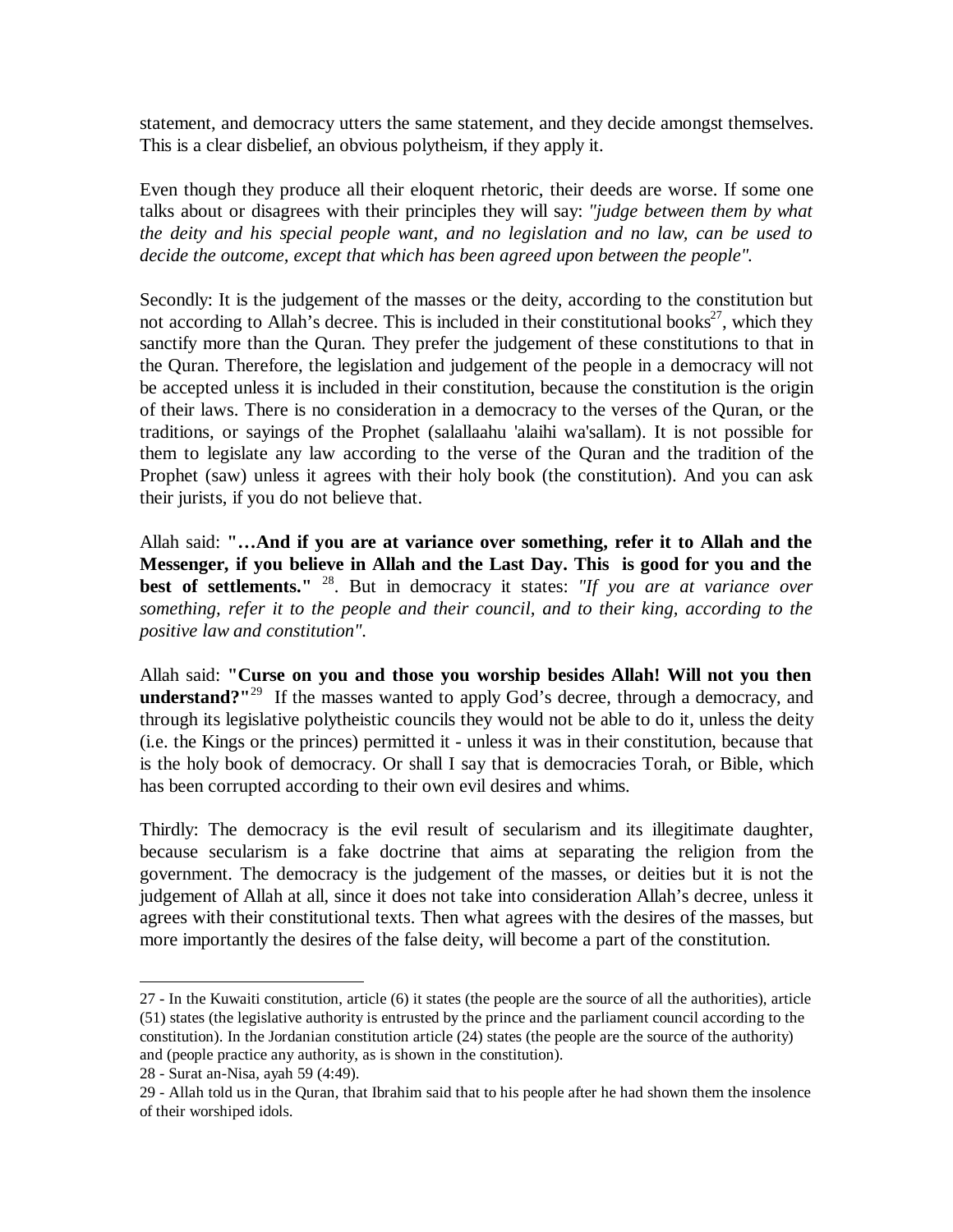So, if the people as a whole said to the deity and to the democracy's gods: "We want to apply Allah's decree. We want to prevent any of the people, the parliament members, and the rulers from being legislators. We want to apply Allah's decree to the apostate, the adulterer, the thief, the drunkard. We want to force women to wear the veil. We want to force men and women to have chastity. We want to prevent the immoral display, the nakedness, the wickedness, the adultery, the sodomy and other such categories of sin."

Their deities would respond immediately with: "This is contradictory to the religion of democracy and its principles of freedom!"

So this is the freedom of democracy: to be free from Allah's religion and His legislation and the exceeding of His limits. But the legislation of the positive law, will be preserved in their misguided democracy and everyone who doesn't agree or doesn't accept these limits, then upon him will be a punishment.

Therefore, democracy is a religion that is different from Allah's religion. It is the judgement of the deity, but not of Allah. It is a law of different, separate gods, but not the law of Allah, the One, the Subduer. Everyone who accepts democracy, means that he accepts to be ruled by legislation that is written according to the constitution, and accepts that legislation to be preferred to the legislation of Allah, the One.

Even if someone legislated or not, won the polytheistic elections or not, his agreement with the polytheists about the principles of democracy, and his agreement to make the legislation, and the judgment to be theirs, and to make their authority more important than Allah's authority, and His Book, and His legislation, will then be a disbeliever himself. Therefore, this is an obvious, clear error; it is polytheism itself.

The people in a democracy select representatives and each group or tribe will select a god of these disparate gods, to legislate according to their desires and whims, but according to the constitution's texts. Some of them select their god (their legislator), according to their ideology, or way of thinking, so there will be a god for this party and another one for that. Some of them select him according to the tribe, so there will be a god for this tribe and another for that tribe. And some select a religious god, as they claim, or a bearded god  $30$ , or an unbearded one, and so on. Allah said: **"Have they other associates who have prescribed another law for them which has not been dispensed by Allah? But for the decisive word (of Allah), a sentence would have been passed amongst them. Surely there is a grievous punishment for the oppressors."** <sup>31</sup>

These representatives, in fact, are erected, engraved images and worshipped idols, and claimed gods that are set up and fixed in their temples, at their heathen sanctuaries (the parliaments). These representatives and their followers take the democracy and the

<sup>30</sup> - Unfortunately , this issue exists in Kuwait, Pakistan, Saudi Arabia, Jordan Egypt… and many other countries.

<sup>31</sup> - Surah ash-Shura, ayah 21 (42:21).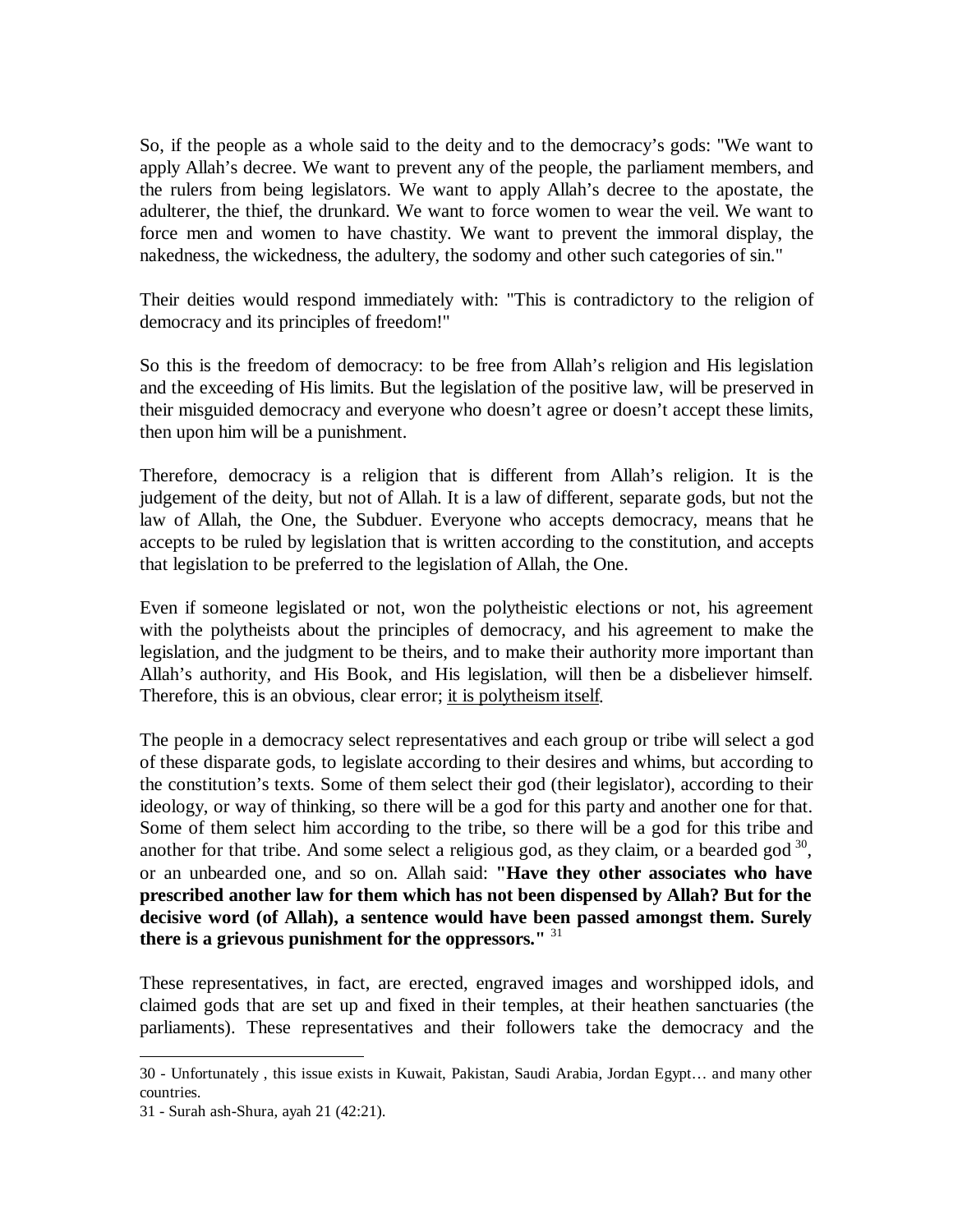constitutional legislation as a religion. According to its texts, they legislate and produce laws, and before that they are ruled by their god and idol, the big pagan, who decides on their legislation or rejects it. And pagan is the prince or the king or the president.

These are the facts of democracy and its religion. The religion of the deity, not the religion of Allah. The religion of the polytheist people, not of the Prophets. And the legislation of disparate gods, not of Allah, the One.

Allah said: **"....are a number of gods better, or One God? What you worship besides Him are nothing but names that you and your fathers have assigned, for which no sanction has been sent down by Allah"** <sup>32</sup> . And He also said: **"…. Is there any other god along with Allah? He is far too exalted for what they associate with Him"**. 33

So, you must choose the religion of Allah and His pure legislation, His brilliant light, His straight road. Or the religion of democracy, and its polytheism, disbelief, and it's closed, misguided path. You must choose the judgement of Allah, the One, or the judgement of the man made deity.

Allah said: **"… Distinct is the way of guidance now from error . He who turns away from the forces of evil and believes in Allah, will surely hold fast to a handhold that will not break .."** <sup>34</sup> . And said: **"Say: "The truth is from your Lord: so believe if you will, or don't believe if you will", We have prepared for the sinners a blazing fire…"**. 35

Allah said: **"Do they seek a way other than Allah's? But whosoever is in the heavens and the earth is submissive to Allah and obedient (to Him), by choice or constraint, and will be returned to Him. Say: "We believe in Allah, and in what has been revealed to us, and in what had been sent down to Ibrahim and Ismael and Ishaac and Yaqub and their offspring, and what had been revealed to Musa and to Isa and to all other Prophets by their Lord. We make no distinction between them, and we submit to Him and obey". And whosoever seeks a way other than submission to Allah, it will not be accepted of him, and he will be a loser in the hereafter".** <sup>36</sup>

33 - Surah an-Naml, ayah 63 (27:63).

- 34 Surat al-Baqarah, ayah 256 (2:256)
- 35 Surat al Kahf, ayah 29 (18:29).
- 36 Surat aal'-Imran, ayah 83-85 (3:83-85).

<sup>32</sup> - Surah Yusuf, ayahs 39-40 (12:39-40).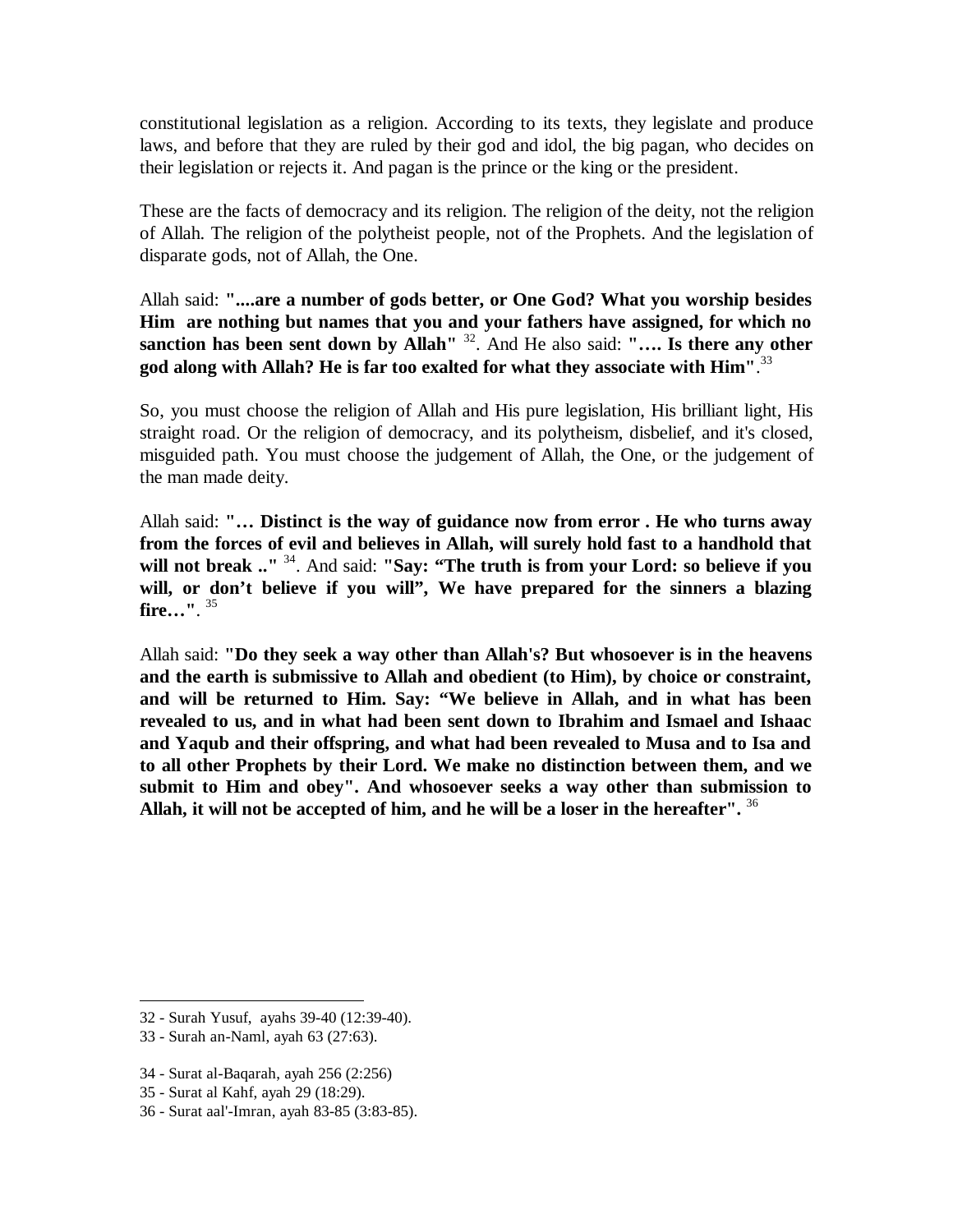# **SOME REFUTATIONS ON SOME OF THE ARGUMENTS AND FALLACIES THAT PROMOTE DEMOCRACY**

Allah said: " **He has sent down this book which contains some verses that are categorical and basic to the Book, and others allegorical. But those who are twisted of mind look for verses metaphorical, seeking dissension's by giving explanations to them of their own, but none knows their meaning except Allah, and those who are steeped in knowledge affirm: "We believe in them as all of them are from the Lord". But only those who have wisdom understand. "Let us not go astray, O Lord, having guided us already. Bestow on us your blessings for you are the benevolent".** <sup>37</sup>

Allah shows to us through these verses that people of His decree are divided into two categories:

People of science and stability:

They take it and believe in all of it. They combine the ordinary with the extraordinary, and the unlimited with the limited, and the summarized with the detailed. If they do not know something, they return it to the strengthened principles and the stable bases that agree with the guidance of the decree.

People of deviation and error:

They follow the obscure (unclearly intelligible passages in the Quran). They take it to spread chaos. They do not follow the detailed, the obvious. And a perfect example is in those who take the path of democracy and establish parliamentary councils. Its' people follow the road of deviation and are people who err. They follow some verses and surahs, and take them alone without combining them with the detailed, interpreted, limited principles of the religion's basis, to mix the Truth with the Falsehood, and the Darkness with the Light.

To proceed; we will discuss some of these arguments, to refute them and to reply regarding them, with the help of the Sovereign, the Creator, the Resurrector, and the Defeater of the cliques.

### **The First Irrational Argument: YUSUF'S WORKING FOR THE KING OF EGYPT**

You should know that this argument was put forward by the sectarians who had very little other evidences for democracy. They said: Did not Yusuf work as a minister with a disbelieving King, who did not apply Allah's decree?

So, according to them, participation in the disbelieving governments is permitted, as well as participation in parliament councils, voting for such people, and so on.

<sup>37</sup> - Surat aal'-Imran, ayahs 7-8 (3:7-8).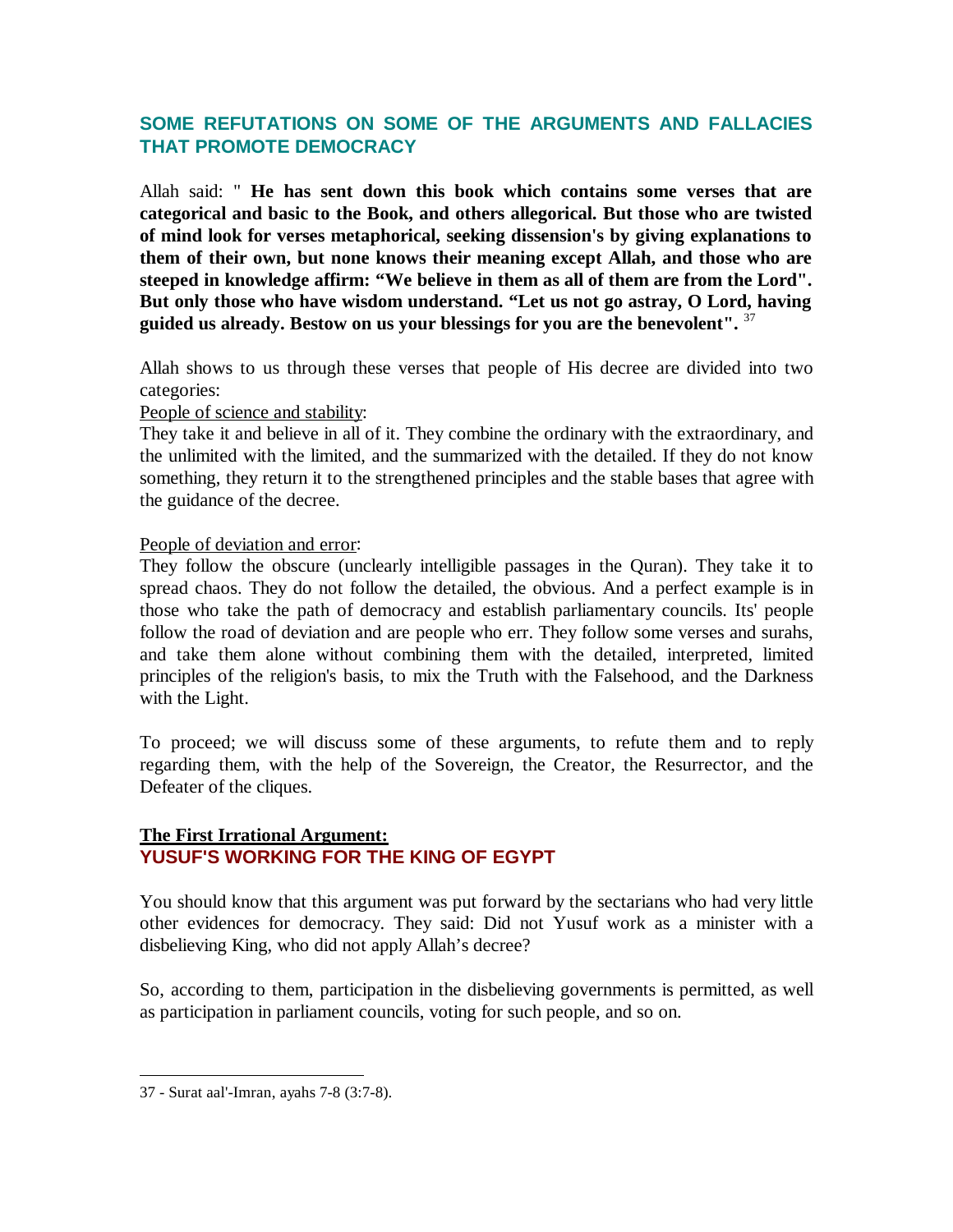To this, we reply, and any good is from Allah alone, and all evil is from my own self:

*Firstly*: the argument used by these people to justify participation in the legislative parliaments, is untrue and void, because these polytheistic parliaments depend on a religion that isn't Allah's religion, but the religion of democracy, which makes a godhood of the legislation, and the forbidding and permitting of actions for the sake of people, not for the sake of Allah, alone.

Allah said: **"And whoever seeks a way other than submission to Allah, it will not be accepted from him, and he will be a loser in the world to come."** <sup>38</sup> So, can anyone pretend that Yusuf followed a religion that was not Allah's religion? Or a religion that was not of his monotheist fathers? Or that he swore to respect it? Or legislated according to it? As is done nowadays by those who are fascinated by these parliaments?  $39$ 

He declared this at his time of weakness, saying: "**I have given up the religion of those who don't believe in Allah and deny the life to come. I follow the faith of my fathers, of Ibrahim and Ishaac and Yaqub. We cannot associate anyone with Allah".** <sup>40</sup> And he said: **O, fellow prisoners, are a number of gods better, or One God? What you worship besides Him are nothing but names that you and your fathers have assigned for which no sanction has been sent down by Allah. Authority belongs to Allah alone. He commands that you worship none but Him. This is the right way, but most men are ignorant".** <sup>41</sup>

How would he say this openly at a time of weakness and then hide or contradict this at the time of the strengthening? Answer us, o believers of the false claims!

Then, do you not know, O political leaders - that the ministry (i.e. where the Prime Minister and his ministers have their cabinet) is an executive authority, and that the Parliament is a legislative authority, and that there are many differences between them. The comparison can not be made here at all.<sup>42</sup>

Now, you can be sure that Yusuf's story can not be used as a viable argument to enter into and participate in the parliaments. However, let us carry this a bit further and say that it

<sup>38</sup> - Surat aal'-Imran, ayah 85.

<sup>39</sup> - refer to footnote number 27.

<sup>40</sup> - Surat Yusuf, ayahs 37-38

<sup>41</sup> - Surat Yusuf, ayahs 39-40

<sup>42</sup> - Some of people who claim to be scientists claim that a ministry is more dangerous than Parliament. They think that parliament is a resistance forehead against the government, they struggle through this forehead a constitutional struggle, and they confront a legal fight, and beat a deplomatic strife. They pretend not to see that the legislation is more dangerous than the execution, specifically, their legislation which they call *Jihad* and strife – canot exist, except in the Parliament, according to their constitution and democracy – see article (24) part (2) of the Jordanian constitution. The legislative authorities of the people can't be practiced except as they are shown in the constitution. And the parliament members are solely the people's representatives (the owner of the constituional – authorities as they think).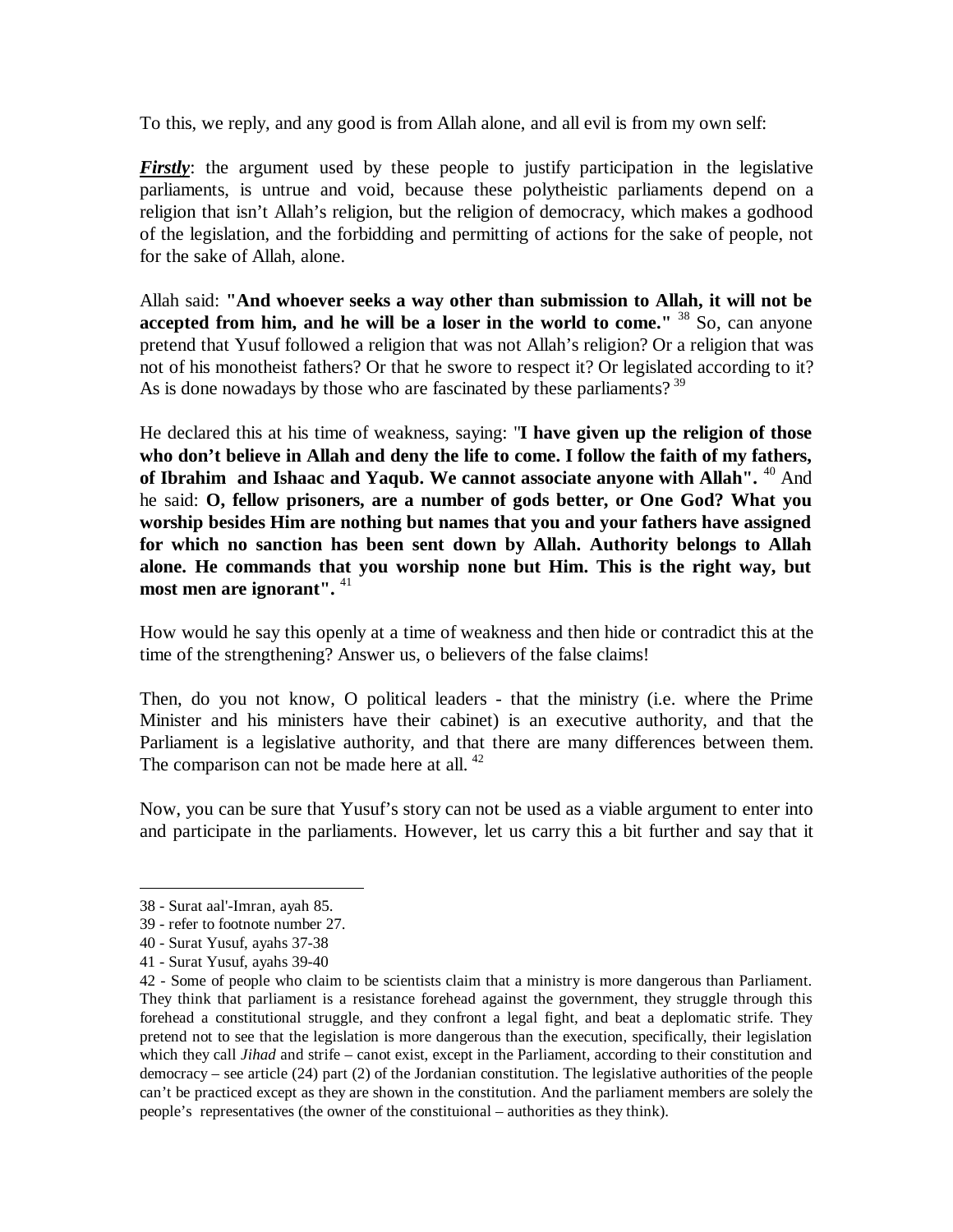also can not be used as an excuse to participate in a ministry either, because both of them, parliament and ministry, participate in the disbelief.

*Secondly*: The there can be no comparison of the participation of many people, who are enthralled with democracy, in a ministry of those fake countries which legislate with Allah and fight Allah's followers, and help His enemies, against the work of Yusuf (peace be upon him). This is a void and nonviable comparison, for these reasons:

1 - Anyone who participates in a ministry in these governments, which do not apply Allah's decree, must respect their positive constitutions and show the loyalty and the sincerity to the deity. The deity which Allah has commanded him to disbelieve in, in the first place! Allah said: "...**yet desire to turn for judgement to** *taghut***, even though they have been commanded to disbelieve in them.**." <sup>43</sup>

They also must swear to uphold this disbelief, before they may enter this ministry directly, just as it is expressed in the parliament<sup>44</sup>. Anyone who pretends that Yusuf, the credible, the noble, the son of the noble, was like that even though Allah purified him and said about him: "…**this was so that We may avert both evil and lechery from him , for he**  was one of Our chosen devotees."<sup>45</sup>, he will be a disbeliever, he will be one of the worst people, and will be free from the religion of Islam.

He will be worse than Iblees, who assented to Allah when he swore, saying: "**By your power, I will lead them astray other than the chosen ones among your creatures"**. 46 Yusuf (peace be upon him) really is one of God's chosen servants, and he is one of their masters.

2 - Anyone who participates in a ministry in these governments, whether he swore the constitutional oath or not, is forced to adhere to the positive disbelief law, and to agree to it absolutely. He is just a sincere slave, an obedient servant to the ideology of the people who appoint him, the truth mixed with the falsehood, the impiety, the injustice, and the disbelief.

<sup>43</sup> - Surat an-Nisa, ayah 60.

<sup>44</sup> - article 43 of the Jordanian constitution states that 'the Prime Minister and the ministers must swear before they practice their work, in front of the King, the following oath (I swear by Allah, the Great, to be loyal, sincere to the King, and to keep the constitution...)'. And article 79 (Each member of the parliament, before he practices his work, must swear in front of his council, the following oath: (I swear by Allah, the Great, to be loyal to the King and the home country and keep the constitution) and so.... Did Yusuf do any of this? Don't be deceived by the deception of the fascinated people who say: (we swear, but our intent is not to do any thing that contradicts with the religion). You should tell them that the Oath will not be according to the swearer's intent, because if it is so, the contracts of people will be untrue, will be corrupted, and there will be a big mischief and corruption as the Prophet Muhammad (saw) said in the Hadeeth that was narrated by Muslim: (The Oath is according to the one who asks you to swear). So , your Oath won't be according to your intents, it will be according to the deity's intent, who has asked you to swear…

<sup>45</sup> - Surat Yusuf, ayah 24.

<sup>46</sup> - Surat Sad, ayahs 82-83.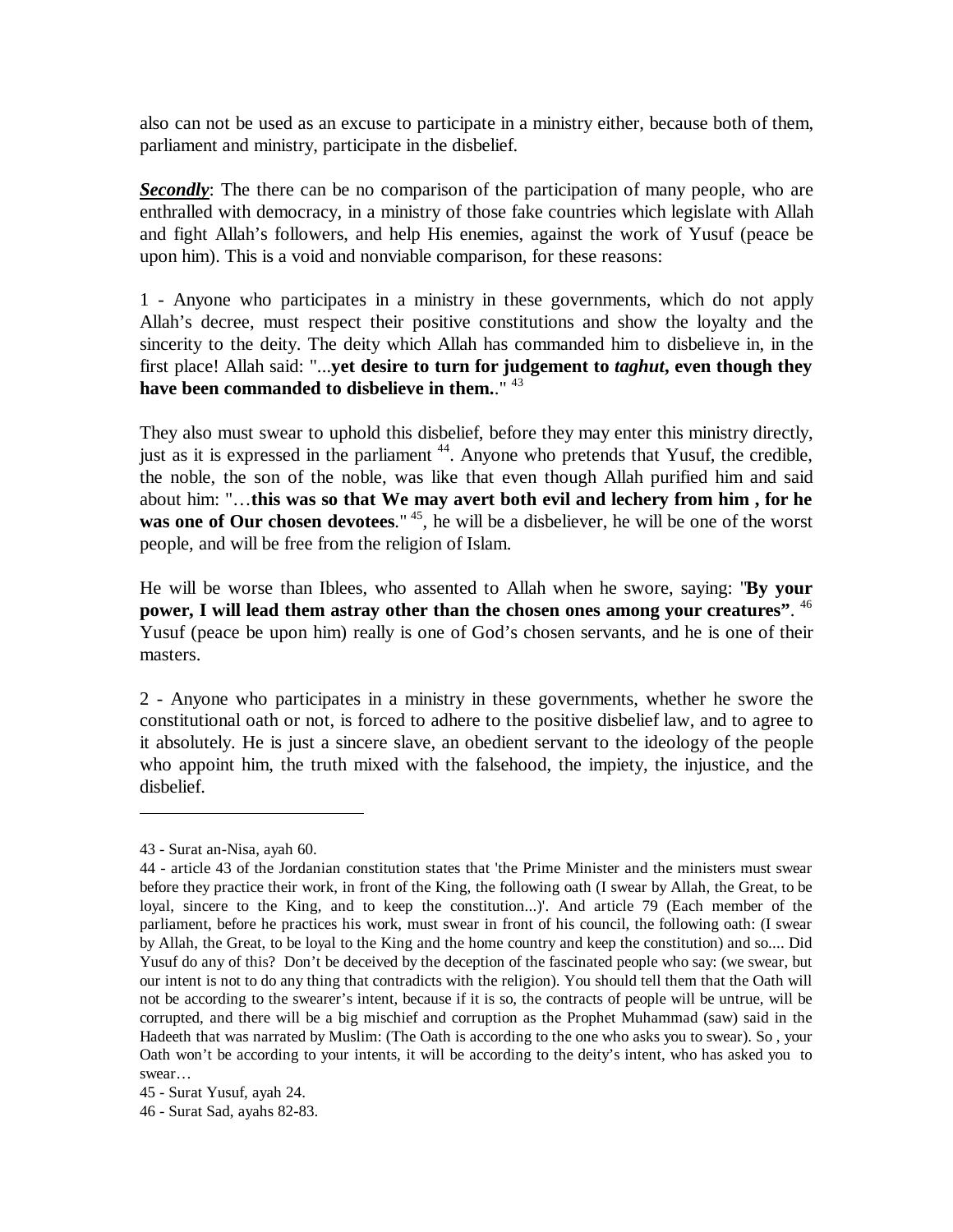Was Yusuf, the credible, like that? To compare his work with the participation in the ranks of the disbelievers? Any one who accuses Allah's prophet, the son of Allah's Prophet, the grandson of Allah's prophet, in any part of that we do not doubt in his disbelief, and he will be free from Islam. He will be an atheist, because Allah said: **"To every community We have sent an apostle (saying) "Worship Allah and keep away from all other**  deities."<sup>47</sup> And this is the greatest duty in the world for Yusuf (peace be upon him) and all of the Prophets (peace be upon them all).

Therefore, is it reasonable that he invokes people to follow Allah's decree in the time of affluence and the ailment, at the time of weakness and strengthening, and then he contradicts Him, to be one of the polytheist people at the time that Allah described Him as one His purified, chosen servants? Some of the interpreters said that this verse (**for under the law of the king, he couldn't detain his brother**) <sup>48</sup> , is an evidence that Yusuf (Peace be upon him) did not apply the law and the system of the king, and he wasn't forced to follow it, or to apply it.

Do the deities ministries or their parliaments behave like that nowadays? Is the minister's situation like (**a country within a country**)? If it does not exist, no comparison can be made here.

3 - Yusuf (peace be up on him) participated in the ministry by the strengthening of Allah. Allah said: "**Thus We gave Yusuf authority in the land**" <sup>49</sup> So, it is the strengthening of Allah, with neither the king or anyone else having the ability (or the authority) to hurt him or to dismiss him from his office, even though he contradicted the king and his judgement or his jurisdiction. So, how can these vile, depraved people who are in evil positions, and ranks in the deities' governments, and are just like puppets in the deities' hands, possibly be compared to Yusuf, who worshipped Allah - even when he was given position and ruling authority?

4 - Yusuf (peace be upon him) participated in the ministry with the complete authority from the king. Allah said: "... **when he had talked to him, he said.. "Today you are established in a rank of trust with us"** <sup>50</sup>

He was given an unrestricted hand to rule at his ministry. (**Thus We gave Yusuf authority in the land, so that he lived wherever he liked ...** ) <sup>51</sup> . He had no opponent, no one could ask him about his work, or actions.

Do the deities' ministries have anything which can be used in comparison? If the minister does anything that disagrees with the Prince's or the king's religion, he will be discharged from his office. The minister, according to them, is just a servant to the king's or the

<sup>47</sup> - Surat an-Nahl, ayah 36.

<sup>48</sup> - Surat Yusuf, ayah 76.

<sup>49</sup> - Surat Yusuf, ayah 56.

<sup>50</sup> - Surat Yusuf, ayah 54.

<sup>51</sup> - Surat Yusuf, ayah 56.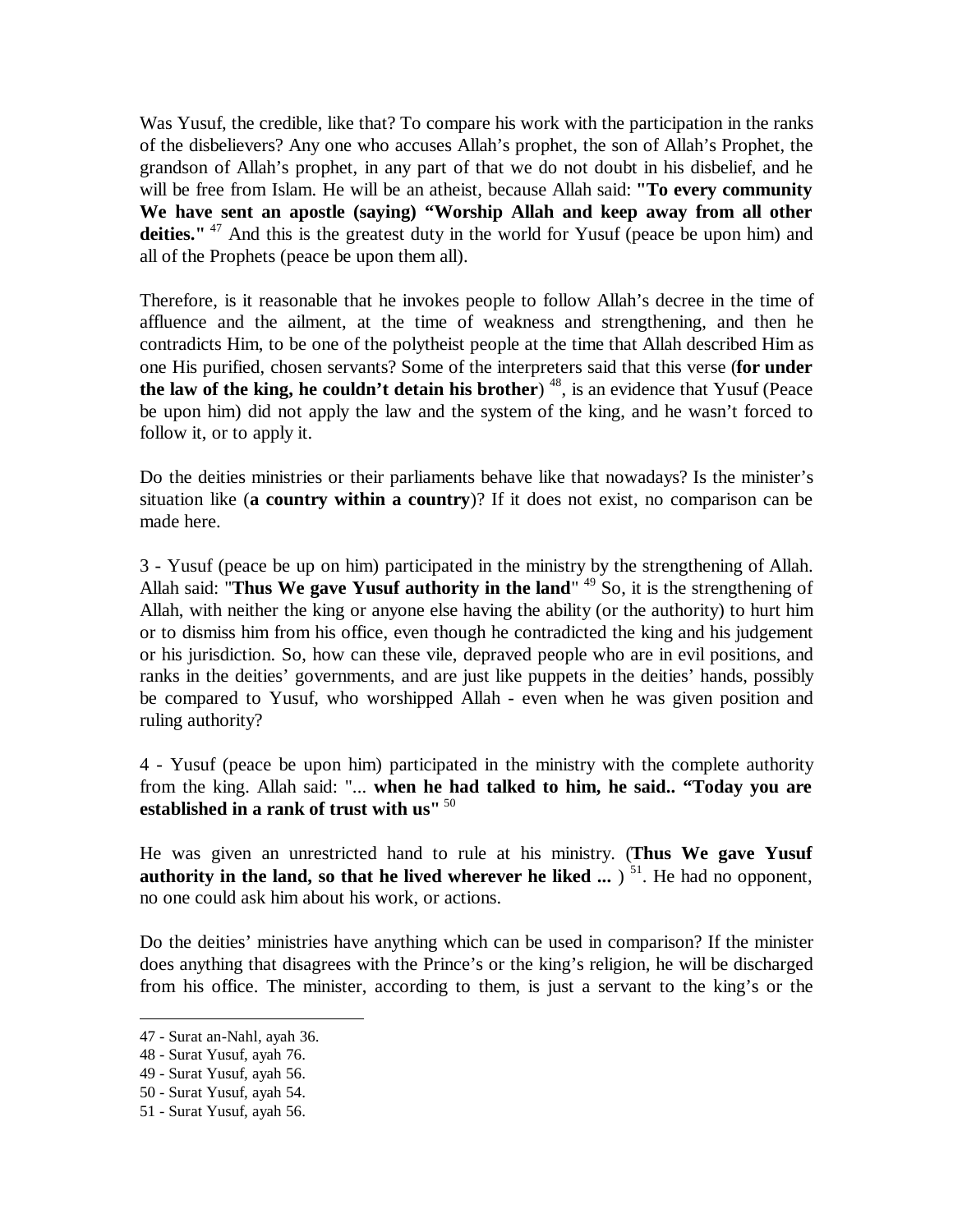Prince's policies, and he has to obey them. He is not allowed to disobey or disagree with any of the king's orders or that of the constitution, even if it contradicts with Allah's decree and his religion.

Anyone who pretends that this is similar to Yusuf's situation, he will get a great unprecedented thing. He will be considered a disbeliever in Allah, and a disbeliever in Allah's purification of Yusuf (Peace be upon him).

If you know that Yusuf's situation does not exist in the deities' ministries nowadays, you wouldn't have a comparison. So, the deities have to leave their nonsense, and senselessness here.

*Thirdly*: One of the destructive refutations of this fallacy, is what some interpreters mentioned, that the king embraced Islam. Mujahid, the student of Ibn Abbas, narrated this. So, this would cancel and disprove any argumentation using this story.

We believe in Allah, and believe that it is worthier to follow the literal meaning of any verse in the Quran than to believe in the creature's speech, or interpretations which have no evidence, and no proof. This is a certainty established by Allah's saying about Yusufpeace be upon him: " S**o, We firmly established Yusuf in the land".** <sup>52</sup>

There is a summary that Allah showed in another place in the Quran. He described the situation of the believers to whom He gives authority in the land. Allah said:"**Those who would be firm in devotion, pay the Zakat, and enjoin what is good and forbid what is wrong, if We gave them authority in the land. But the result of things rests with Allah**".<sup>53</sup>

We have no doubt that Yusuf is one of these, he is one of their masters, that to whom if Allah gave them authority in the land, they would enjoin what is good and forbid what is evil and wrong. Everyone who knows Islam does not doubt that the greatest good of it is the monotheism, which was the principle origin in the call of Yusuf (peace be upon him and his fathers), and that the greatest evil is the polytheism, which Yusuf warned of, and hated, and attacked its lords, and gods. There was an obvious indication, that after Allah had given Yusuf authority, he followed the religion of his fathers, Yaqub and Ibrahim, calling people to it, and attacking everything that contradicted or disagreed with it. He didn't avoid the judgement of Allah's decree. He didn't help anyone in not applying Allah's decree. He did not help the legislators or the worshipped deities. He did not aid them as the people who are enthralled by their ranks do today.

He also did not participate with them in their legislation, as the fascinated people in the parliaments do today. He denied and rejected their behaviour and work. He changed their evils. He called for monotheism and attacked anyone who disagreed with it, as Allah mentioned. Anyone who describes the credible, the noble, the son of the nobles, with any

<sup>52</sup> - Surat Yusuf, ayah 21.

<sup>53</sup> - Surat Hajj, ayah 41.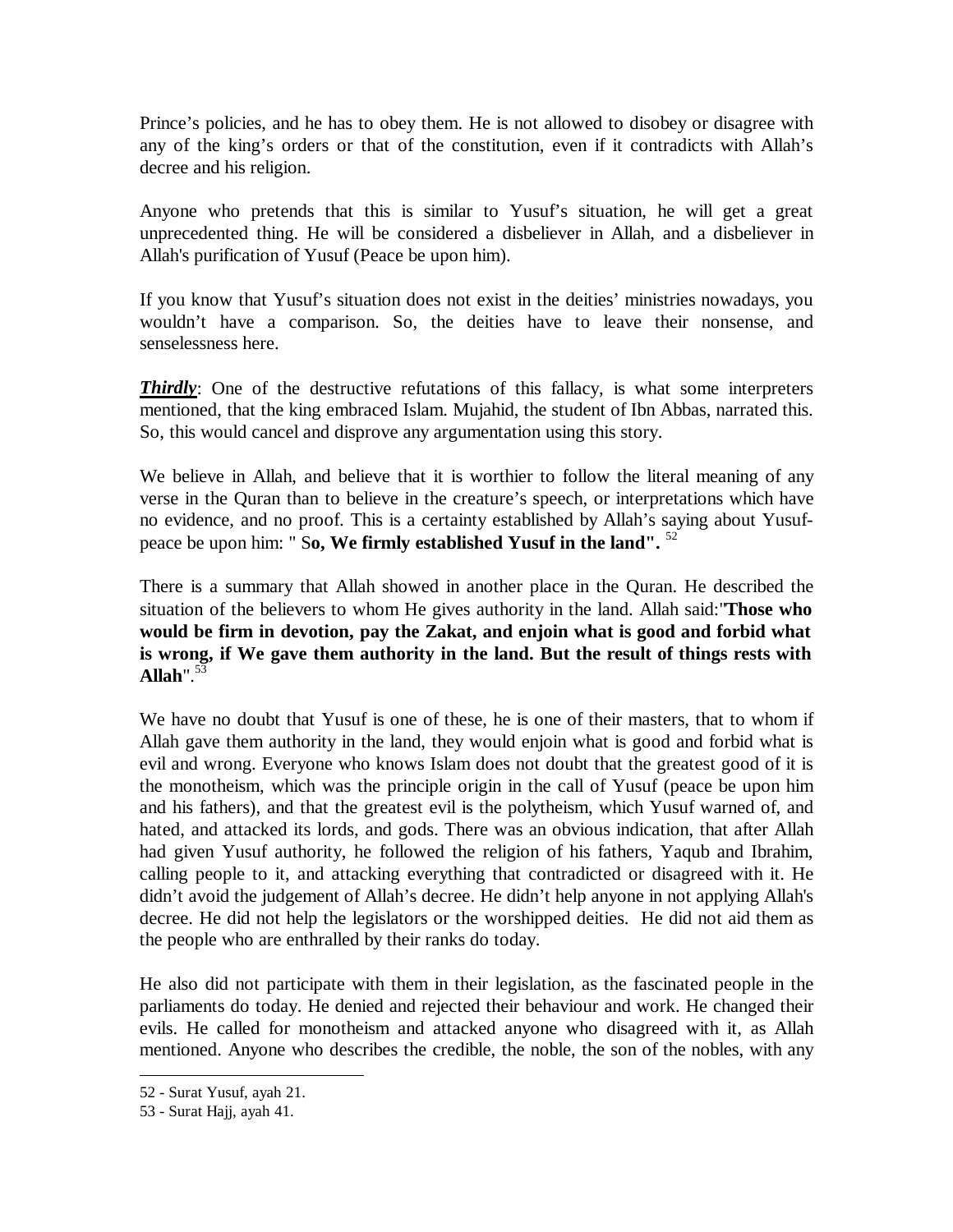description that is different from that, he will be an impure disbeliever free from the pure religion.

Another evidence of that is the interpretation of Allah's saying: **"when the king heard this he said: " Bring him to me, I shall take him in my special service", when he had talked to him, he said: " Today you are established in a rank of trust with us"**<sup>54</sup>

What can anyone think about the speech, with which Yusuf talked to the king, to love him, to give him authority, and to believe and trust him?

Did he talk about the story of the minister's wife (Al-aziz's wife), which ended with the truth being made known? Or might he talk about the national unity and the economic problem, or what?

No one can pretend to have knowledge of the unseen, or to say any thing without proof. If he does that, he will be a liar. But the interpretation of this verse "... **when he had talked to him** …" is shown in this statement :" **To every community, We have sent an apostle (saying) : " worship Allah, and keep a way from all other deities"**<sup>55</sup> . And Allah's saying: "**surely you have been commanded, as those before you were: "If you associate (any one with God), wasted will be all your deeds, and you will perish."** <sup>56</sup>

And through His saying the description of the most important functions of Yusuf's call (Peace be upon him): " …. **I have given up the religion of those who do not believe in Allah and deny the life to come. I follow the faith of my fathers, of Ibrahim, Ishaac and Yaqub. We can not associate anyone with Allah**." <sup>57</sup> and His saying: "... **are a number of gods better, or one God? What you worship besides Him are nothing but names that you and your fathers have assigned for which no sanction has been sent down by Allah. Authority belongs to Allah alone. He commands that you worship none but Him This is the right way, but most men are ignorant."** <sup>58</sup>

Therefore, there is no doubt that this is the greatest speech of Yusuf (Peace be upon him), because it is the valuable religion, and the basis of his call, his religion and the religion of his fathers. If he forbade an evil, he would not have worse than the evil that contradicted with this principle. If this is decided to be true, and the King's reply to him is: "**Today you are established in a rank of trust with us."** Then this is an obvious evidence that the king followed him, agreed with him, left the polytheistic religion, and followed the religion of Ibrahim, Ishaac, Yaqub, and Yusuf (peace be upon them all).

Let's say, for example, that at least the king agreed with him on the monotheism and the religion of his fathers. He gave him the freedom of speech, allowed him to call to his

<sup>54</sup> - Surat Yusuf, ayah 54.

<sup>55</sup> - Surat an-Nahl, ayah 36.

<sup>56</sup> - Surat az-Zumar, ayah 65.

<sup>57</sup> - Surat Yusuf, ayahs 37-38.

<sup>58</sup> - Surat Yusuf, ayahs 39-40.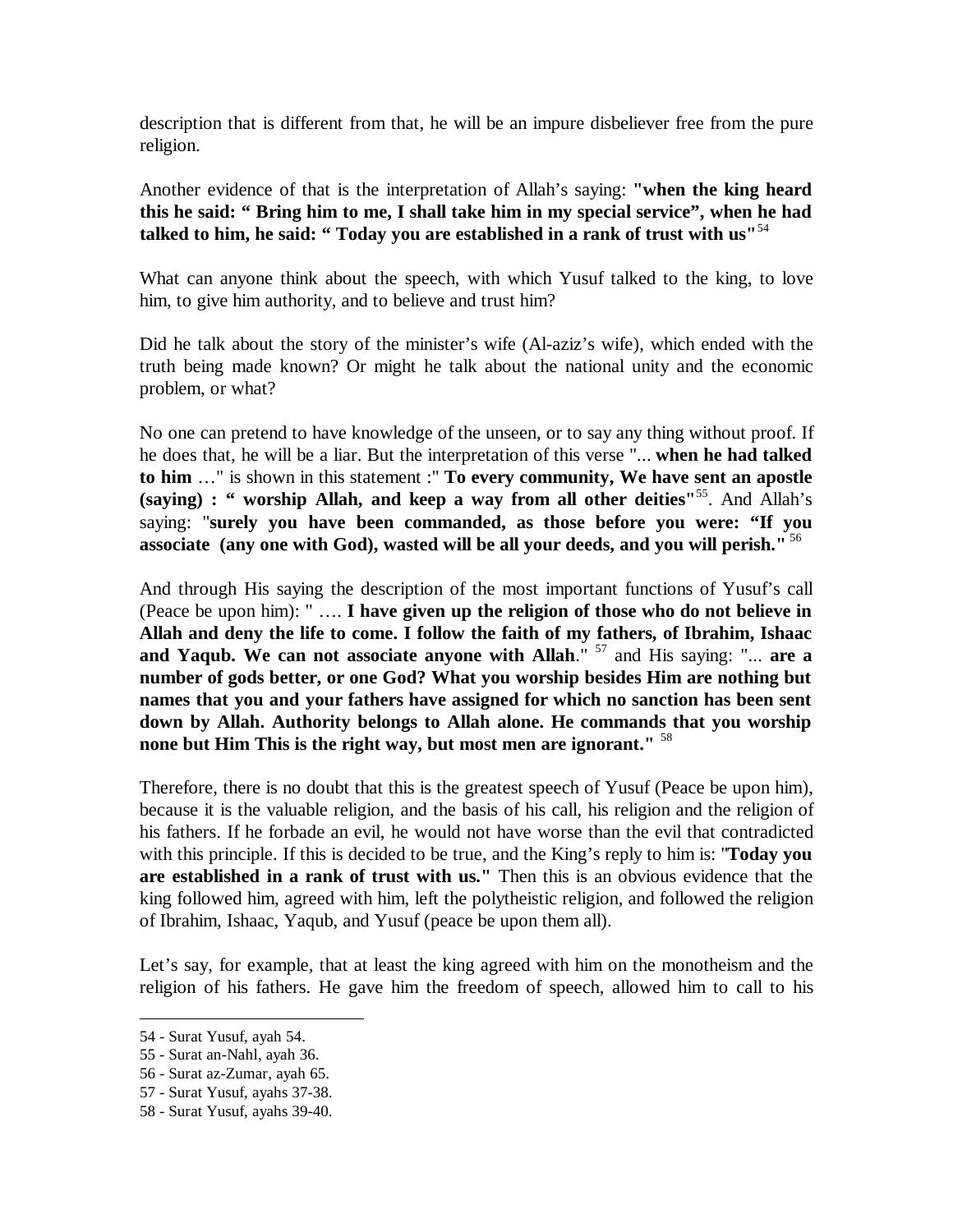religion, and to attack anyone who disagreed with it. And the king did not prevent him from doing all of that. And neither did he order him to do any thing to contradict with it. There is then, a big difference between Yusuf's situation and the situation of those who are fascinated with the deities and their helpers in the ministries today, along with the participants in the parliamentary legislation.<sup>59</sup>

**Fourthly**: If you know all of that, then you are sure that the participation of Yusuf (peace be upon him) in the ministry did not disagree with monotheism, and did not contradict with Ibrahim's religion, as does the participation in it today.

Just suppose that the king did not embrace Islam and remained as a disbeliever. The matter of Yusuf's ruling would still be a marginal issue, it would not be a main issue, because it would not disagree with the religion's purpose, because Yusuf did not show any disbelief or any polytheism. He did not follow the disbelievers, or any legislation other then Allah's legislation.

He called people to monotheism. Allah said through the judges' branches: " **To each of you We have given a law and a way and a pattern of life."** <sup>60</sup> Even though the prophets' laws may differentiate in the regulatory branches, they will be united in the matter of monotheism . The Prophet Muhammad (saw) said:" **we (the prophets), are brothers who are sons of a man by different mothers (Wives), our religion is one."** <sup>61</sup>

He means that they agree with the monotheistic origin and with the variety in the religion's branches and its regulations. So, a thing may be illicit according to us in another law, but it will be licit in our law, such as the booty, or the opposite may be true, or it may be restrictive upon the previous people, but not upon us. So, not every former law is a law for us, especially if it conflicts with or contradicts an evidence from our law.

The evidence of a contradiction to what was allowed for Yusuf, is shown in our religion, and its forbiddance is an obvious matter to us. Ibn Hibban in his book and Abu Ya'la and At-Tabarani narrated that Prophet Muhammad (saw) said: "**Mentally deficient rulers will come to you, and make the most evil, worst people near to them, and delay the prayer (not pray it at the fixed time). Every one of you, who realizes that, must not be a senior or an officer or a collector, or a treasurer with them."** What is likely to be

<sup>59</sup> - This will not be contradicted by the saying of the one who asserts by His saying that in (chapter of the Forgiver) through a believer of pharoah's people: (Yusuf) had brought the details to you before that, and you are still in doubt of what he had brought, but when he died, you said: "God will not send a messenger after him") because: This verse is not an obvious indication that the meant one by Yusuf is Yusuf bin Yaqub. It may be another person. Some interpreters mentioned that it is not (Yusuf bin Yaqub), they said that: (He is Yusuf bin Afraneem bin Yusuf bin Yaqub) who also spent 20 Years as a prophet. This was narrated by Ibn Abbas. See the interpretation of Al-Qurtubi, and if the evidence becomes just as a possible thing the argumentation will still be untrue.

<sup>60</sup> - Surat al-Maaidah, ayah 48.

<sup>61</sup> - Transmitted by Bukhari. Narrated by Abu Hurairah.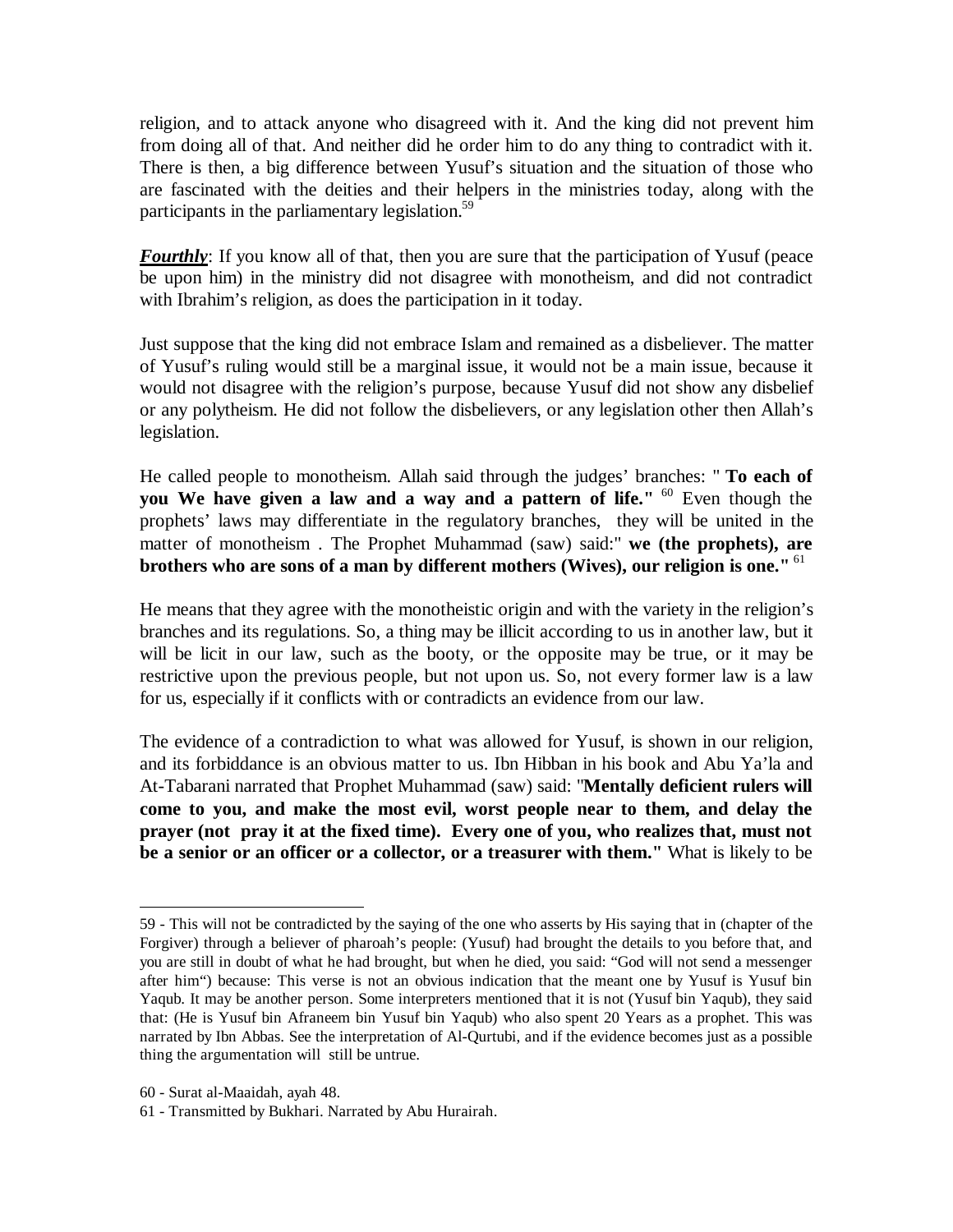meant by this, is that these rulers are not disbelievers, but they are libertine and imbecilic ones.

A warner usually mentions the greatest mischievous and vile actions. So, if they were disbelievers, the prophet Muhammad (saw) would state that. But their greatest crimes that the Prophet (saw) mentions here, are making the worst people near to them and delaying the prayer. Because of that, the prophet Muhammad (saw) did not allow any one to work as a treasurer for them. Therefore if working as a treasurer with the unjust rulers is forbidden and illicit in our law, how can working as the minister of treasury, with the disbelieving kings and the polytheistic rulers be allowed? "**Appoint me over the granaries of the land", (he said) I Shall be a knowledgeable keeper."** <sup>62</sup>

This is a true evidence and an obvious proof that it concerns the religion of the previous people, and that it is abrogated in our law, and Allah knows best. This should be sufficient to any one who wants the guidance, but he who prefers his reclamation and cultivation, and the men's speech and talk, to the proofs and evidences - will absolutely not get the guidance "…**you cannot intercede with Allah for him whom Allah wouldn't show the way**". 63

Finally, before we finish talking about this irrational argument, we want to point out some of the fascinated people, who prove the polytheism and the disbelief, through their actions in the participation of the disbelieving ministries and the polytheistic parliaments. They mix their arguments and pretexts with a speech from Shaykh-ul-Islam Ibn Taymiyyah about the participation of Yusuf in the ministry. This is in fact a mixture of truth with falsehood. This is a slander upon the Shaykh and an evil word. He did not mention this story to prove the participation in the legislation and the disbelief or to not apply Allah's decree. No, we trust that this Muslim Shaykh and his religion, and his mind are free from this evil claim, and that no one could say it except those vile people in later times. We say that, even though we have not read his speech on this topic, because no sensible Muslim person would make such a statement.

So, how would a scholar such as the Shaykh say that, even though his speech in this topic was clear and well understood, all of it concentrated on the prevention of the most heinous act of the two, and to get the best of the two interests when they are contradicted by one another. You know that the greatest interest in this world is the monotheistic interest and that the most heinous act is polytheism. It was mentioned that Yusuf (peace be upon him) did the best of the justice and the doing of good, as in *Al-Hisbah*, 64 which means the complete supervision over the execution of the various works. It is known in the Islamic system - He said, through the description of Yusuf's work: " **He did his best in the justice and the good. He called them to the belief as much as he could**", He also said: "**But he did the possible of the justice and the doing of good**" <sup>65</sup> . Allah absolutely did

<sup>62</sup> - Surat Yusuf, ayah 55.

<sup>63</sup> - Surat al-Maa'idah, ayah 41.

<sup>64</sup> - Majmoo al-Fatwa: part 28, page 68

<sup>65</sup> - Majmoo al-Fatwa: part 20, page 56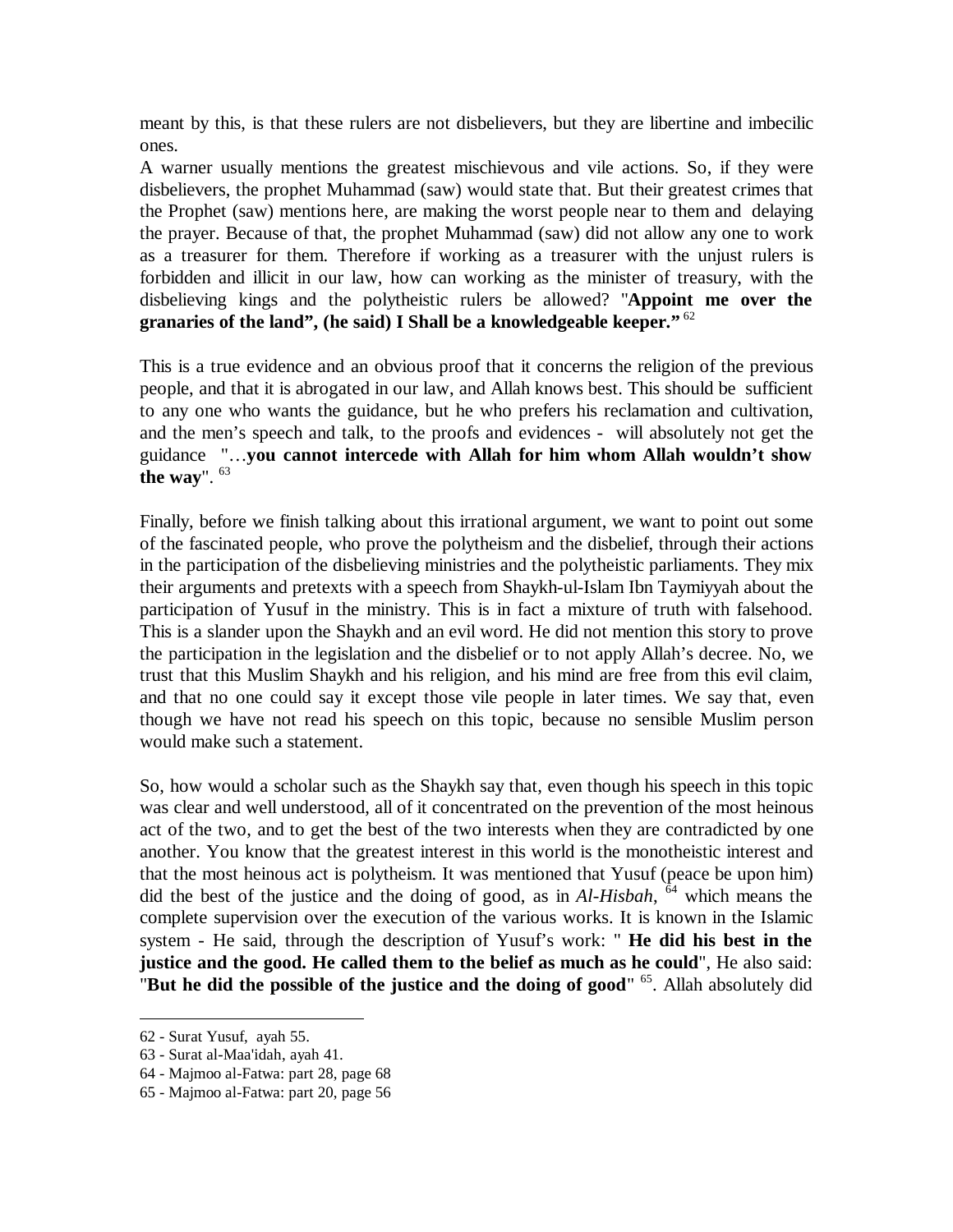not mention, that Yusuf (peace be upon him) legislated with Allah, or participated in the judgement of any decree, except Allah's decree, or that he followed the democracy or any other religion that contradicts with God's religion. The bewitched people of today mix his speech with their vile evidences, and false arguments to lead astray the common people. They mix the truth with the falsehood, and the light with the darkness.

Our leader, and guide to whom we return, when we have a difference of opinions is just the inspiration, the revelation - The speech of Allah and the Prophet (saw), and the speech of any one after the Prophet of Allah (saw) can be accepted or rejected. Therefore, if this speech - as they assert - refers to the Shaykh - Allah forbid - or any scholar who is greater than him, we will not accept it, until he shows the proof as Allah says: "**…Say: " Bring the proof, if you are truthful"**. 66

So, be careful of that, hold by your monotheism. Take no heed of the misleading and false rumors of the supporters of polytheism and the enemies of monotheism. Take no heed of the incongruity between them.

Be one of the people who follow Allah's religion, the people of whom the Prophet Muhammad (saw) described by saying: "**They will not be affected by those who disagree with them, or abandoned them, till God's predestination comes, at the time when they are on this road**". <sup>67</sup>

## **The Second Irrational Argument: ALTHOUGH THE NEGUS DID NOT APPLY ALLAH'S DECREE, HE WAS MUSLIM**

The sectarians used the story of the Negus as a proof, to legitimize the work of their legislator deities, regardless of whether they were rulers or representatives in the parliament.

They said: The Negus didn't apply Allah's decree after he had embraced Islam until he died, and in spite of that the prophet (saw) called him a righteous servant, performed a funeral prayer for him, and asked his companions to do that also. We say, regarding this, and success is granted by Allah:

*Firstly*: The holder of this deceptive argument before anything, must prove with a verifiable text, and a clear proof that the Negus did not apply Allah's decree after he had embraced Islam. I have studied their sayings, but I have found only vain allegations, and discoveries, which are not supported by any true evidence, or verifiable proof, and Allah said: "**Say: " Bring the proof if you are truthful".** <sup>68</sup>

<sup>69</sup> - Surat al-Baqarah, ayah 111.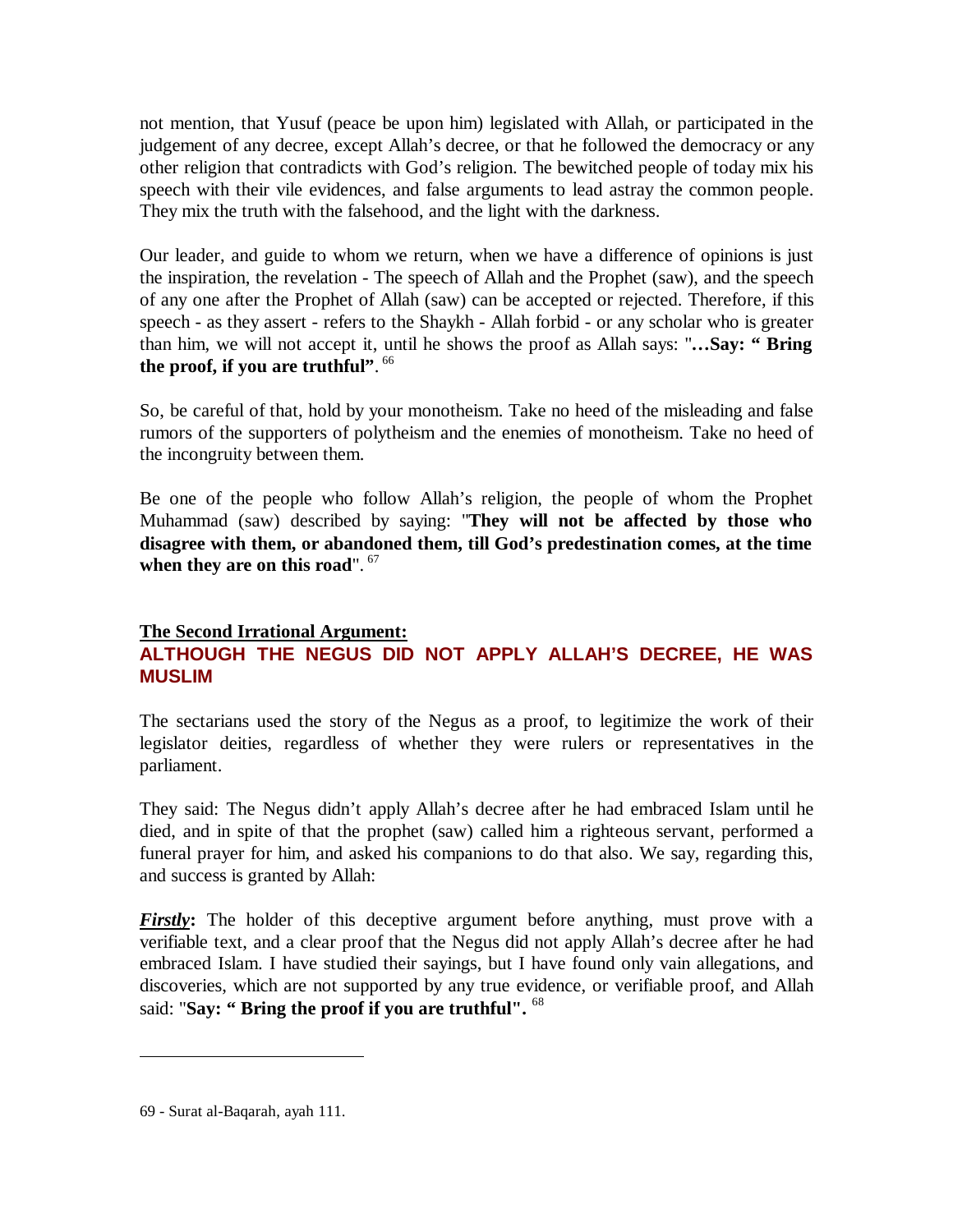If they can not bring the proof of that, they are not sincere or truthful. They are liars. **Secondly:** According to us and our opponents, it is a fact that the Negus died before the completion of the legislation, he died before the descent of this verse: "… **Today I have perfected your system of belief and bestowed My favours upon you in full, and have chosen submission (Al-Islam) as the creed for you** ". 69

The descent of this verse was during the Farewell pilgrimage, but the Negus died before that, as Al-Haafidh Ibn Kathir, and others mentioned  $70$ .

So, the application of Allah's decree at that time was to judge, follow, and work according to what was known of the religion to him. The warning in these topics concerns the reaching of the Quran to a people. Allah said: "**This Qur'an has been revealed to me that I may warn you on its strength and those whom it reaches**". <sup>71</sup>

The means of transportation and communication at that time were not as they are nowadays. Some laws could not be made known to anyone before some years had passed, and sometimes he could not have known something at all unless he came to the Prophet Muhammad (saw) himself.

So, the religion at that time was still new and the Quran was still being revealed. Therefore the legislation was not completed yet. This is obviously clear by what Al-Bukhari narrated through Abd'Allah bin Mas'ud that he said: "We used to greet the Prophet (saw) in the prayer, and he used to reply, but after we had returned from the Negus, we greeted him, but he didn't reply. He said: a prayer has a purpose".

The companions who were in Ethiopia near the Negus, who were native Arabic speakers, were following the Prophet's news, but they did not know about the abrogation of the speaking and greeting during the prayer - even though the Prayer is an obvious matter, and the Prophet (saw) was leading people in a prayer five times in every day, and night.

Can any one of those, who believe in democracy polytheism nowadays, pretend that the Quran, Islam or the religion has not reached him, to compare his falsehood with the situation of the Negus, before the completion of the legislation?

*Thirdly*: If we agreed with that it must be known that the Negus applied what he had known of Allah's decree and anyone who pretends that he did not, has no way to be believed or to make his statement acceptable without a proof, then all of the evidences of history show that he was applying what he knew of Allah's decree at that time.

1 - One of the things that he had to follow of Allah's decree, at that time was: "**The realization of the monotheism and the belief in Muhammad's prophecy, and to believe that Isa was Allah's servant and His Messenger**". He did that, but do you see

<sup>70</sup> - Surat al-Maa'idah, ayah 3.

<sup>71</sup> - refer to al-Biddayah w'al Nihhayah: part 3, page 277.

<sup>72</sup> - Surat al-Anam, ayah 19.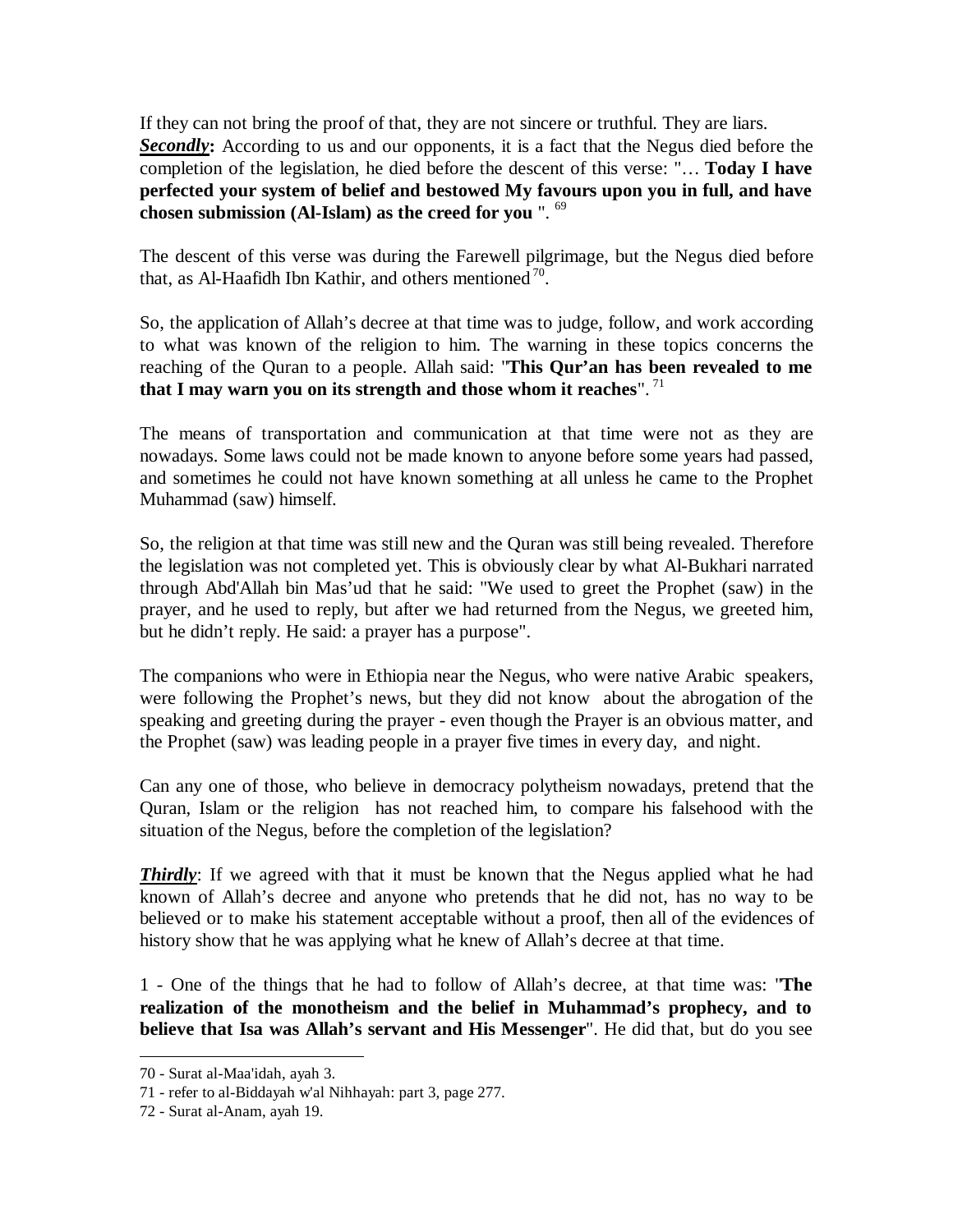that in their evidences? They use the Negus's letter which he sent to the Prophet (saw) as an evidence.

## Omar Sulayman Al-Ashqar mentioned this in his booklet **The Councils Judgement of the Participation in the Ministry and the Parliament.**<sup>72</sup>

2 - His pledge of allegiance to the Prophet (saw), and the migration. In the previous letter which was pointed to, the Negus said: "that he gave the pledge of allegiance to the prophet", and that his son gave the pledge of allegiance to Ja'far and his friend, and that he embraced Islam with the his help. This letter included that he had sent his son (Areiha bin Al-Ashram Ibn Abjar), it also included his saying: "If you want me to come, I will do that, Allah's Messenger, because, I testify that your saying is true". So directly after that he died, or the Prophet (saw) may not have wanted him to do that, at that time. All of these matters are unclear, and the story has no real proof, no clear sign. So, such a judgment of anything and taking it as an evidence are nonviable. Moreover, that will oppose the monotheism and the religion's principle.

3 - The helping of the Prophet (saw), and his religion, and the following of him. The Negus helped the emigrants who had emigrated to him, and received them as guests. He provided security and protection for them. He did not abandon them. He did not give them up to Quraish. He did not allow Ethiopia's Christians to hurt them, although they had shown their true doctrine about Isa. There was also another letter which the Negus sent to the Prophet (saw) (Omar Al-Ashqar mentioned it also through his previous booklet), which included that he sent his son with sixty men of the Ethiopian people, to the Prophet (saw) and all of that meant helping, following and corroboration to the Prophet (saw).

Even with all this, Omar Al-Ashqar was hasty when he said through his previously mentioned booklet that the Negus did not apply Allah's decree, which is a lie, and a deceitful calumny upon that monotheist. But the truth is to say, that he applied what he knew of Allah's decree at that time.

And anyone who says anything other than that, will not be believed unless he shows an obvious proof. Otherwise, he will be a liar: "**say: " Bring the proof if you are truthful"**. He did not bring an obvious proof, as an evidence for his claim, but he followed the history's books to show some evidence - or so he thought - and we all know the situation of these histories. That it is uncertainty at best.

**Fourthly**: The situation in the Negus' story was that of a ruler who had been a disbeliever, and then embraced Islam at the time of his reign. He showed the truth of that, through the complete submission to the Prophet's (saw) orders, which included the sending of his son, with some of his men to the Prophet (saw) and enlisted them to ask of him the permission for the immigration to the Prophet (saw). It also included the showing of his helping the Prophet (saw), his religion, and his followers. It also showed the apparent leaving of everything that contradicted with his doctrine, and followers, and fathers' doctrine. He

<sup>73</sup> - page 71 of this booklet can be found in Zaad Al-Ma'ad: part 3, page 60.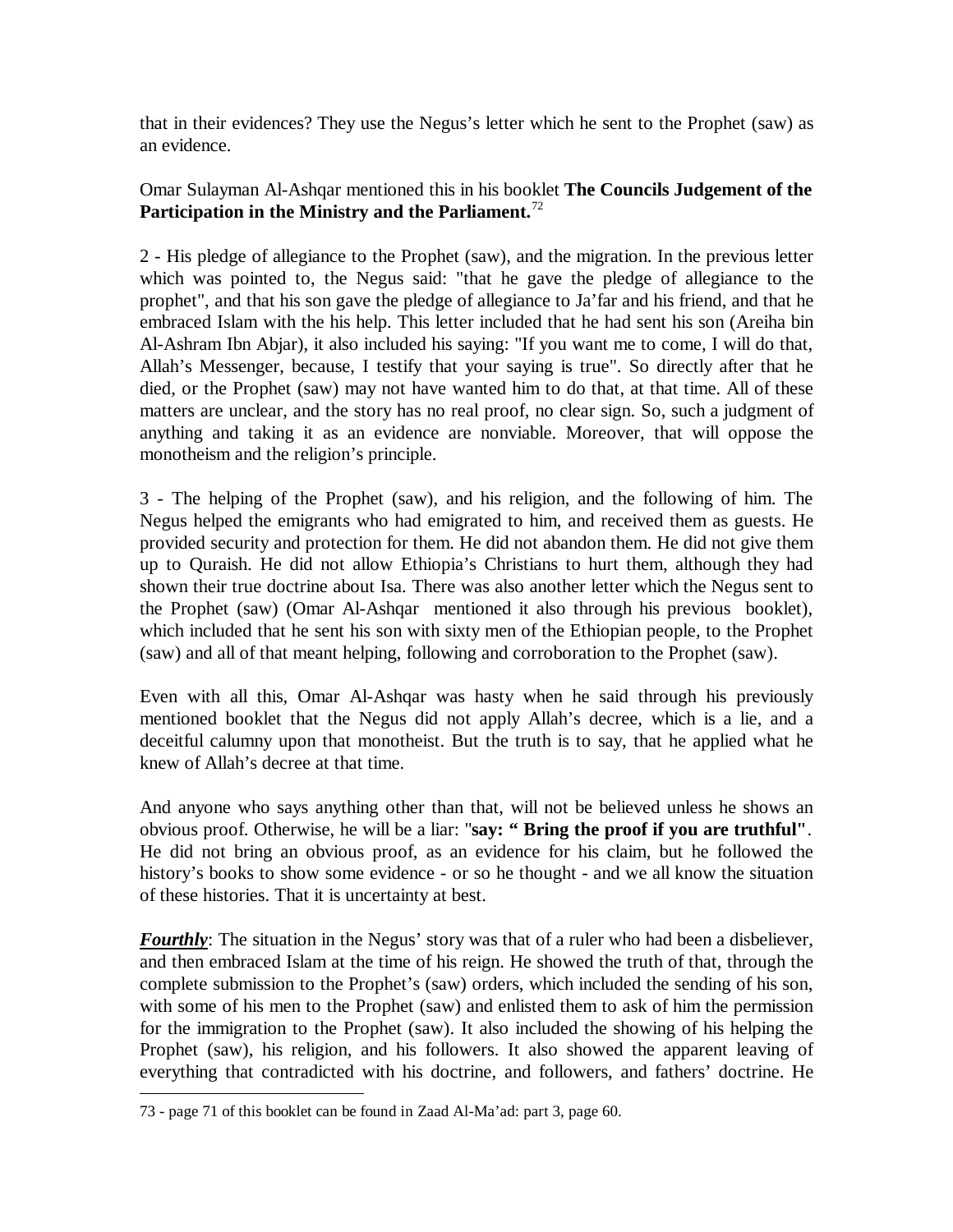tried to get the truth and to learn the religion till his death - which was before the completion of the legislation and before the reaching of it completely to him. This is the fact that is proved by the Prophet's (saw) sayings, and the true traditions that concern him. We challenge everyone, who doesn't agree with us, to prove what he says, but he has to have an overt proof, because histories cannot be evidences alone.

The situation which they compare it to, is a completely incorrect and different one. It is an illustration of a group of people, who consider themselves Muslims, yet do not leave what contradicts with Islam. They affiliate to Islam and at the same time, to what contradicts with it, and they boast about this.

They did not leave the democracy religion as the Negus left the Christian religion. No. They were fascinated by the commendation of it and by the proving of it before the people, and they called people to embrace this untrue religion. They made themselves gods that legislate for people in what Allah did not allow. They also participate with anyone who agrees with them in their religion, like the representatives of parliaments or their ministers. They join them in the disbelievers legislation which is done according to the constitution's texts. They follow it and hate everyone who attacks or refutes it.

All of that was done after the completion of the religion, and the reaching of the Quran and the Traditions (Sunnah) to them.

I adjure you, whoever you are, is it fair to compare this untrue, dark, malodorous situation with what I gathered of the many differences, with the situation of a man who is not long accustomed to Islam, who asks for the truth and helps it before the completion of the legislation and the reaching of all of it to him? How different they are!

Yes, they may mean that they are be equal, but not in the balance of the truth! They may be equal in the balance of the (dealers in fraud), in whom Allah did erase their perception, because of their belief in the religion of democracy which contradicts the monotheism of Islam. "**Woe to those who give short measure. Who insist on being given full when they take from Others. Whilst when they measure or weigh from them, give less. Do they not think they will be raised (to life) again, on a grievous day".**

### **The Third Irrational Argument: NAMING DEMOCRACY WITH CONSULTATION TO PROVE IT**

Some ignorant people took Allah's saying about the monotheist believers: "… **whose affairs are settled by mutual consultation"** and His saying to the Prophet (saw): "…**And seek their counsel in all affairs**", as a support for their false religion (democracy). They called their putrid democracy a *consultation* (i.e. they are saying that democracy is the same as a Shura' - the Islamic method of consultation) - to show and imbue a legitimate religious tinge upon this fake religion - to approve it and to make it permitted.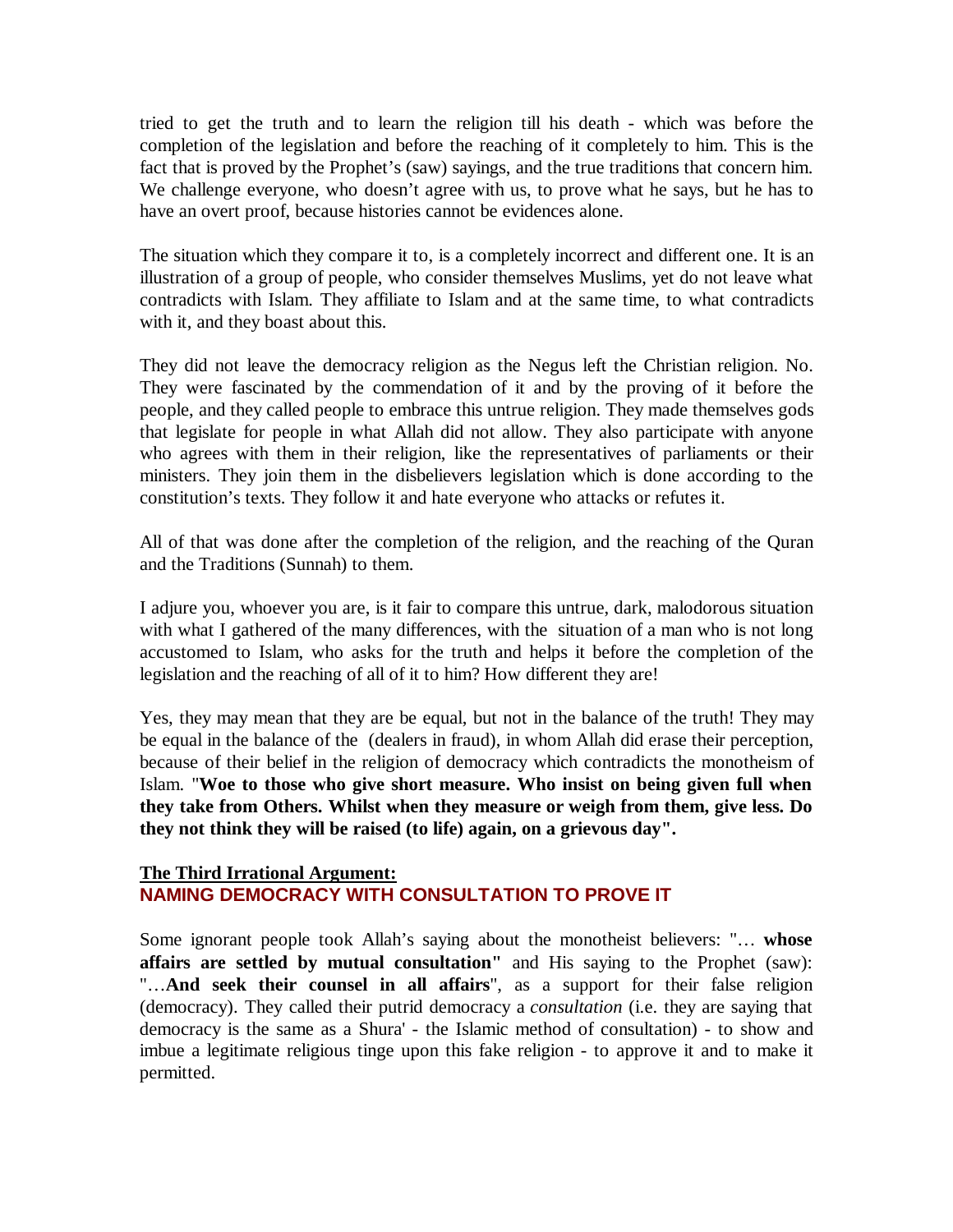We say, regarding this and may success be granted by Allah:

*Firstly*: there is no value in changing the names, because the facts cannot be changed. Some preaching groups that believe in this disbelievers religion say: (we mean by Democracy - when we call to it, encourage it, do for and by it - the freedom of the word and the call) and other such nonsense.

We say to them: the important thing isn't what you mean, or imagine, but what Democracy is, which the deity applies and calls to, and which the elections are made in the name of, and the legislation and judgement that you partake in, will be according to it? You may deceive people, but you can never deceive Allah. "**The hypocrites only try to deceive Allah, but Allah will deceive them**" and " **They (try to) deceive Allah and those who believe, yet deceive none but themselves although they do not know** ".

So, changing the name of a thing does not change it's laws. It does not permit the illicit things, and does not forbid the licit things. The Prophet says: "**A group of my people will permit the wine by naming it with a different name".**

The scholars, and jurists consider everyone who insults monotheism or attacks it a disbeliever. They consider anyone who proves the polytheism or does that at the time he calls it by a different name, a disbeliever. Such as those, who call the religion of the polytheism, disbelief i.e. democracy by "consultation" to permit, prove, and to call people to it.

**Secondly**: The comparison of the democracy of polytheist people with the monotheists consultation (i.e. Shura), and the similitude of the consultation council, with the disbeliever's, sinful, disobedient councils is a vile similitude and false comparison. You know that the parliamentary council is one of the palaces of idolatry and a castle of polytheism, which has the democrats' god, and their disparate lords and partners, who legislate what Allah does not allow, according to their constitutions and laws. Allah said: "…**are a number of gods better, or one God. What you worship besides Him are nothing but names that you and your fathers have assigned, for which no sanction has been sent down by Allah. Authority belongs to Allah alone. He commands that you worship none but Him. This is the right way, but most men are ignorant**." and He said "**Have they other associates who have prescribed another law for them which has not been dispensed by Allah?**" So, this comparison is like the comparison of polytheism with monotheism and disbelief with belief (**in Allah**). It is a falsity upon God's religion, and a lie upon God. It is a mixture of the true with the untrue and the darkness with the light. As we have shown. A Muslim must know that the obvious differences between the consultation that Allah legislated for His servants and the putrid democracy is like the difference between the heaven and the land or you can say, as the difference between the Creator and the created. So, the consultation is a divine method, and system … and democracy is made by the human who has corruptions and desires.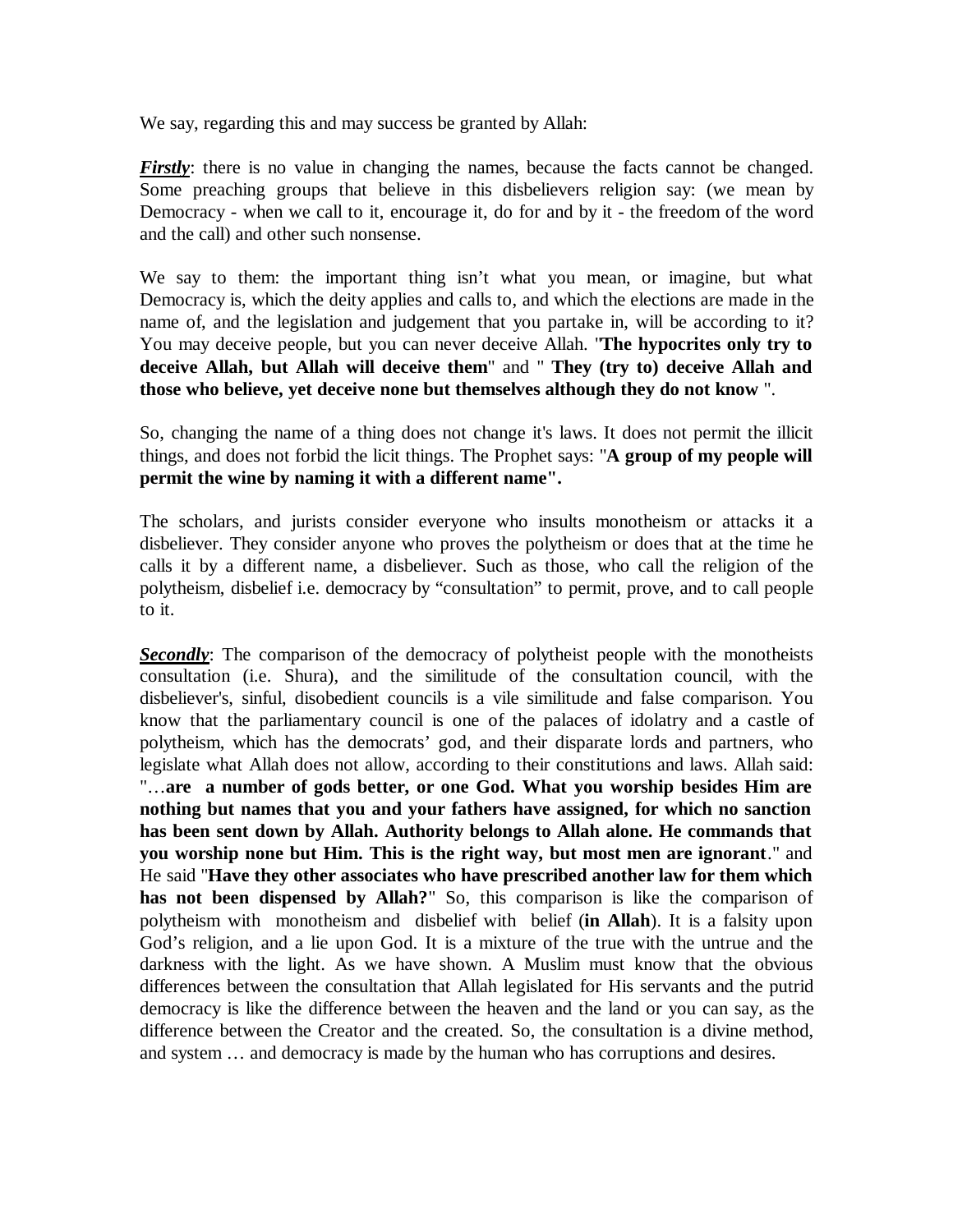The consultation is from Allah's decree, His religion, but democracy is a disbelief in Allah's decree and His religion. It contradicts with that. The consultation must be in the matter that has no judgement, but when we have a text, an evidence, or a judgement, then there will be no consultation. Allah said: "**NO believing men and women have any choice in a matter God and His Apostle have decided it ".** Democracy is a gamble on each side. And there will be no consultation for the decree's judgements, and God's judgements. The whole consideration on democracy is for the people's judgement, the people's legislation in each side. So, they identified it through their constitution saying: "The people are the source of all authority". Democracy considers that the highest authority in existence, is that of people. It is the judgement of the majority, the legislation of the majority, and the religion of the majority. The majority permits and forbids, so, the majority is the god and lord in Democracy. But in a consultation, people, or the majority is that who is under the obligation, commissioned to obey Allah and His Prophet (saw) than to the Muslims' leader. And the leader is not forced to accept the majority's opinion, or Judgement . The majority is forced to obey the leader even if he is wrong, unless he calls to the disobedience of Allah.

Democracy and it's callers deny the surrender to Allah's judgement, to Allah's decree. They resist saying: (The judgement is for the majority), to Hell with whoever follows them and rejoice for their Democracy, whatever it may be. We say that in this world, when they may still turn back. This will be better than hearing it on the Great Day, when people rise to hear the Judgement when they go toward the Prophet's (saw) basin and the Angels will prevent them. It will be said that: "They changed", then the Prophet (saw) will say: "To Hell, to Hell, with whoever changed after me".

So, democracy originated in the land of the disbelief and the apostasy. It grew in the hotbeds of polytheism and corruption in Europe, where there was a separation between the religion and the life. Through this expression was established an atmosphere that carried all of its poisons and imperfections, whose routes have no relation with the belief's earth or the irrigation of the doctrine and the good-will. It could have existed in the Western world before the separation of the religion from life (i.e. secularism). Because of that, it permitted the sodomy, the wine, and many other scandals. Therefore anyone who praises it or equates it with the consultation must be either a disbelieving democrat, or ignorant and stupid. At this time, there is a mixture of expressions and a meeting of the contrasts. No wonder that the followers of Shaytan are fascinated by these disbelievers ideologies, but the wonder is about those who say that they are Muslims, and still encourage this democracy and give it a legal colour!

Last time, when people were ensnared by Socialism, some people talked about what is called Islamic Socialism, and before that, Nationalism and Arabism. Nowadays, many of them are proud and enthralled with the constitutions... they are not shy to call and name the slaves of these constitutions as 'the law jurists' to compare them with 'the jurisprundents of the Islamic law'. They use the same expressions which are used in the Islamic law, such as …, the legislator, the divine law, the licit, the illicit, the permissible, the prohibited, and with all of that, they think that they are on right path, guided. So, there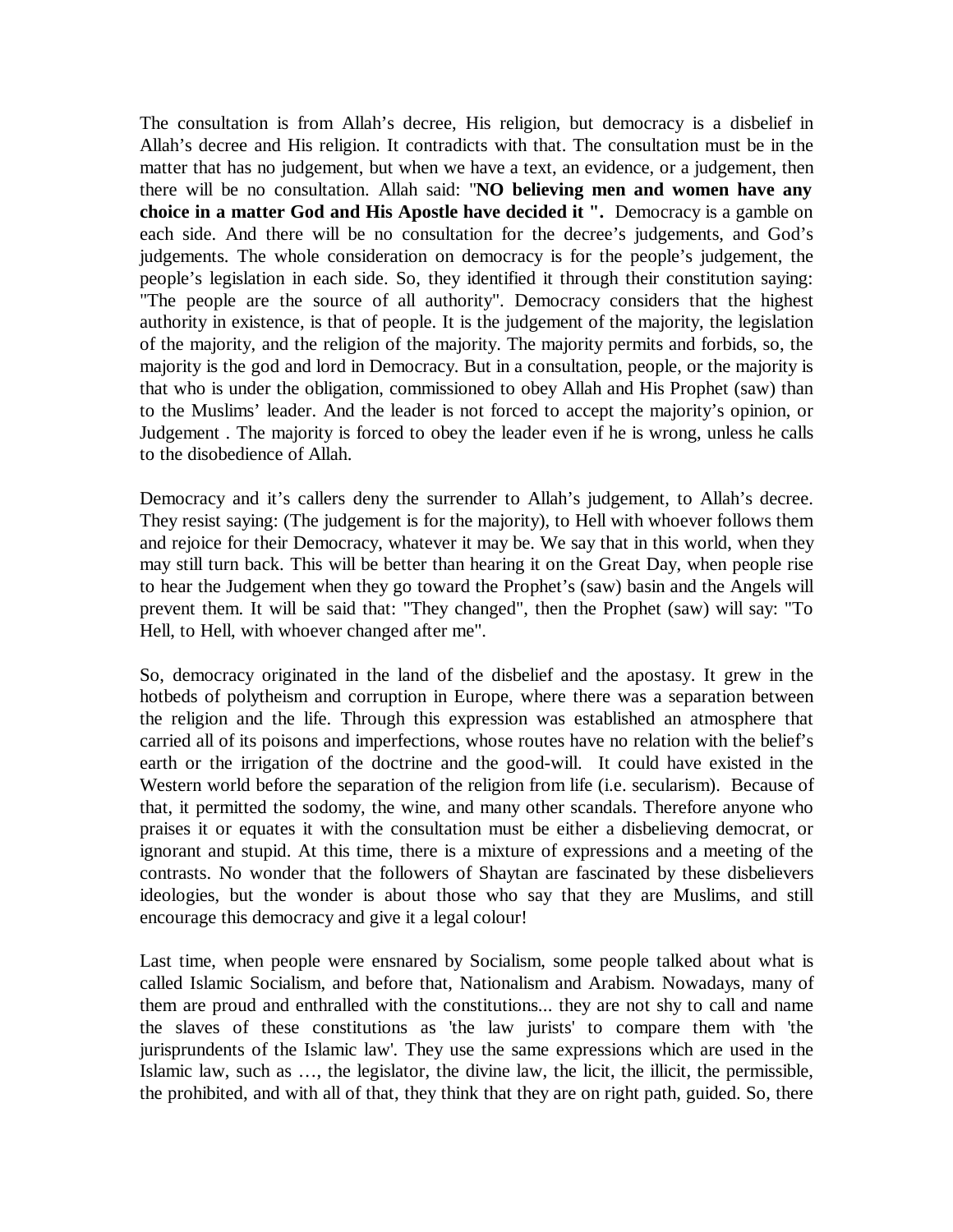is no power and no strength except with Allah. This is just the loss of the science and scientists, and the authorization of unqualified people to be in charge of difficult work. They leave every work, everything to the vile people. What a pity upon the science and scholars, what a pity upon the religion and its pure callers. I swear before Allah that it is stranger, not among the general people, but among many people who pretend to be Muslims, that they do not know the meaning of Laa ila ha il'allah (No god but Allah). They do not know its conditions and it's requirements. Many of them contradict with it all of the time, and are stained by the polytheism of today. They pretend that they are monotheistic ones, and that they are the callers to monotheism.

They must sit in the scholarly circles, to learn the meaning and the fact of (No god but Allah), because the first thing that Allah ordained upon Adam's people is to learn it. To learn its conditions and its contradictions before the nullification of the ablution or the prayer, because no ablution, or prayer will be accepted with its contradiction. If they become arrogant, they will be of the losers.

I'll finish with a very important speech of the jurist and scholar, Ahmad Shakir, replying to the deceivers like those who pervert Allah's speech and invent a lie against Him through their citation of His saying: "**Whose affairs are settled by mutual consultation**", to support and apply the disbelievers democracy.

Ahmad Shakir said in the margin of Umdat-at-Tafseer, when he interpreted Allah's saying: "**and seek their counsel in all affairs**". And the verse: "**whose affairs are settled by mutual consultation**": "the mockers of the religion at this time - scientists and others took them (the verses) as means of misleading others in the symbolic interpretation to agree with the Europeans on the constitutional system method, which they claim, and cheat people by naming it the democratic system ". So, these mockers took these two verses as a motto, or slogan, to cheat the Islamic nations, people, and everyone who returns to Islam. They say a right word but they intend a falsehood. They say: Islam calls to a consultation, and other such expressions.

Really! Islam calls to consultation, but what is the consultation that Islam calls to? Allah says to His Prophet (saw):"**and seek their counsel in all affairs. And when you have come to a decision place your trust in Allah alone"**. The meaning of this verse is very clear, and obvious. It does not need any interpretation, or any symbolic interpretation. It is an order to the Prophet (saw), then to the Khalifah after him: That is, to examine the opinions of his companions, who are the knowledgeable persons, men of intelligence - to examine their opinions on the issues and matters which can be argued and the matters in which they can exercise a judgement. He then chooses what he thinks to be right, or in the best or most interest, useful, then to resolve on doing it, unlimited, unrestricted by the opinions of any group, or any limited number, or the majority, or the minority. When he resolves, he trusts in Allah alone.

If he resolves, he will trust in Allah, then do what he determines.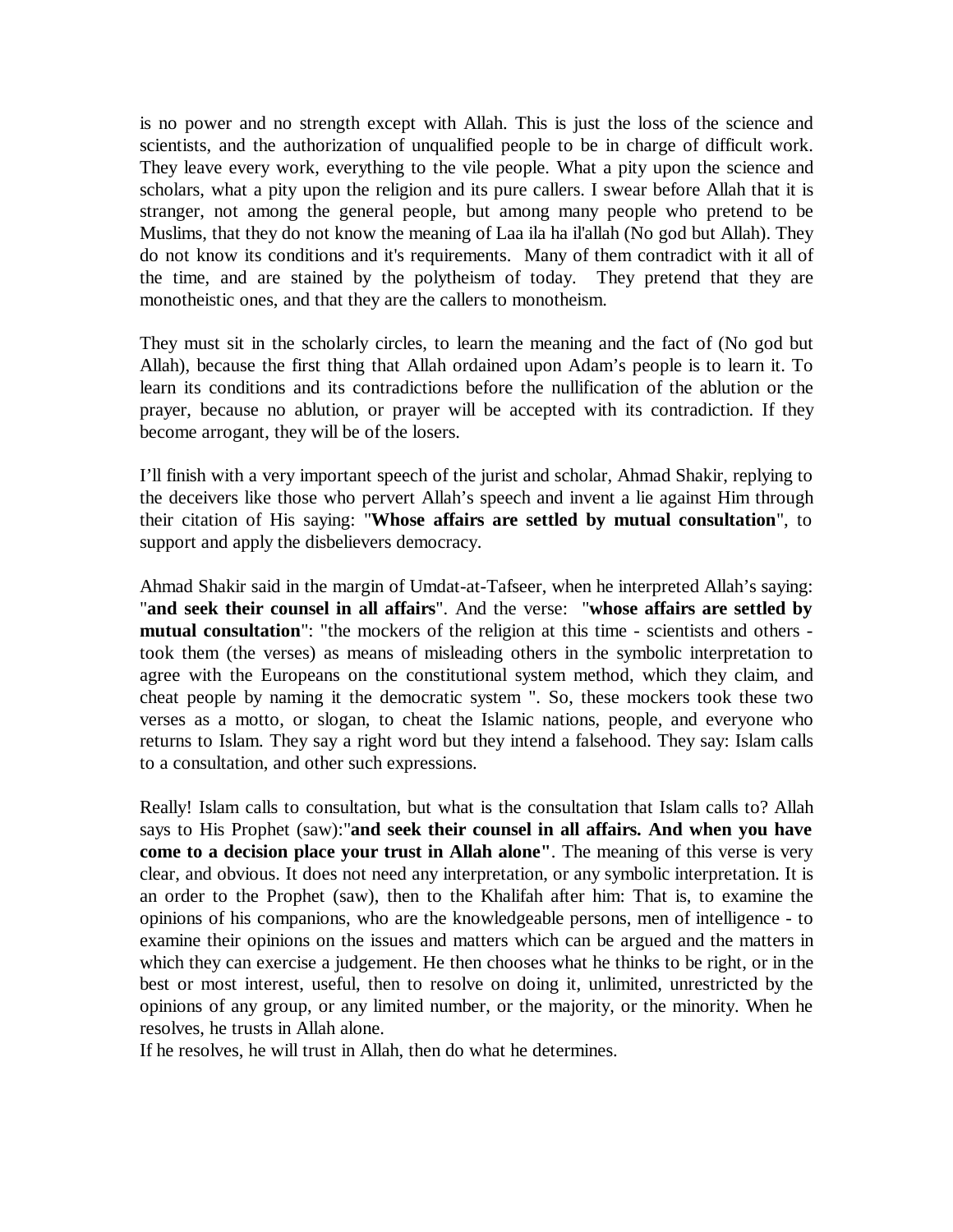It does not need any evidence or proof that the people who the Prophet (saw) ordered them to consult - and to be models to the khalifahs after him - are the righteous men who apply Allah's decree, perform Prayer, and pay the Zakat. The fighters, for the sake of Allah, that the Prophet (saw) said about them: "**The men of gentleness, and of intelligence from you, must come after me "**. They are not atheists, or fighters against Allah's decree, and religion. They are not the wicked who do every evil deed. They are not the people who pretend to have the right to legislate, or to put laws that do not agree with Allah's religion, and destroy the Islamic divine law. The right place of these and those disbelievers is under the sword or the whip, not in the situation of consultation or the exchange of views. And yet another verse - the ayah in surat ash-Shura - has the same clarity, clearness, and unambiguousness: "**who obey the commands of their Lord and fulfil their devotional obligations, whose affairs are settled by mutual consultation, who spend of what We have given them**".

#### **The Fourth Irrational Argument:**

# **THE PARTICIPATION OF PROPHET MUHAMMAD (saw) IN AL-FODHOUL ALLIANCE**

Some foolish people lean against the participation of the Prophet Muhammad (saw) in Al-Fodhoul Alliance before he was assigned the mission, to permit and approve the participation in the polytheistic legislative parliaments.

We say, regarding this, and success is granted by Allah.

The one who pretends by this deceptive argument, either does not know what Al-Fodhoul alliance is, and talks about what he does not know. Or he knows the facts and mixes the truth with the falsehood upon the creation, to mix darkness with light and polytheism with Islam.

Because Al-fodhoul alliance - as Ibn Ishaq, Ibn Kathir and al-Qurtubi mentioned - was formed when some tribes of Quraish met in the house of Abd'Allah bin Jad'an - because of his honor and lineage. They agreed and contracted to help any Oppressed person in Mecca until the oppressor retracts his oppression. So, Quraish called the alliance Al-Fodhoul alliance, meaning the alliance of the virtues.

Ibn Kathir also says: "Al-Fodhoul alliance was the noblest and the most honorable alliance that the Arab knew. The first one who talked about and called to it was Al-Zubair bin Abd'Al-Muttalib. The reason for this alliance was that a man from Zubaid, came to Mecca with some merchandise. He was attacked by Al Aas bin Wa'el, who stole his merchandise. Al-Zubaidi then asked some people of Al-Ahlaf to help him, but they refused to attack Al-Aas bin Wa'el, and insulted Al-Zubaidi. When Al-Zubaidi wanted recompense for the crime against him, he went to Abe-Qubais mountain at the sunrise, when the people of Quraish were at their meetings around Al-Ka'ba. He called for them to help him and recited some poetry. Al-Zubair bin Abd'Al-Muttalib then stood up and said: "Does that man not have an equalizer"?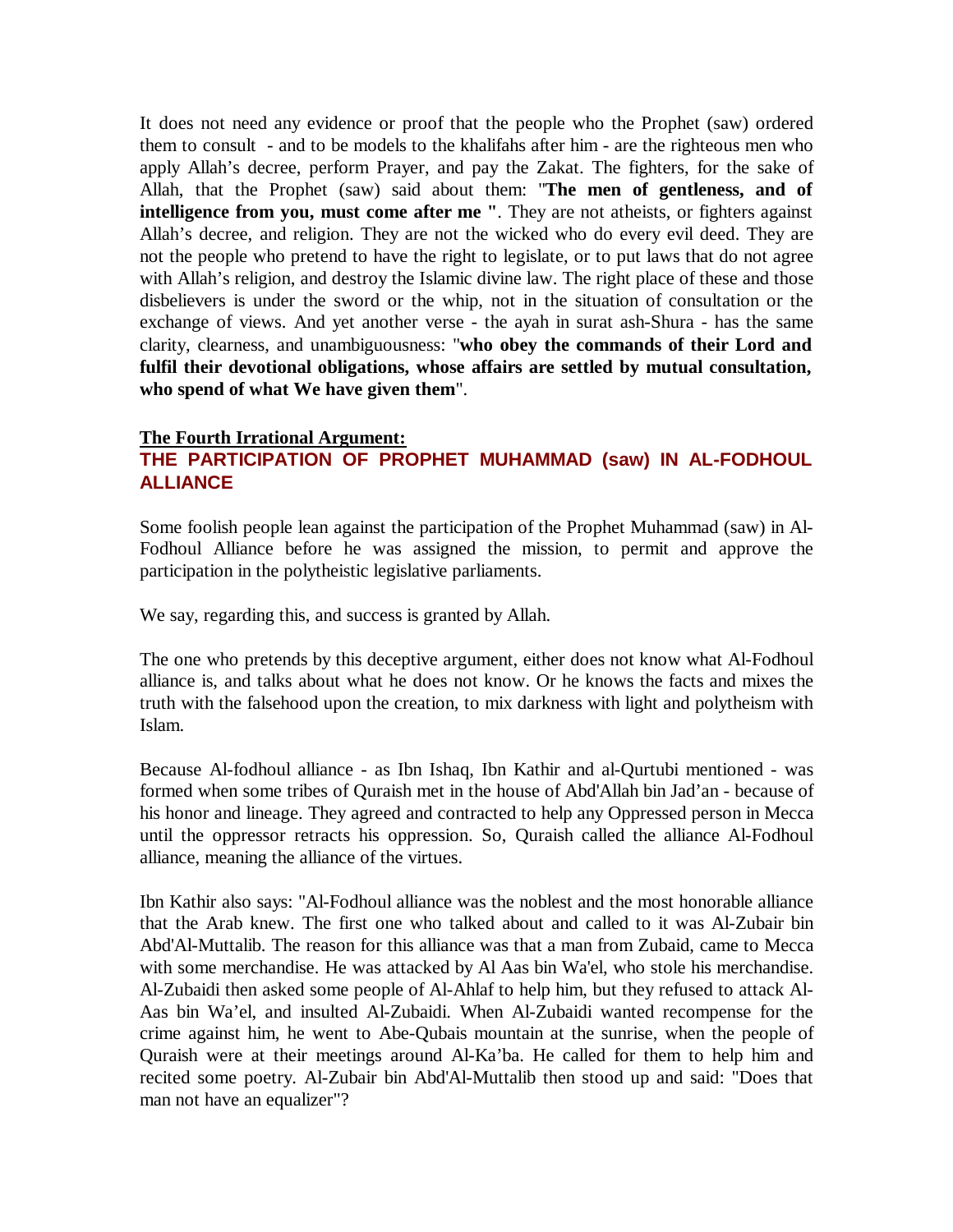So Hashim, Zuhrah, and Team bin Murrah met in the house of Abd'Allah bin Jad'an and he made some food for them. Then they allied at Thul ge'dah in a sacred month, and contracted, swearing by Allah, to be as one hand with the oppressed, upon the oppressor, till he gives the oppressed his right. Whenever or until a sea wets a wool, and whenever or until Thabear and Hear' stand at their place. And they said: "These people had a bounty of the matter." Then they went to Al-Aas bin Wa'el and took Al-Zubaidi's merchandise and gave it to him. Qasim bin Thabet mentioned in an unfamiliar tradition, that a man from Khath'am came to Mecca as a pilgrim so as to perform the umra with his daughter, called Al-Qatoul. She was a very beautiful girl. Nabeah bin Al-Hajjaj kidnapped, raped, and hid her. So, Al-Kath'ami said: "Who can help me?" Some one said: "you have to go to Al-Fodhoul alliance, then he called: "Oh, Al-Fodhoul alliance." After that, the men circled him from each side with their swords saying: "you have the succor, why are you complaining?".

He said: "Nabeah raped my daughter and took her compulsorily." Then they went with him till they reached Nabeah's house. He went out to them, and they said: "Bring the slavegirl! You know what we are and what we have contracted to do". He said: "I will do that, but leave her with me just this night". They said: "No, not even for the time of milking a she-camel." then he brought her to them.

This is a translation of a poem by Al-Zubair about Al-Fodhoul alliance:

 Al-Fodhoul contracted and allied Not to leave an oppressor at Mecca. They contracted and agreed this matter So, the neighbour, and the poor were safe with them.

At this alliance, and around these purposes, there is what these people show as an evidence. Al-Baihaqi and Al-Hameadi narrated that the Prophet Muhammad (saw) said: "I experienced personally in Abd Allah bin Jadan's house Al-Fodhoul alliance. I prefer it to Humr Al-Ne'am, and if I am invited to it in Islam, I will agree to that." and so, Al-Hameadi added, they allied to return Al-Fodhoul to its people and not to hurt an oppressed by an oppressor.

So, we will ask these people now, saying: "What is the guidance in this alliance of virtues that it had to participate in a council that legislates with Allah according to Shaytan's constitution? And the people of this council will begin their council with the Oath to respect the constitution of the disbelief, and its laws, and the loyalty to its slaves and deities, who attack and fight against Allah's religion and His followers, and who help and follow Allah's enemies and their disbelief.

Did Al-Fodhoul alliance have a disbelief, a polytheism, a legislation with Allah, and a respect of any religion except Allah's religion? If you say yes you will pretend that the Prophet (saw) participated in the disbelief and legislation and followed a religion that was not Allah's religion, and if he was called to it in Islam he would agree! Anyone who claims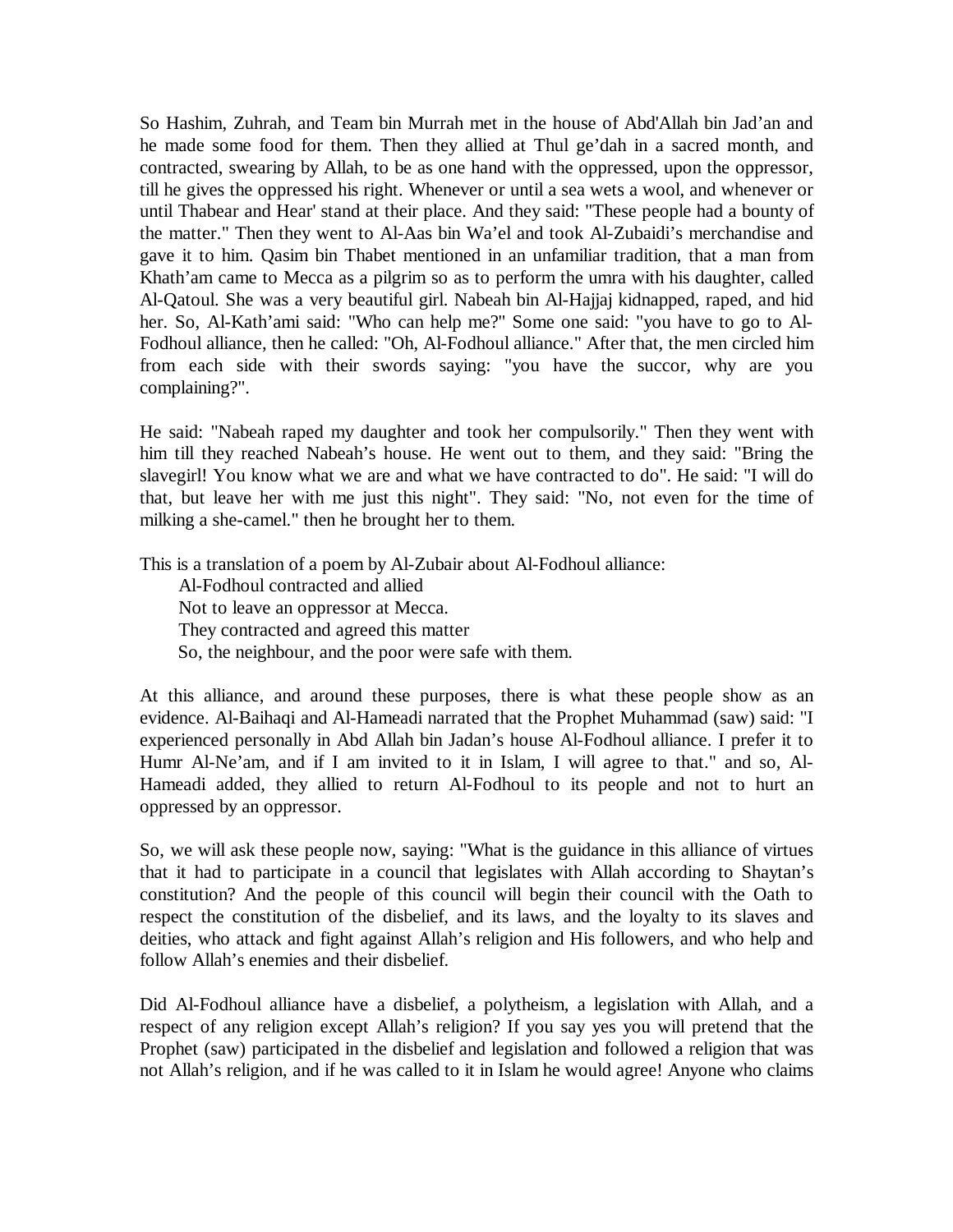or pretends such a thing, he will show his disbelief and apostasy and atheism to the humans and the Jinns.

If you say: It had no disbelief or legislation nor even any evils. It was just to help the oppressed and the troubled. So, how can you compare it with the councils of the disbelief, wickedness, and disobedience?

Then we ask them an obvious question and we want a pure, clear testimony for the Prophet Muhammad (saw) through the answer of this question "their testimony will be written, then they will be asked". The question is: If the participant in Al-Fodhoul alliance doesn't participate unless he swears to respect the gods Al-Lat and Al-Uzza and Manat and swears loyalty to the disbelievers religion of Quraish, and its idols, graven images and its ignorance. Then to help the oppressed and the troubled, and the like, if the situation was like that, would the Prophet (saw) participate in it, or would he agree with it, if he was invited to something like it in Islam?

If they say: "Yes, he would agree and participate in it … and this is what was done", the Islamic nation will be cleared from him and he from them and they will show their disbelief, even to the creation of Allah. But if they say: "No, he would not do that", we will say: "give up these false arguments, irrational thinking and ignorance and learn how the argument should be".

### **The Fifth Irrational Argument: THE INTEREST OF THE CALL**

They said that participation in these councils has many interests. And some of them also pretend that the council is in the best interest, they said: "it is the call to Allah, the saying of the right word", and they mentioned: "the change of some evils, reducing some of the pressures upon the call and callers to Allah". They mentioned: "not to leave these places and councils for the Christians, the communists and others". And some of them exaggerated saying: "We are doing this in the interest of applying Allah's decree through the council. And the other dreams and desires of them travel around that interest".

We say, regarding this and success is granted by Allah:

We ask them firstly saying: Who limits the interests of His servants and knows it completely? Allah, the Aware, or you , with your reclamation's and approvals?

If they say: "we - who know … ". We say: "you have your religion, and we have our religion, we do not worship what you worship, and you do not worship what we worship". Because Allah says: "**There is nothing that We have left out from recording**".

And Allah says, denying these democrats and ones similar to them: "**Does man think that he will be left to himself, alone?",** and He also said: "**Do you think We created you for nothing ".**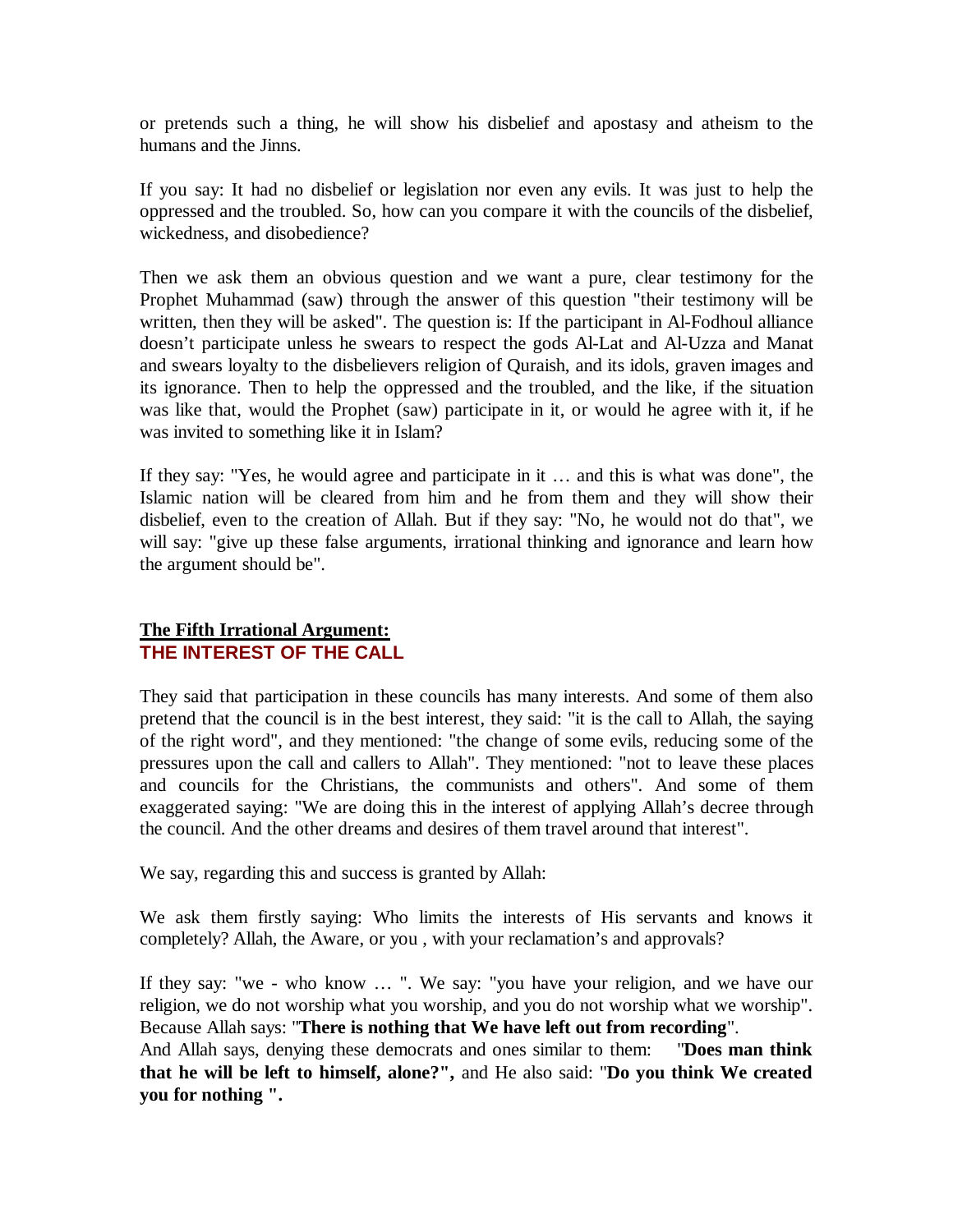This is in our religion, but in the religion of democracy, there is no consideration for these strengthened verses, because according to them, a human is the legislator for himself. They say: "yes, man is left in vain, for nothing. He is free to choose and decide, and to accept or not accept what he wants of the legislation and religion. It is not important if this invented legislation agrees with God's Book or not. The important thing is to be in agreement with the constitution and the law, and not to contradict them. "**Curse on you and those you worship besides Allah! Will not you understand**?"

If they say: "Allah limits the boundaries and He estimates the interests with the best estimation, because He creates the creature and Knows their interests completely; " **and He knows all the mysteries, for He is all-knowing**".

We will ask them: "What is the greatest interest in existence that Allah decided in His Book, and sent the Messengers to call to it, and because of it, descended the Books and ordained the Jihad and the martyrdom? The Islamic country is established for the sake of it. What is it? O, the propagandists of the khalifah?"

If they pretend secondary interests and change the religions principle basis we say: "Give up this madness, hallucination, and sit to learn the origin of your religion. Learn the meaning of (no god but Allah) without the realization or knowledge of which no call, Jihad or martyrdom, will be accepted." If they say: "The greatest interest in the existence is monotheism, and avoiding what contradicts it, like polytheism." We will say: "Is it reasonable to destroy this great interest and agree with the deities' religion that is not God's religion i.e. (democracy), to accept, and respect a decree that is not God's decree i.e.(the constitution), and to follow disparate legislator lords who legislate with Allah , the One, the Subduer? So you will destroy the greatest interest in existence which is monotheism and the disbelief in the deities, for the sake of secondary, supposed interests."

Which balance, which mind, which decree, which religion can agree to that, except the disbeliever's religion of democracy?

Which call, and which right, that you pretend to have at these polytheistic councils at the time when you buried the origin of the Islamic call and the principles of the manifest truth? Can this origin and this greatest interest be buried to discuss secondary things and minor issues of the religion? When you discuss these minor issues and secondary things such as 'Who wants to forbid the wine?'- what do you depend on through your call, and what are your evidences?

If you say: "Allah says, … the Prophet (saw) says…?", you will lie, because this has no consideration in the religion of democracy, and the constitution decrees just what the constitution considers and controls . You'll say: the second article includes … and article (24)… article (25)… and the other legislations of the disbelief, and the error. So, can you have more disbelief, polytheism and atheism than that? Does the follower of this road have an origin, or religion, or monotheism after that?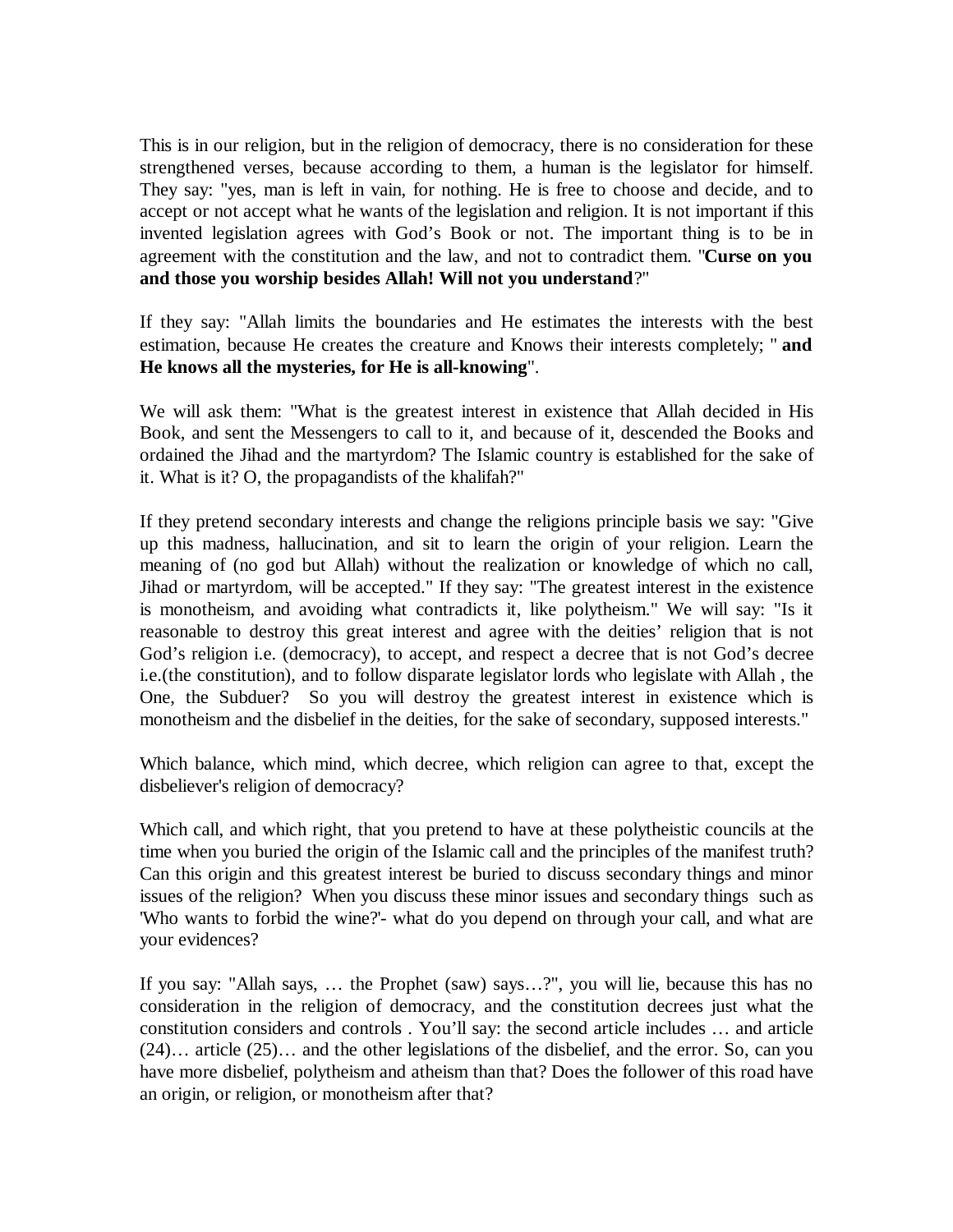"**Have you never seen those who aver they believe in what has been revealed to you and had been to others before you, yet desire to turn for judgement to evil powers, even though they have been commanded to disbelieve in them ? Satan only wishes to lead them astray, for away".**

Answer us, is it possible to enact a law or legislation at these pagan abodes without these disbelieving, polytheistic ways?

Answer us, O, people of reclamations, who are teaching this. Even the application of God's decree which you weep over, will you apply it through this road? Do you not know that it is a closed disbelievers road? If it succeeds, for the sake of the argument, it would not be Allah's judgement - it would be the constitution's judgment. The judgment, of the people, of the masses. It would not be Allah's judgment unless you have a surrender to Allah's speech and His decree, and unless you show humble submission to Him. But when the surrender is to democracy and the decree of the constitution and the people's judgment, it will be to the judgment of the deity, even if it agrees with Allah's judgment on many things. Allah said "**Authority belongs to Allah alone**". He did not say: "**the judgment belongs to people**". He said "**So judge between them by what has been revealed by Allah".** He did not say**: "like what has been revealed by Allah", Or "judge between them by what the constitution and the law include".** This is the saying of the polytheistic democracy's slaves, and the constitution's slaves. Where are you ? Are you still in your slumber, and your old error? Do you bury your heads in the sand? Do you not see the similarity around you ? There is Algeria and there is Kuwait, there is Egypt, and so on. Are you not sure that it is a disbeliever's game, yet? A closed, crooked, polytheistic comedy? Are you not sure that these councils are games at the disposal of the deity? He opens and closes it as he wills and desires. No law can be enacted before the consent of the deity. So why do you insist on this obvious disbelief and this pure lowness.

And through all that, you will hear them roar and say : " How will we leave these councils to the communists, christians, and the other atheists?" !! So , to Hell with them !

Allah said : "**And do not grovel by those who rush into disbelief** .**They are not harm to God, and God will not give them any share in the life to come, and their torment shall be great** ". If you are one of the atheists, we hope you will enjoy this partnership, and participation. Share with them their disbelief and polytheism if you want, but you must know that this participation does not end at the limits of this world . It will be as Allah said in the chapter of Women, after He had cautioned such councils, and ordered to avoid their people, and not to sit with them, because any one who sits with them, will be like them as Allah said warning : **" ..Indeed God will put the hypocrites and infidels together in Hell".** 

So, are you not sure after that, that it is pure polytheism and an obvious disbelief? Do you not know that it is not God's religion, and that it is not the monotheistic religion? So, why do you want it? Leave it for them yes, leave it and avoid it. Leave it to the people of it's religion, and follow the religion of Ibrahim, the true believer. Say as his grandson Yusuf said at the time of his weakness in the prison " … **I have given up the religion of those**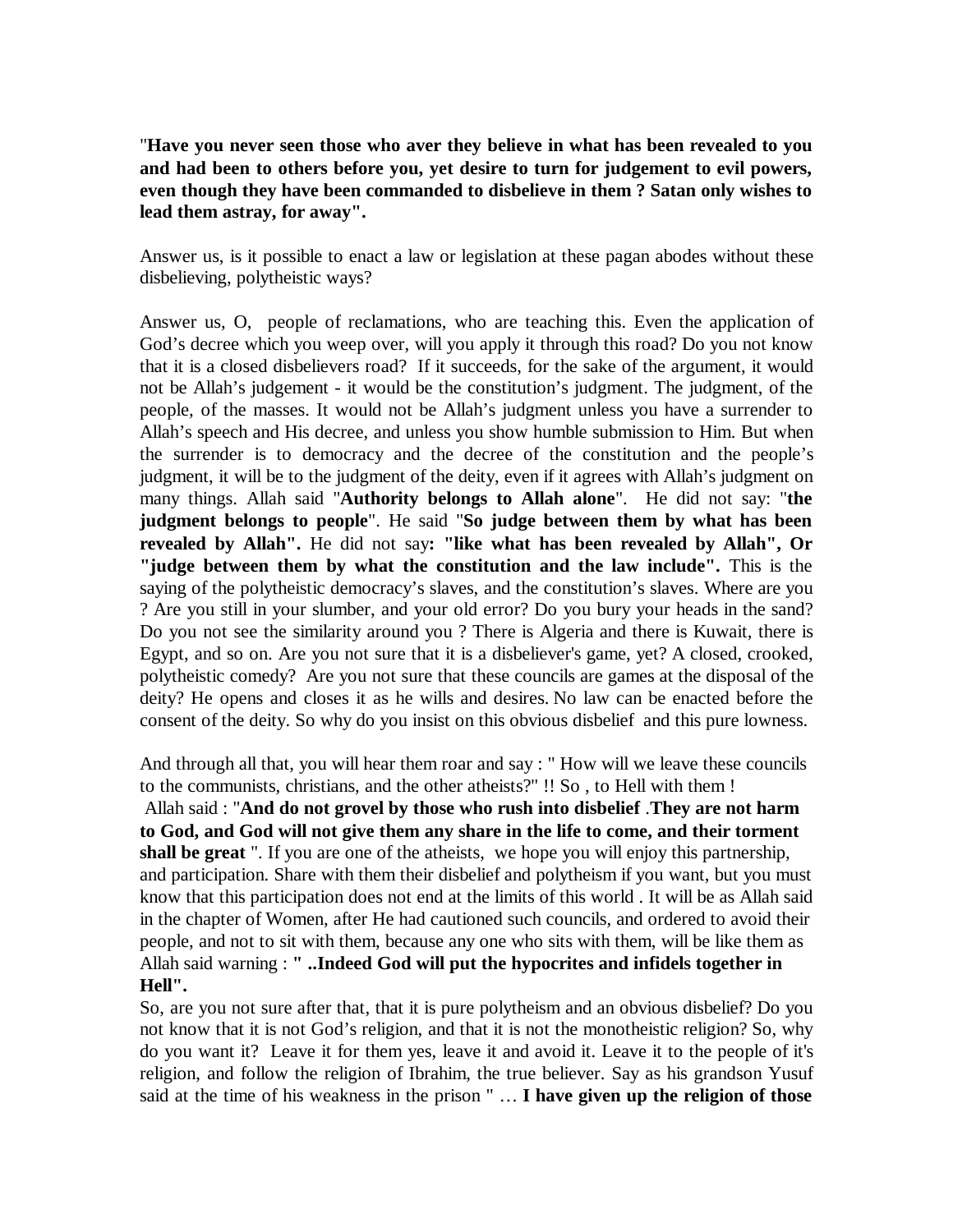**who don't believe in God and deny the life to come. I follow the faith of my fathers, of Ibrahim, and Ishaac, and Yaqub. We can not associate any one with God, this is among God's favour to us and to all mankind, but most men are not grateful**".

O People, avoid the deity and his councils, leave them and disbelieve in them as long as they remain like that.

This is the manifest right, the obvious, clear light, but most people do not know.

"**To every community We have sent an apostle (saying): "worship God, and keep away from all other deities" Thus some of them were guided by God and ruin was justified on some** …"., and said :"... **are a number of gods better, or One God Omnipotent? What you worship besides Him are nothing but names that you and your fathers have assigned, for which no sanction has been sent down by God. Authority belongs to God alone. He Commands that you worship none but Him. This is the right way, but most men are ignorant"**

Avoid them, leave them, leave their people and their polytheism before it is too late, before the day comes, on which this will be the greatest thing. You wish, and hope, but after that it is too late and on that day, there will be no consideration of the griefs, and sighs. Allah said: "**And the followers will say: " could we live but once again we should leave them as they have abandoned us now" God will show them thus their deeds, and fill them with remorse, but never shall they find release from the Fire ".**

Avoid them now and say to them - if you follow Ibrahim's religion and the way of the prophets - as we say at the end of our speech:

**O, the legislations' slaves … and the constitution's slaves …** 

**O, the people of the religion of Democracy ...** 

**O, the legislator lords …** 

**We leave you and your religion …** 

**We disbelieve in you and in your polytheistic constitution and your pagan councils, and we have enmity and hate towards you.** 

**Unless you believe in ALLAH alone!**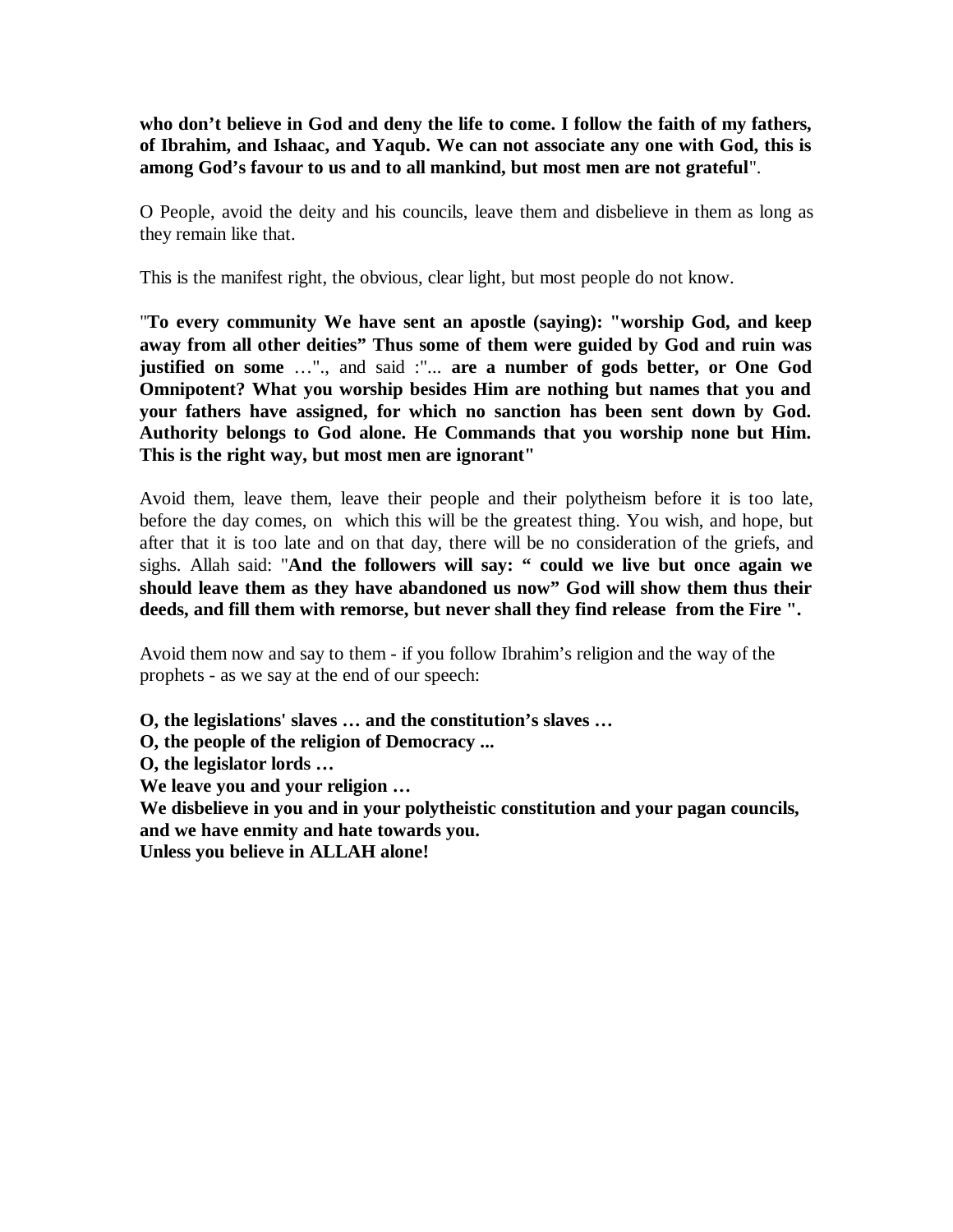#### **PARLIAMENTARY FACTS:** *CONSIDER, OH MEN OF UNDERSTANDING!*

*I did not think that what Allah legislated through His Book and His Prophet Muhammad (saw) needs the approval of Allah's servants. But I found suddenly that the speech of Allah remains in the Quran - with its holiness at our hearts - till Allah's servants in the parliament agree to make it a law. And if the decision of Allah's servants is different from Allah's judgement in the Quran, the decision of Allah's servants will be the law, and it will be applied by the judicial authority and the carrying out of it will be guaranteed by the executive authority, even if it contradicts with the Quran and the Sunnah. The evidence of this fact is that Allah forbade the wine, and parliament permitted and allowed it. Allah ordered to protect His boundaries, and the parliament wasted them. So the conclusion of all that, was that the parliament's decisions became a law although it contradicted with Islam.*

These words resemble a conclusion of what one of the Islamic scholars found after eight years as a representative in the parliament. That representative realized the necessity of the speech on pulpits, and the writing of it in the newspapers. After his long experience with these ways, he had more conviction of their importance, but he felt that they would not make any change by themselves, so they would not have a continuous effect in the legislative, judicial, executive authorities. Therefore he nominated himself to the membership of the parliament, looking for a new way to elevate Allah's word by application of the Islamic law. To rescue people from the error, and the falsehood, and to lead them into the vastness of Islam.

This scholar won the membership of the parliament with a motto of [Give me your vote to reform this world by the religion], and the people gave him their votes trusting in him, even though these were all means of falsification, and counterfeiting in the election. This representative continued in the parliamentary membership, through two subsequent sessions, then he said "It is distressing to the Islamic law, that I did not find its logical reverberation through these two sessions".

One day, this representative went to one of the security directorates to work on some of the interests of his people, but when he arrived he found that there were about thirty women sitting on the floor. He asked: "**what is their sin"**? and the responsible officer said: "**they are the hoars and adulteresses**", so he asked: "**where are the adulterers?'**.

It is a crime that can't be an done except by an adulterer and an adulteress. The responsible office told him that the adulterer is just a witness. He committed adultery with her and he gave her a wage, so, she will be punished, not because she did the adultery, but because she took the wage. The one who confessed that he is an adulterer will not be charged because he agreed to be a witness against this adulteress.

The representative became angry for the sake of Allah, and the responsible officer said simply: "**we carry out (apply) a law that you decided in the parliament "**. The representative realized that even though the masses wanted the Islamic law implemented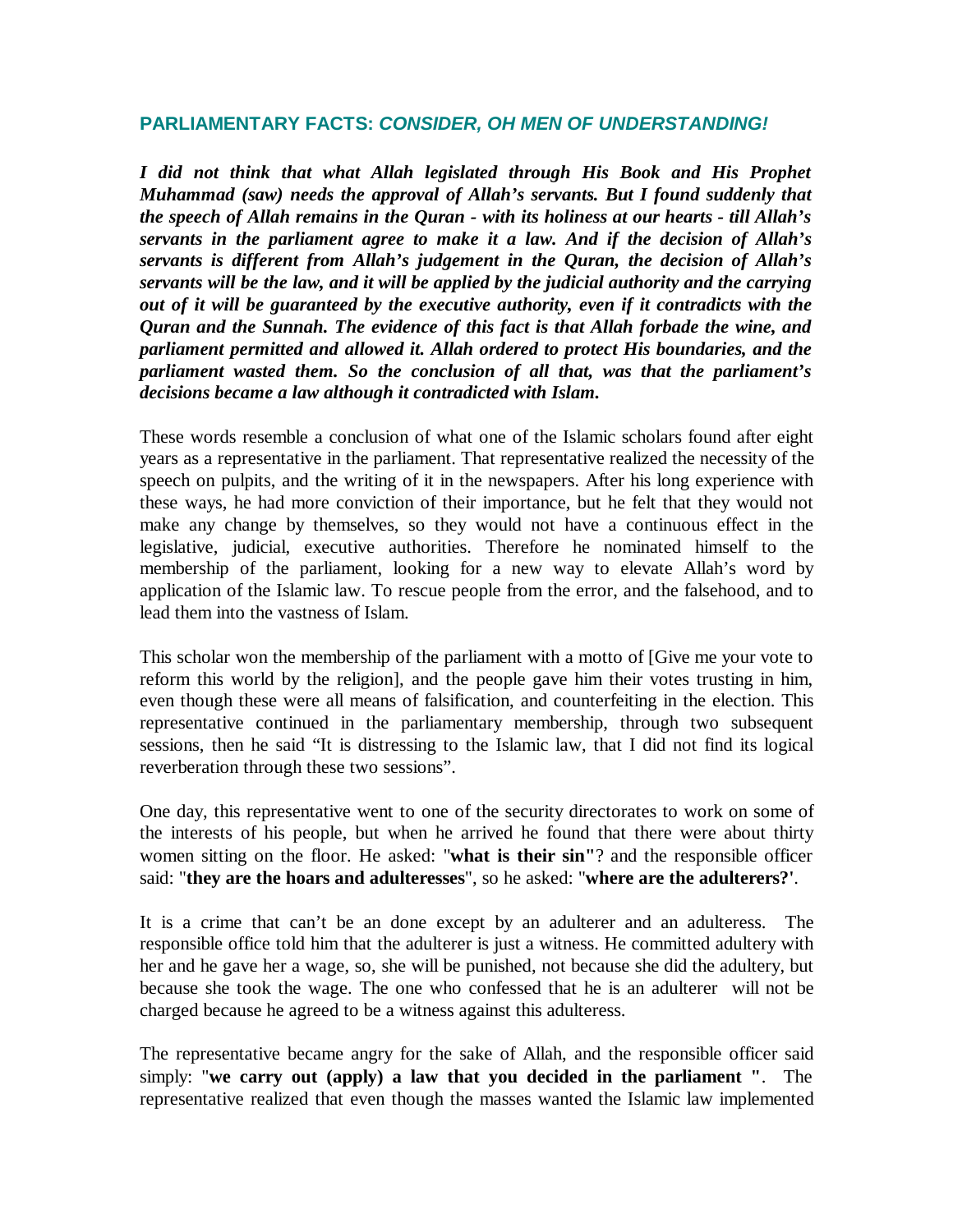along with the sunnah of the Prophet (saw) hopes of applying the Islamic law would not be achieved except through the parliament, which they call the legislative authority.

The judicial authority applies only the laws that the parliament issues, and the executive authority does not protect the Quran and the Sunnah and Islam, except by the amount that the parliament decides of those holy precepts.

So, the representative, the scholar thought that reaching his purpose might be possible, if the parliamentary representatives knew that this was Allah's saying and His Prophet's saying (saw), and the judgement of Islam, then they would decide it.

The representative started a project to apply the Islamic boundaries. He offered a project to forbid the Usury with a suggestion of the Reserve Solution, and a law project to make the mass media obedient to Allah's ordainances, and a law project to keep the sanctity of Ramadhan and to forbid the publicity stunts undertaken during the fast breaking, and many other Islamic projects. There were a large number of the parliament members who endorsed these law projects with him.

Then the representative went to perform the Umra, accompanied some members of the parliament. When they reached the Black Stone, they made a contract to support God's law in the parliament. Then they travelled by a plane to Medina, and made a contract at the vastness of the Prophet's (saw) mosque to speak out in support God's decree and not to support their party memberships.

The representative, the scholar, considered the three authorities in the country to be responsible for the setting of the forbidden things and the disagreement with the Islamic law. He said that he would remove the minister of justice, after some months, if he could not show that the finished laws applied the Islamic law. But the minister did not do what the representative had asked him to do, so the representative removed him, and according to the parliament's custom, the removed person is obligated to reply to this removal unless he wishes to be dropped from the membership of the ministry. The representative insisted on the removal of the minister, but the government supported its minister and insisted on the quashing of the removal. When the representative insisted on the removal more and more, the government made a cabinet reshuffle which did not include the minister of justice, which meant that the minister left the ministry to quash the removal. This action was repeated several times till it became the procedure of dealing with the policies of the parliament. The representative, the scholar, appealed to the parliament's members another time and said to them: "the projects of the Islamic laws were put in the commission's drawers, and you made a contract in the Two Sanctuaries, to make your authorities for Allah and His Prophet (saw), and he asked them to sign the demand. The representative put the document to the parliament secretariate, and demanded to represent all the representatives in a retrial in the laws of Allah's decree, so the president of the parliament asked for a retrial in Allah's decreed laws, and said to the representatives: "the government has an enthusiasm for Islam as much as you have, but it wants you to give the political agreements an opportunity also. So, the signing representatives clapped for him.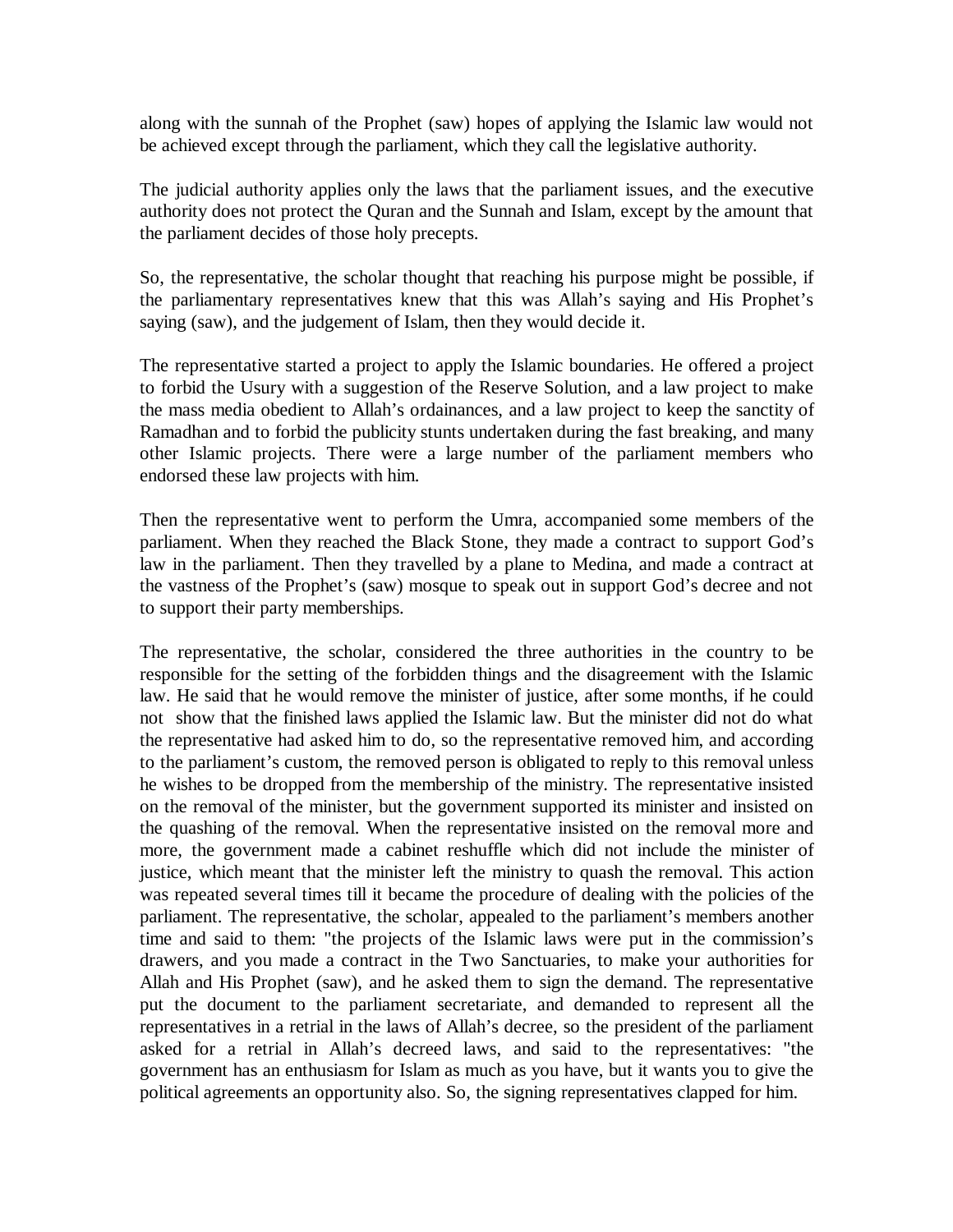The representatives who made a contract in the Two Sanctuaries to apply God's decree agreed to his request. So , the demand of the immediate implementation of the Islamic law was lost, and the government gained a victory .

The representative, the scholar became a desperate person because his efforts to apply the Islamic law with the members that he called, did not get any response . They would agree and then they would change their opinions. Suddenly one day he found a suggestion from the president of the parliament, agreeing to form a public committee to legislate the Islamic law. Then it was shown that this government's sudden decision was made to hide a big scandal that touched the country's dignity, and the government did not make any decision in the interest of Islam. The representative agreed with the idea, even though he understood it well. The committee met, but the representative did not see any seriousness in the government to applying Allah's decree, because if it wanted to satisfy Allah, there were some matters, that did not need any proceeding. For example, the closing of the wine factories could be done simply by writing something quickly with a pen, and the closing of the wine shops could be done simply by writing something with a pen.

There were some things that showed the fact, which was hidden in the profundities, these things came together to leave an impression on the representative, which formed the principle of the dealings of the parliaments, which meaning was, God's decree won't be executed by these people.

The people and the representative, the scholar, were surprised by the dissolution of the parliament, at the time, when he was the president of the committee that was concerned with the demand to apply the Islamic law. When he was working with this committee, the study operation and the law making took thirty meetings.

During the absence of the parliament, a dangerous decision of a question was issued, concerning the people's personal life. The representative, the scholar, disagreed with that decision because it was contrary to Islam and the constitution, but the principle says: "**all of parliament can be dissolved by a decision, if the country wants to ordain a matter upon people, even if it is contrary to Islam**". The most important rule that the parliament depends on, was summarized by the representative's saying: " However many evidences you have, and however much I depend on the Quran and the Sunnah, one of the parliament's defects and the oppressive responsibilities is that the democracy makes the decision as a right for the absolute majority, without any reservation, even if that is contrary to Islam".

The representative, the scholar, felt that there was a restriction by the government, and the parliament president and the majority party upon him. The parliament's presidency did some revolutions upon him, and accused him of interrupting the committee's work but he continued working and offered many questions that were not discussed. He asked for many things, but everything was buried. Then he used the interpellation's authority, which could not be rejected, so he interpellated the governments ministers about the country's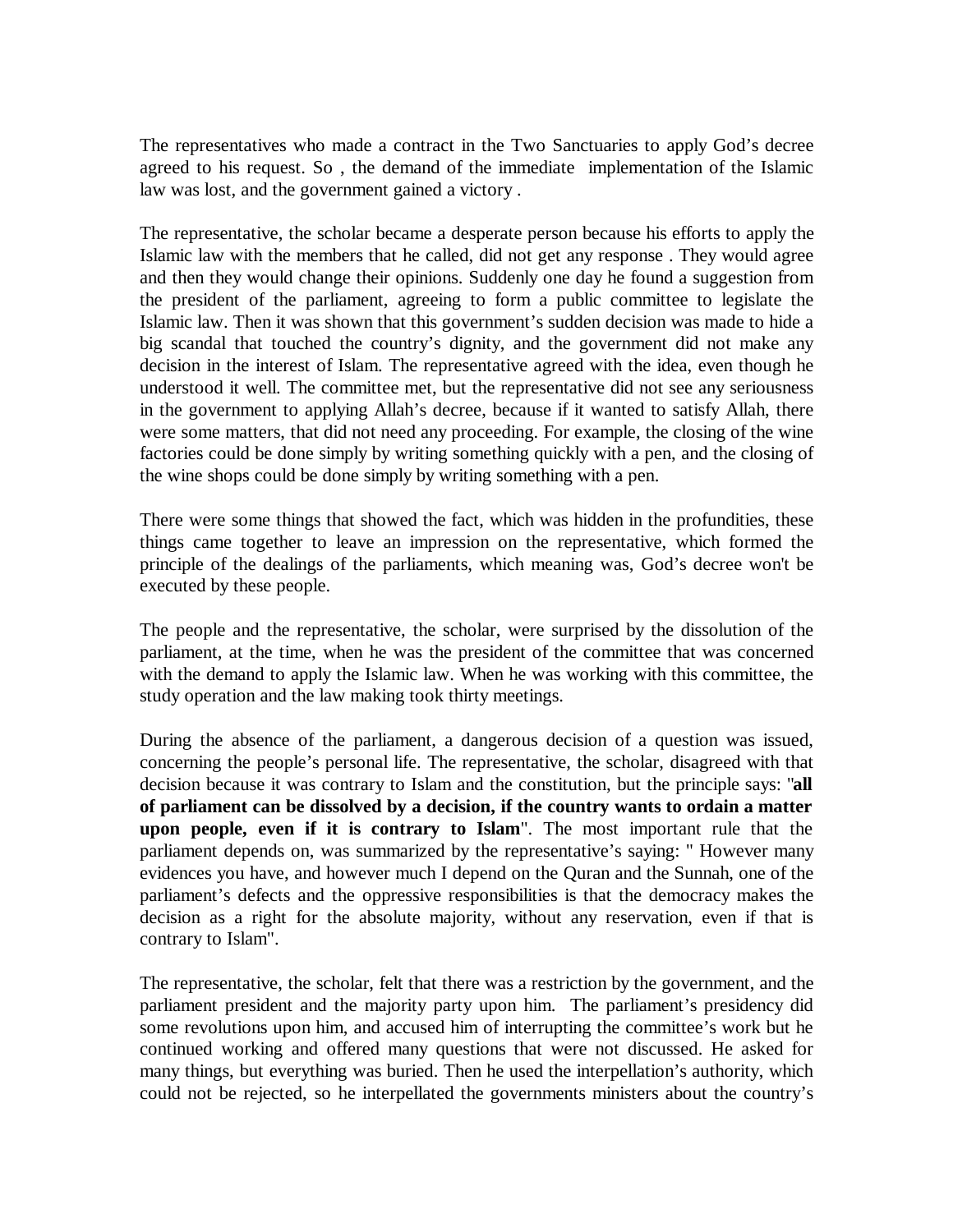attack on the Islamic jurisdiction, religious endowments, the religious institutes, and the offices of the inculcation of the Holy Quran, and about its attack of the curriculums (the methods of teaching), which they claimed to develop, and about its attack on the mosques, by the issue of a law that would not permit any one, even he is from the Islamic jurists, to enter the building of worship, and did not permit anyone to say, even as a religious advice, anything that contradicted with an administrative decision or a settled law . Every one who did that, would be imprisoned and forced to pay a fine, and if he resisted, he would have a doubled fine and further imprisonment.

The representative, the scholar, offered an interpellation to the tourism minister, because some students in the schools of hotels were rejected and separated because they had been forced to taste the wine, so they were moved away.

He offered another interpellation to the information minister to purify the mass media from the quarrelsomeness that blew the morals, values, and the sacred things of the country away.

He offered a third interpellation to the minister of the transport and communication about the negligence and faults through it. The representative felt that he offered one interpellation after another to no avail. The parliament then wanted to question and punish their president. They accused him of deserting the parliament's motto. So, they engaged the parliament's president in a stimulating, irritating game that included the offering of three interpellations at one session, although each one needed some time. Then they called the parliamentary group of the majority party to frustrate these interpellations. When they wanted to ask the minister of tourism, the government resisted on the discussion of this interpellation, and gave a statement saying: "**The interpellation accused the minister that he had made a rash statement through his replying on the question"**, then it was changed to the representatives, and they decided to frustrate the interpellation, and hindered what is called the constitutional right of the representative to ask the government. Then they called to discuss the second interpellation which was offered to the minister of information, and as the representatives had supported the wine, they also supported the dancing, although they had made a contract to support, help, and do for the sake of the Islamic law.

Then they called the minister of the transport, but the representatives thought that the punishment of the minister would agree with their desire, so, the representative, the scholar, stood at the dais and said to the parliament's representatives: "O, honored representatives, I'm not a worshipper of a rank, I'm not eager for a position for itself, and my motto with the people of my election district was [Give me your vote, to reform this world by the religion], I thought that the offering of the Islamic laws' projects was sufficient to achieve this purpose, but I noticed that our council did not think of any application of God's decree unless through the party's desires. But it is absolutely out of the question that these desires make the word of Allah to be the highest.

I had found that my road to this purposed was closed through you, so I declare my resignation from the parliament, sorry about its membership".